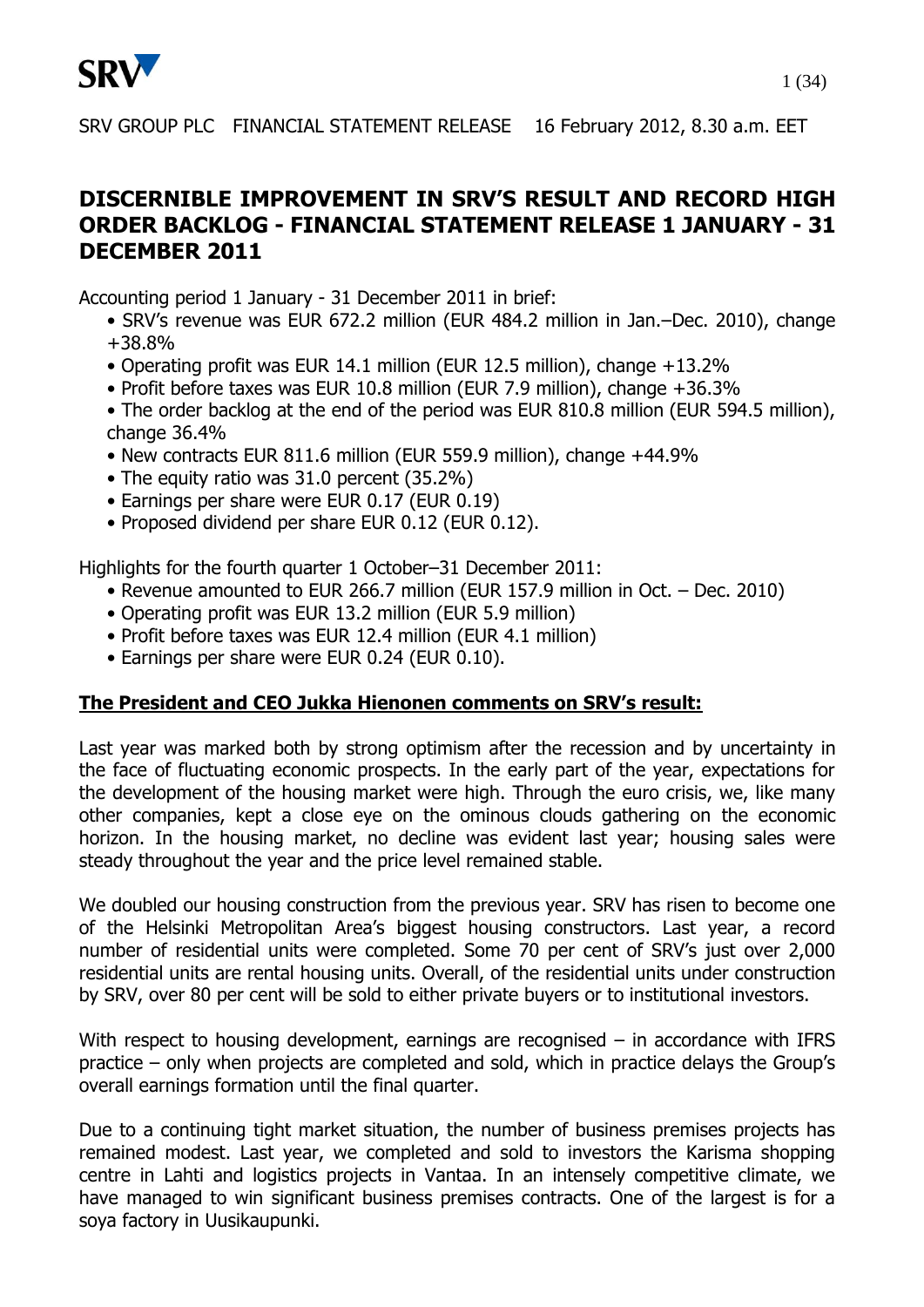

Our revenue grew well, by 38 per cent. Although business development in the final quarter exceeded our forecasts, the operating profit of EUR 15 million for the full year is below our target level. Increased input prices, the previous harsh winter which led to higher construction costs, and the typically low margins obtained in competitive contracting cast a shadow over the year. The result was improved, however, by the sale of parking facilities in Kamppi at the end of the year.

International business still represents only six per cent of revenue, but this is clearly growing. Together with domestic institutional investors, we founded the Russia Invest real estate investment company, which will enhance our opportunities to expand our operations in the Russian market.

Today, we also published our revised strategy, according to which we will aim for more aggressive growth than the market in our chosen growth centres in Finland and neighbouring areas. Our goal is to improve profitability by increasing the proportion of developer-contracting projects.

In addition to financial targets, our strategy also includes operational quality targets, which will distinguish us positively from our competitors. Our mission is to improve quality of life through sustainable solutions for the built environment. This goal will have a big impact on the way we work. To fulfil our brand promise "Constructing for life", we are developing our ability to recognise the needs of different stakeholders at the different stages of projects. On this basis, we will improve our service process.

I am confident in our future, because we have a historically high order book and many interesting projects planned for the coming years. I would like to thank our customers, stakeholder representatives and personnel for the excellent work we have done together over the past year.

#### **General review**

In the accounting period 2011, SRV revenue and backlog continued on a favourable trend, and the company was able to reap the full benefits of the opportunities provided by its scalable business model. At the end of the period, the SRV Group order backlog showed an increase of 36.4 percent at EUR 810.8 million (EUR 594.5 million). The value of new contracts grew by 44.9 percent to EUR 811.6 million (EUR 559.9 million). In 2011, Group revenue increased by 38.8 percent to EUR 672.2 million (EUR 484.4 million in 2010) mainly due to the favourable developments in domestic housing construction.

Revenue from domestic operations jumped to EUR 632.3 million (+ 36.8%) and operating profit to EUR 27.9 million (EUR 26.4 million). The positive trends in revenue and profitability were especially evident in the last quarter thanks to the completions of developer-contracted housing production recognised upon delivery and the sales of the Kampin Luola Oy stock.

The volume of domestic business premises construction has remained at a good level but its profitability has been hit by the increasing share of low margin contracting in the order backlog and by the significant increase in the construction costs of a few projects completed in 2011 during their building time. Due to the increasing market instability some input costs have already started to come down. In order to improve profitability, SRV aims to increasingly shift the focus of operations onto own project development. In Finland, the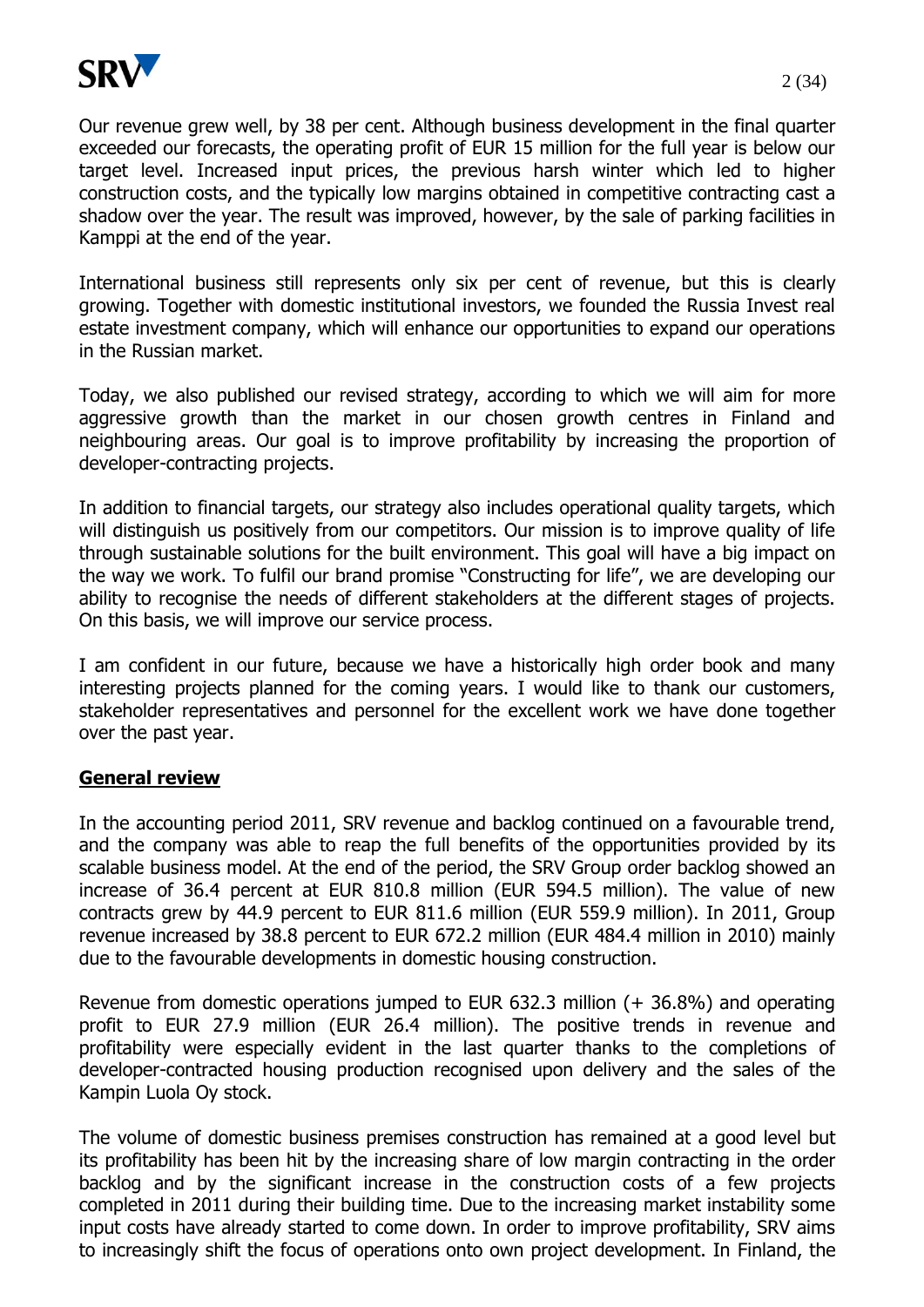

competition for new orders in business premises is fierce. SRV successfully continued to ensure new orders and pushed the business premisess order backlog up to EUR 362.2 million by the end of the period (EUR 271.6 million).

The domestic housing construction continued on a positive note. SRV has increased its rental and owner-occupied housing production and become an important housing producer in its operational areas. The volume of the SRV housing production under construction doubled to 2,197 units, of which 81 percent have been sold. Of the total SRV housing production, 72 percent are rental and right-of-residence housing units. SRV currently has 622 developer-contracted housing units under construction. Decisions on start-ups of additional 91 housing units have been made following pre-marketing. In total, SRV sold 680 housing units to consumers and investors in 2011 (640 units in 2010).

Revenue from International Operations amounted to EUR 39.0 million (EUR 21.7 million). Due to the project development character of these operations they continued to be unprofitable. In Russia, the financial and property markets have begun to recover. SRV aspires to exploit the potential of the Russian markets through developer-contracted property development projects. To safeguard adequate financing for the Russian operations, a shareholder agreement was signed in September by SRV, Ilmarinen, Sponda, Etera and Onvest for the investment company Russian Invest. At the side of its key development projects, SRV continued with the preparations for the first investments of the VTB and Ashmore Fund. In the second half of 2011, the fund made its first investment in Moscow.

Of SRV's key international projects, the construction of the Pearl Plaza commercial centre in St. Petersburg commenced. The investment decision and a 100 million Euro contract for this project were signed in January. The commercial centre is to be completed in 2013 and its commercialization has begun. As much as 35 percent of the total space of the new commercial centre has already been rented out to four anchor tenants.

The Group operating profit was EUR 14.6 million (EUR 12.5 million). In addition to the favourable volume development in housing construction, the Group operating profit was affected by the weakened profitability of the business premises segment and the decreased margins of the order backlog resulting from higher construction costs. Further factors affecting the operating profit were losses suffered in international operations and the growth in project development expenses from the previous period. A downward impact on the operating profit additionally came from the three million Euro expense reserve for the contract claim in dispute. Group profit before taxes was EUR 10.8 million (EUR 7.9 million).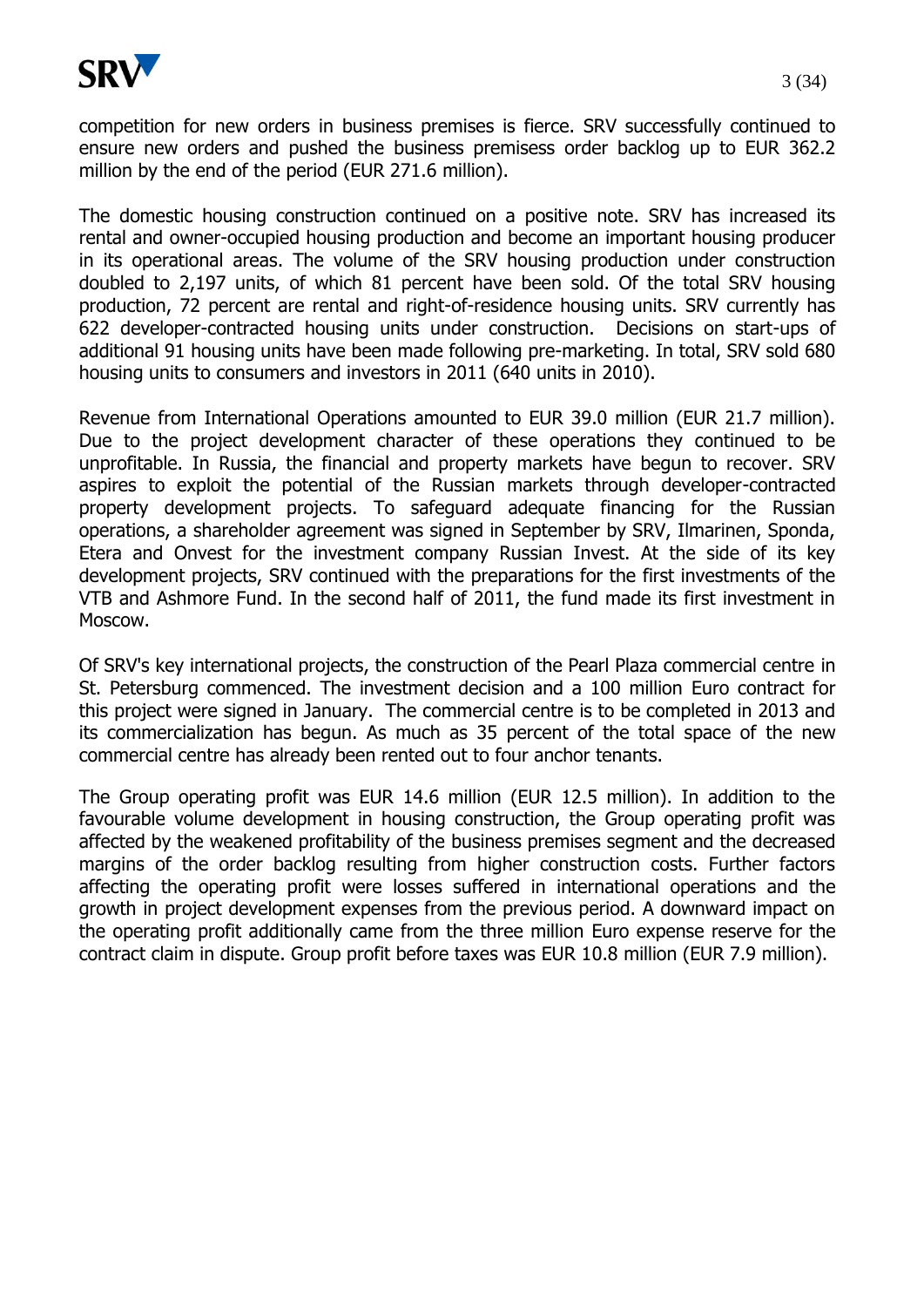

| <b>Group key figures</b>       | <b>IFRS</b> | <b>IFRS</b> |            |         | <b>IFRS</b> | <b>IFRS</b> |
|--------------------------------|-------------|-------------|------------|---------|-------------|-------------|
|                                |             |             | change,    |         |             |             |
|                                | $1 - 12/$   | $1 - 12/$   | <b>EUR</b> | change, | $10 - 12/$  | $10 - 12/$  |
| (EUR million)                  | 2011        | 2010        | million    | $\%$    | 2011        | 2010        |
| Revenue                        | 672.2       | 484.2       | 188.0      | 38.8    | 266.7       | 157.9       |
| Operating profit               | 14.1        | 12.5        | 1.6        | 13.2    | 13.2        | 5.9         |
| Financial income and expenses, |             |             |            |         |             |             |
| total                          | $-3.3$      | $-4.5$      | 1.2        |         | $-0.8$      | $-1.8$      |
| Profit before taxes            | 10.8        | 7.9         | 2.9        | 36.3    | 12.4        | 4.1         |
| Order backlog                  | 810.8       | 594.5       | 216.3      | 36.4    |             |             |
| New agreements                 | 811.6       | 559.9       | 251.6      | 44.9    | 196.1       | 120.1       |
| Operating profit, %            | 2.1         | 2.6         |            |         | 4.9         | 3.7         |
| Net profit, %                  | 0.8         | 1.1         |            |         | 3.1         | 1.5         |
| Equity ratio, %                | 31.0        | 35.2        |            |         |             |             |
| Net interest-bearing debt      | 271.8       | 222.8       |            |         |             |             |
| Net gearing ratio, %           | 160.2       | 141.7       |            |         |             |             |
| Return on investment, %        | 4.5         | 4.1         |            |         |             |             |
| Return on equity, %            | 3.3         | 3.2         |            |         |             |             |
| Earnings per share, EUR        | 0.17        | 0.19        |            |         | 0.24        | 0.10        |
| Equity per share, EUR          | 4.68        | 4.56        |            |         |             |             |
| Weighted average number of     |             |             |            |         |             |             |
| shares outstanding             | 35.0        | 33.9        |            | 3.2     |             |             |

SRV Project Development provides the company ample opportunity to grow its business volume in Finland. The projects require long-term development work and their lead times stretch over several years. SRV projects are often landmark projects which offer innovative new solutions for sustainable integrated development. The Keilaniemi Towers housing project and the Niittykumpu metro station development project in Espoo are examples of this as is the Kalasatama centre in Helsinki for which a construction agreement was signed in August 2011.

Domestic operations revenue for the fourth quarter 2011 was EUR 248.9 million (EUR 147.3 million Q4/2010) and the operating profit was EUR 17.9 million (EUR 8.4 million). The completion of domestic developer-contracted housing production and the sales of the Kampin Luola Oy stock contributed to the growth of revenue and operating profit.. Provision for impairment of EUR 3.0 million was made to disputed receivables, which reduced operating profit.

#### **Key figures for the Segments**

|                                 | <b>IFRS</b> | <b>IFRS</b> |            |         | <b>IFRS</b> | <b>IFRS</b> |
|---------------------------------|-------------|-------------|------------|---------|-------------|-------------|
|                                 |             |             | change,    |         |             |             |
| <b>Revenue</b>                  | $1 - 12/$   | $1 - 12/$   | <b>EUR</b> | change, | $10 - 12/$  | $10 - 12/$  |
| (EUR million)                   | 2011        | 2010        | million    | $\%$    | 2011        | 2010        |
| <b>Domestic Operations</b>      | 632.3       | 462.3       | 170.0      | 36.8    | 248.9       | 147.3       |
| <b>International Operations</b> | 39.0        | 21.7        | 17.3       | 79.6    | 17.5        | 10.5        |
| <b>Other Operations</b>         | 12.7        | 10.3        | 2.3        | 22.4    | 3.2         | 2.8         |
| Eliminations                    | $-11.8$     | $-10.2$     | $-1.6$     |         | $-3.0$      | $-2.7$      |
| Group, total                    | 672.2       | 484.2       | 188.0      | 38.8    | 266.7       | 157.9       |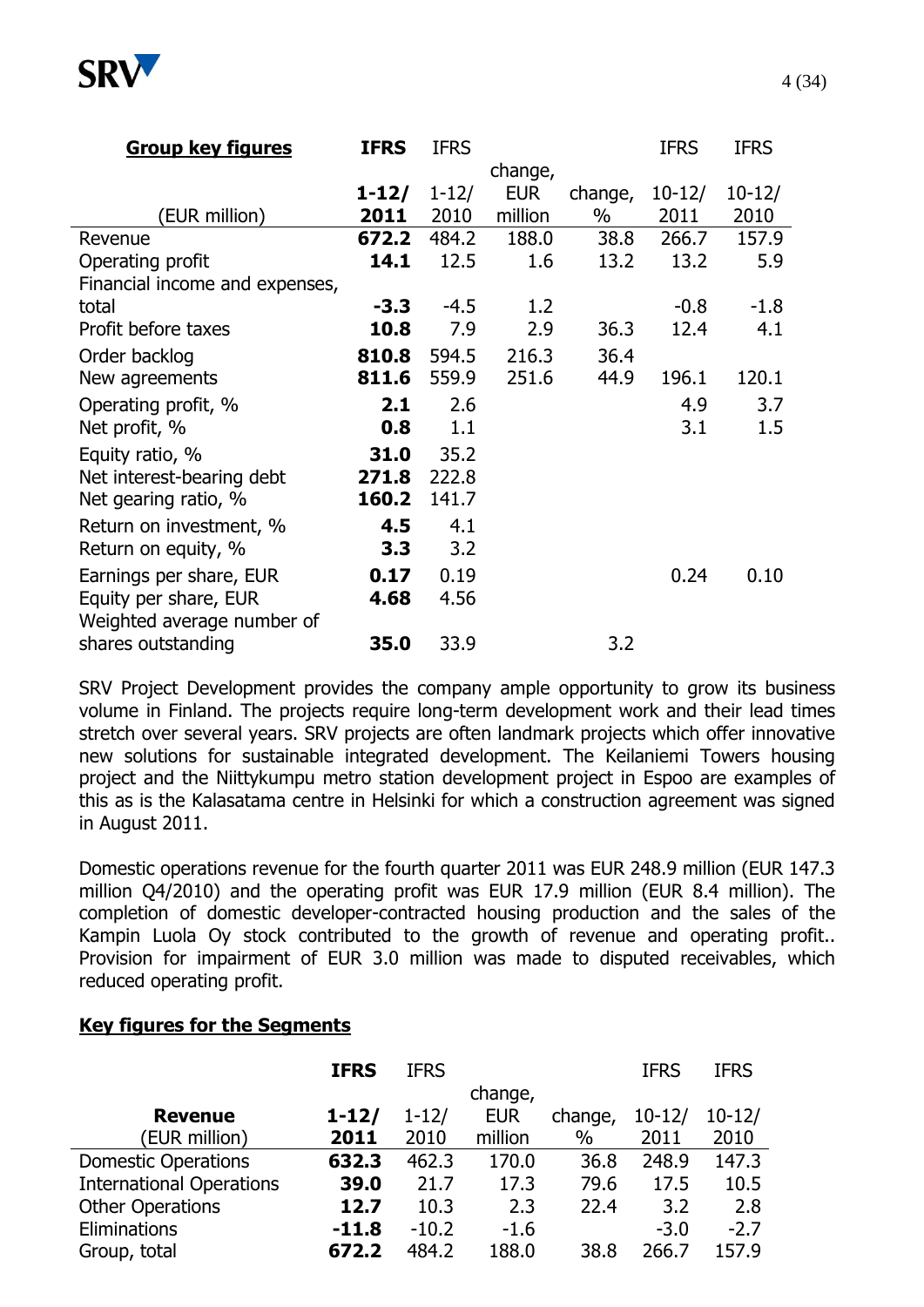

|                                 | <b>IFRS</b> | <b>IFRS</b> |             |                       | <b>IFRS</b> | <b>IFRS</b> |
|---------------------------------|-------------|-------------|-------------|-----------------------|-------------|-------------|
|                                 |             |             | change,     |                       |             |             |
| <b>Operating profit</b>         | $1 - 12/$   | $1 - 12/$   | <b>EUR</b>  | change,               | $10 - 12/$  | $10 - 12/$  |
| (EUR million)                   | 2011        | 2010        | million     | $\%$                  | 2011        | 2010        |
| <b>Domestic Operations</b>      | 27.9        | 26.4        | 1.5         | 5.9                   | 17.9        | 8.4         |
| <b>International Operations</b> | $-8.3$      | $-8.0$      | $-0.3$      |                       | $-2.6$      | $-0.7$      |
| <b>Other Operations</b>         | $-5.5$      | $-5.9$      | 0.4         |                       | $-2.1$      | $-2.0$      |
| Eliminations                    | 0.0         | 0.0         | 0.0         |                       | 0.0         | 0.2         |
| Group, total                    | 14.1        | 12.5        | 1.6         | 13.2                  | 13.2        | 5.9         |
|                                 |             |             |             |                       |             |             |
|                                 | <b>IFRS</b> |             | <b>IFRS</b> | <b>IFRS</b>           | <b>IFRS</b> |             |
| <b>Operating profit</b>         | $1 - 12/$   |             | $1 - 12/$   | $10 - 12/$            | $10-12/$    |             |
| $\%$                            | 2011        |             | 2010        | 2011                  | 2010        |             |
| <b>Domestic Operations</b>      |             | 4.4         | 5.7         | 7.2                   | 5.7         |             |
| <b>International Operations</b> | $-21.3$     |             | $-37.1$     | $-14.9$               | $-7.1$      |             |
| Group, total                    |             | 2.1         | 2.6         | 4.9                   | 3.7         |             |
| <b>Order backlog</b>            | <b>IFRS</b> |             | <b>IFRS</b> |                       | change,     |             |
|                                 |             |             |             | change,<br><b>EUR</b> |             |             |
| (EUR million)                   | 12/2011     |             | 12/2010     | million               | $\%$        |             |
| <b>Domestic Operations</b>      | 711.2       |             | 574.5       | 136.7                 | 23.8        |             |
| <b>International Operations</b> | 99.6        |             | 20.0        | 79.7                  | 398.9       |             |
| Group, total                    | 810.8       |             | 594.5       | 216.3                 | 36.4        |             |
| - sold order backlog            |             | 596         | 442         | 154                   | 34.8        |             |
| - unsold order backlog          |             | 215         | 153         | 63                    | 41.0        |             |
|                                 |             |             |             |                       |             |             |

#### **Earning trends of the Segments**

|                            | <b>IFRS</b> | <b>IFRS</b> |            |         | <b>IFRS</b> | <b>IFRS</b> |
|----------------------------|-------------|-------------|------------|---------|-------------|-------------|
|                            |             |             | change,    |         |             |             |
| <b>Domestic Operations</b> | $1 - 12/$   | $1 - 12/$   | <b>EUR</b> | change, | $10-12/$    | $10 - 12/$  |
| EUR million)               | 2011        | 2010        | million    | $\%$    | 2011        | 2010        |
| <b>Revenue</b>             | 632.3       | 462.3       | 170.0      | 36.8    | 248.9       | 147.3       |
| - business construction    | 379.6       | 353.2       | 26.4       | 7.5     | 135.9       | 98.9        |
| - housing construction     | 252.8       | 109.4       | 143.5      | 131.2   | 113.0       | 48.5        |
| <b>Operating profit</b>    | 27.9        | 26.4        | 1.5        | 5.9     | 17.9        | 8.4         |
| Operating profit, %        | 4.4         | 5.7         |            |         | 7.2         | 5.7         |
| <b>Order backlog</b>       | 711.2       | 574.5       | 136.7      | 23.8    |             |             |
| - business construction    | 362.2       | 271.6       | 90.6       | 33.4    |             |             |
| - housing construction     | 349.0       | 302.9       | 46.1       | 15.2    |             |             |

Domestic Operations comprise construction and property development operations managed by SRV Construction Ltd in Finland. Domestic Operations are further divided into business premises (construction of business, office, logistics premises and earth and rock construction) and housing construction functions.

Domestic operations revenue was EUR 632.3 million (EUR 462.3 million) representing 94 percent of the total Group revenue (96 percent). Operating profit was EUR 27.9 million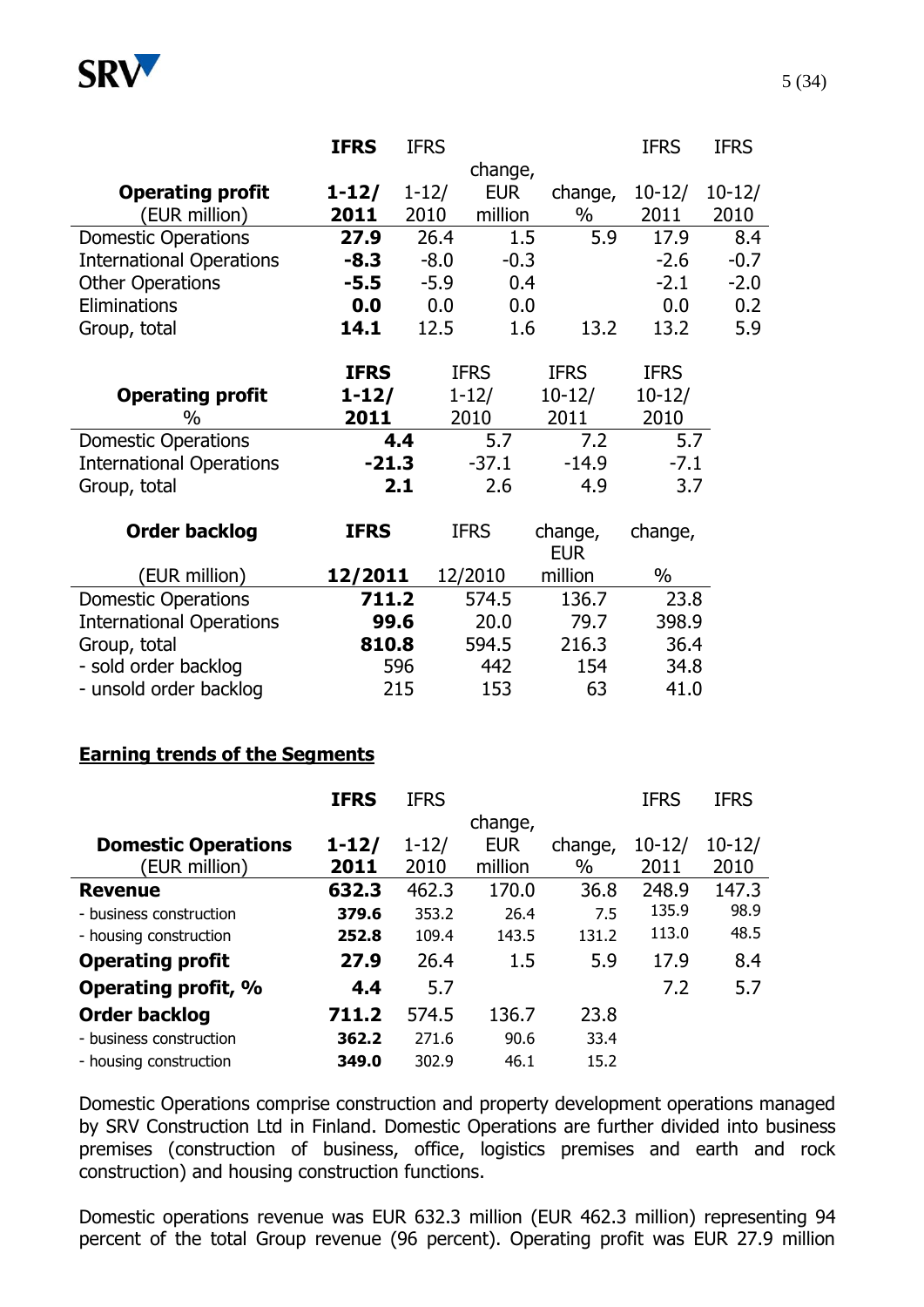

(26.4 million) and the operating margin 4.4 percent (5.7 percent). The increase in the revenue was attributable to the high volume of the order backlog and the completion of 533 developer-contracted housing units over the year. The operating margin decrease was attributable to the weakening of the business premises profitability level due to increased share of contracting in the order backlog and the increase in building costs. A further factor for the margin drop was the provision for impairment of EUR 3.0 million for the contract claim in dispute made in the fourth quarter. The order backlog amounted to EUR 711.2 million (EUR 574.5 million). A total of 482 housing units were sold during the review period (524).

By using the earlier percentage of completion method the revenue for the review period would have been around EUR 4.4 million lower.

The fourth-quarter revenue amounted to EUR 248.9 million (147.3 million) and the operating profit to EUR 17.9 million (8.4 million). The completion of domestic developercontracted housing production and the sales of the Kampin Luola Oy stock contributed to the growth of revenue and operating profit. A further factor for the margin drop was the expense reserve of EUR 3.0 million for the contract claim in dispute made in the fourth quarter. During the fourth quarter, 100 housing units were sold and the buyers' behaviour began to show increased caution.

## **Business Premises construction**

Revenue for the Business Premises business area was EUR 379.6 million (EUR 353.2 million). The order backlog was EUR 362.2 million (EUR 271.6 million). Fierce competition for new contracts continued and the profitability of business premises construction was weakened by the new contract projects completed in 2011 as their construction cost level rose significantly over the construction period.

In Helsinki. the award-winning Helsinki Music Centre was completed during the review period. Other projects completed during the review period included elevation of the parking facilities and extension of exhibition premises at the Helsinki Fair Centre in Pasila for the Finnish Fair Corporation; modifications to the Sähkötalo building in Kamppi; modifications to the EU European Chemicals Agency in down town Helsinki; the renovation of the Forum shopping centre in Jyväskylä for Citycon; and the STC Viinikkala logistics centre in Vantaa, close to Ring Road 3 in Helsinki; shopping centre Karisma in Lahti; expansion of the Zeppelin Shopping Centre in Oulu; Autokeskus Airport in Vantaa by the Jumbo commercial centre; the excavation works at the Vantaa Ruskeasanta station for the Western rail link; the school and day care centre in Turku Paattinen and the Holiday Club Saimaa spa hotel in Lappeenranta with its adjoining Holiday Club Villas time share complex.

During the report period, contracts worth EUR 356.7 million were signed with external clients.

In March 2011, SRV and Länsimetro Oy signed a contract for the excavation works in Otaniemi connected with the construction of the Western Metro. The contract includes the excavation of two 1.6 kilometre-long parallel metro tunnels and two vertical shafts as well as the construction of the station and the signal boxes. The works in Otaniemi will be completed in September 2013.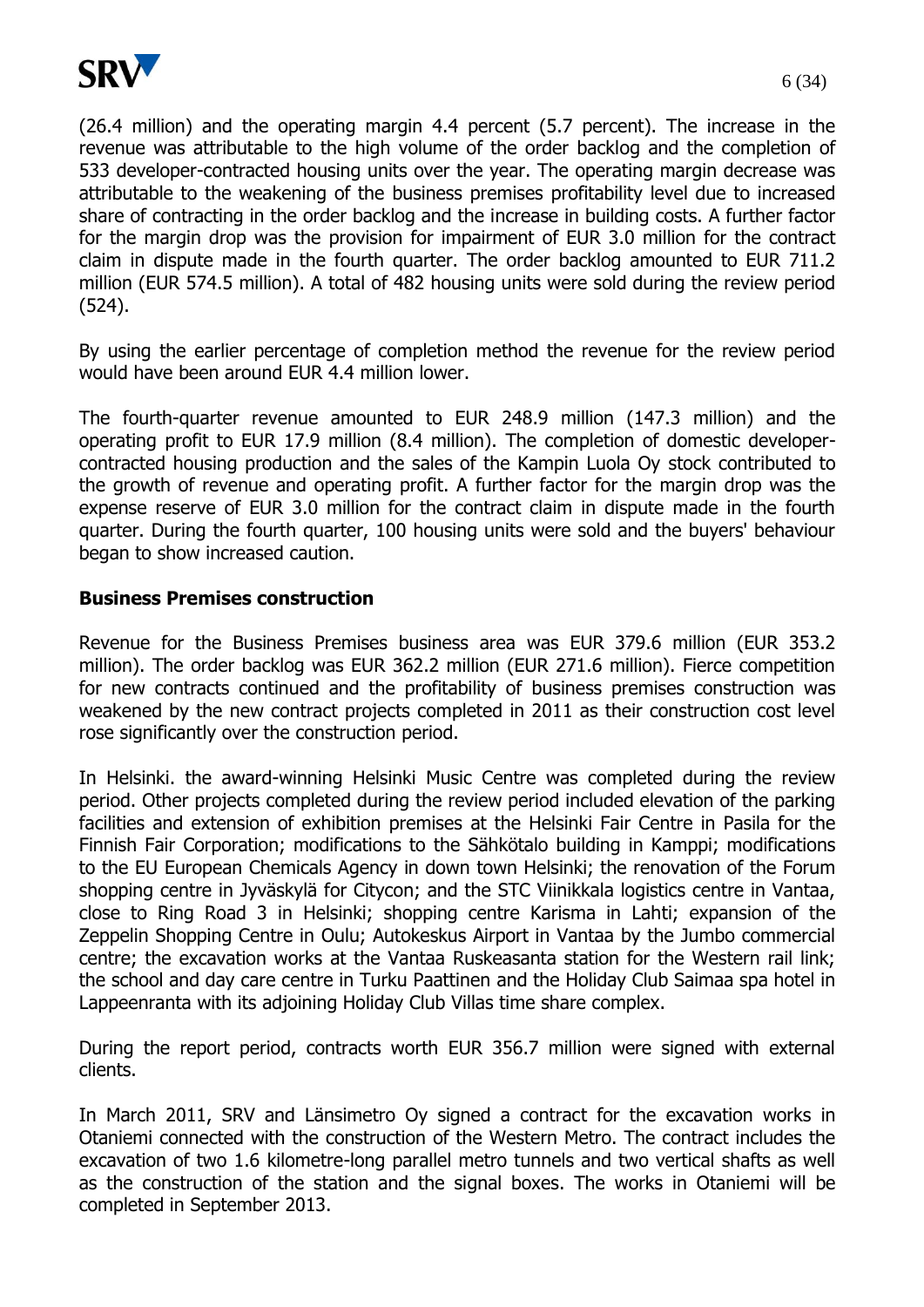

SRV and llmarinen Mutual Pension Insurance Company have agreed on the construction of new premises for Finnair in the vicinity of the Helsinki-Vantaa Airport. The premises will be built following the principles of sustainable development, and the new office premises will provide a progressive working environment. The total floor area of the new building will be around 70,000 square metres of which offices account for 22,400 square metres.

SRV will renovate and expand the City Hall for the City of Vantaa. The children's Art House Pessi will be refurbished at the same time. Project management contract for renovation of shopping center Itäkeskus was signed with Wereldhave Finland Oy. In Helsinki, project management contracts for renovation were also signed with KOy Helsingin Kaivokatu 8 and Kaivokadun Tunneli Oy.

In Uusikaupunki, SRV was selected as a project management contractor for a new soy processing plant project. Project contractee is Finnprotein Oy, which will operate the factory. The plant will be the largest full-range soy protein plant in Europe. In Jyväskylä, contracts were signed for a new construction to the Hospital School and for the building of the Mankola Coeducational School, the Mannila Day-Care Centre and the Cygnaeus Relief School. A contract was also signed for the expansion of the Zeppelin Shopping Centre in Kempele. A contract was made with the Hospital District of South-west Finland on the construction of equipment storage facilities for the Turku University Hospital. In addition, the wholesale corporation Kesko commissioned SRV to refurbish and expand the Citymarket in Imatra.

In August, the City of Helsinki and SRV signed contracts over the implementation of the Kalasatama Centre project. As the project progresses, SRV will pay to the City of Helsinki approximately EUR 115 million for the lots surrendered for the centre and for their permanent rights of use. The city, on its part, will pay to SRV approximately EUR 45 million for the public parts of the centre that are owned by the city of Helsinki. In addition to the city's contribution, the plan is to base the construction time financing on the so-called RS system financing for housing, on bank lending and external investment.

In Espoo Perkkaa, SRV is building for completion in 2012-2013 a developer-contracted office project comprising three office buildings with a total area of 20,000 square metres. This complex will be housing the Siemens and the SRV head offices. The project will be sold to investors in 2012.

During the period, SRV sold two logistics projects of the Grand Cargo Centre space concept. On 16 Sept. 2011, SRV sold the Tahkotie 1 and 2 logistics projects located in the Vantaa Aviapolis development to a real-estate investment fund managed by Pohjola Property Management Ltd. The total floor area of the project is about 13,000 square metres. On 26 Oct. 2011, SRV sold the 7,300 square meters logistics centre GCC Ilvesvuori located in Nurmijärvi to Pohjola Insurance Ltd. The project will be completed by the end of autumn 2012 and it has been let out on a 20 year lease agreement to the Finnish National Opera Foundation.

On 23 November 2011, SRV sold a convenience retailing property located in Juvankartano in Espoo to Pohjola Insurance Ltd. The project will be completed in March 2012 and it will house a convenience store S-Market and an ABC unmanned retail station. The project has a total floor area of about 1,800 square metres.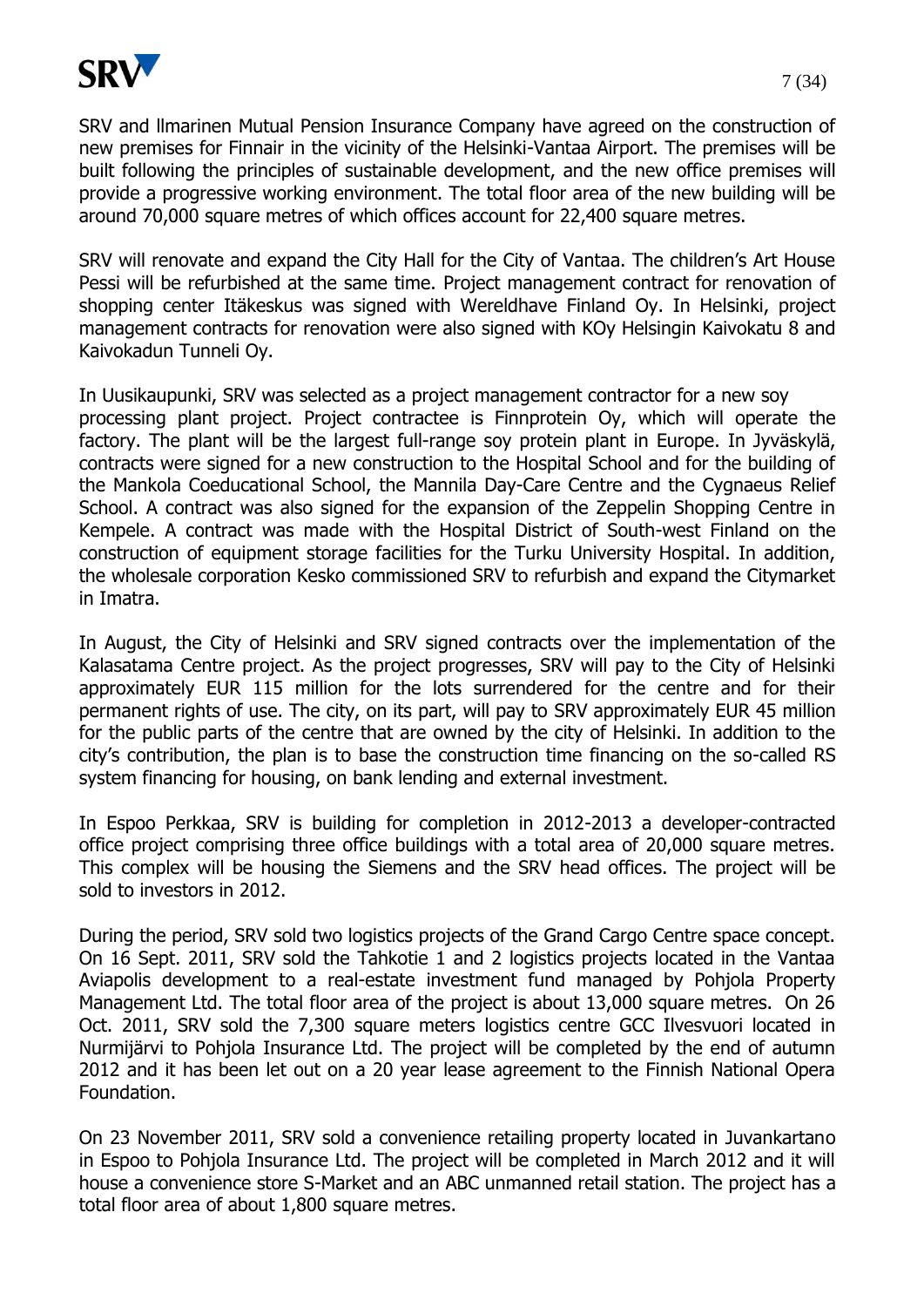

A contract was signed at the end of December on the sale of the entire capital stock of Kampin Luola Oy to Local Government Pensions Institution Keva. Kampin Luola is the P-City underground parking facility located below the Kamppi Centre in Helsinki and it has around 500 parking places. At the same time, SRV is also selling its holding, granting entitlement to 100 parking places, in Oy Kamppiparkki Ab, which manages the Forum P parking facility. Revenue from these transactions totalled EUR 32 million.

SRV has built for Varma Mutual Pension Insurance Company a production and logistics centre in Järvenpää for the use of the tenant Primula. The contracting parties hold differing views over the cost of additional work and modifications worth about EUR 2.4 million. SRV Construction Ltd has initiated arbitration proceedings against real estate company Espoontori. The dispute between the parties relates to the client's obligation to make the payments required by SRV Construction Ltd as project management contractor. The parties disagree on the liability to pay amounting to about EUR 4.2 million.

#### **Housing Construction**

In 2011, the revenue from Housing Construction operations was EUR 252.8 million (EUR 109.4 million). The order backlog grew by 15.2 per cent to EUR 349.0 million (EUR 302.9 million). SRV has increased significantly its housing production. At the end of the period the company had a total of 2,197 (1,629) residential units under construction. Of the production under construction, 81 percent were contracted housing units or sold own production.

During the accounting period under review, building contracts worth EUR 122.4 million were signed with external clients. A total of 847 housing units will be completed under these contracts. TA Asumisoikeus Oy commissioned four housing projects and a total of 272 right-of-occupancy flats to be built in Kerava and in Espoo (Vanttila and Saunalahti). Alkuasunnot Oy and SRV made a contract on the construction of 118 rental housing units in Jätkäsaari in Helsinki, and a contract was signed also with the Tapiola Group for the construction of 200 flats in Espoo, Tapiola. Contracts were concluded with VVO on building two residential towers on top of the Willa commercial centre currently contracted by SRV in Hyvinkää, with YH on building 71 housing units in Kangasala and 31 units in Ylöjärvi, with Avain Rakennuttajat on building 17 right-of-residence housing units in Joensuu, with Joensuun Kodit on the construction of a 26 housing unit block of flats, and 33 right-ofoccupancy flats will additionally be built for TA in Jyväskylä, and 27 terraced house units for YH in South-west Finland.

In 2011, SRV initiated the construction of 579 developer-contracted housing units of which 191 in the fourth quarter. Helsingin Pelimanni to be built in Kannelmäki, Helsinki will consist of 60 apartments and Helsingin Lieska in Vallila will be composed of 40 apartments. In Espoo Matinkylä, Espoon Taidemaalari housing project will comprise 75 apartments, and 18 high-quality detached houses will make up the Espoon Kaisla project to be built in Espoo Saunalahti. In Vantaa, the Vantaan Kartanonkulma housing project of 30 apartments was commenced, and the Espoon Kaisla project of 76 detached houses in Saunalahti, Espoo.

Building the Finnish Housing Fair 2012 development in Vuores, Tampere started, as did Vuoreksen Matti which will consist of 41 terrace and apartment house units. In Tampere (Hyhky) commenced the building of 37 terrace house units, and in Ylöjärvi 46 housing units will make up the new Kultaniitty and Kultapuisto projects, and in Pirkkala the new Kultasiipi terrace house project will comprise 14 housing units. The Kultaniitty and Kultasiipi projects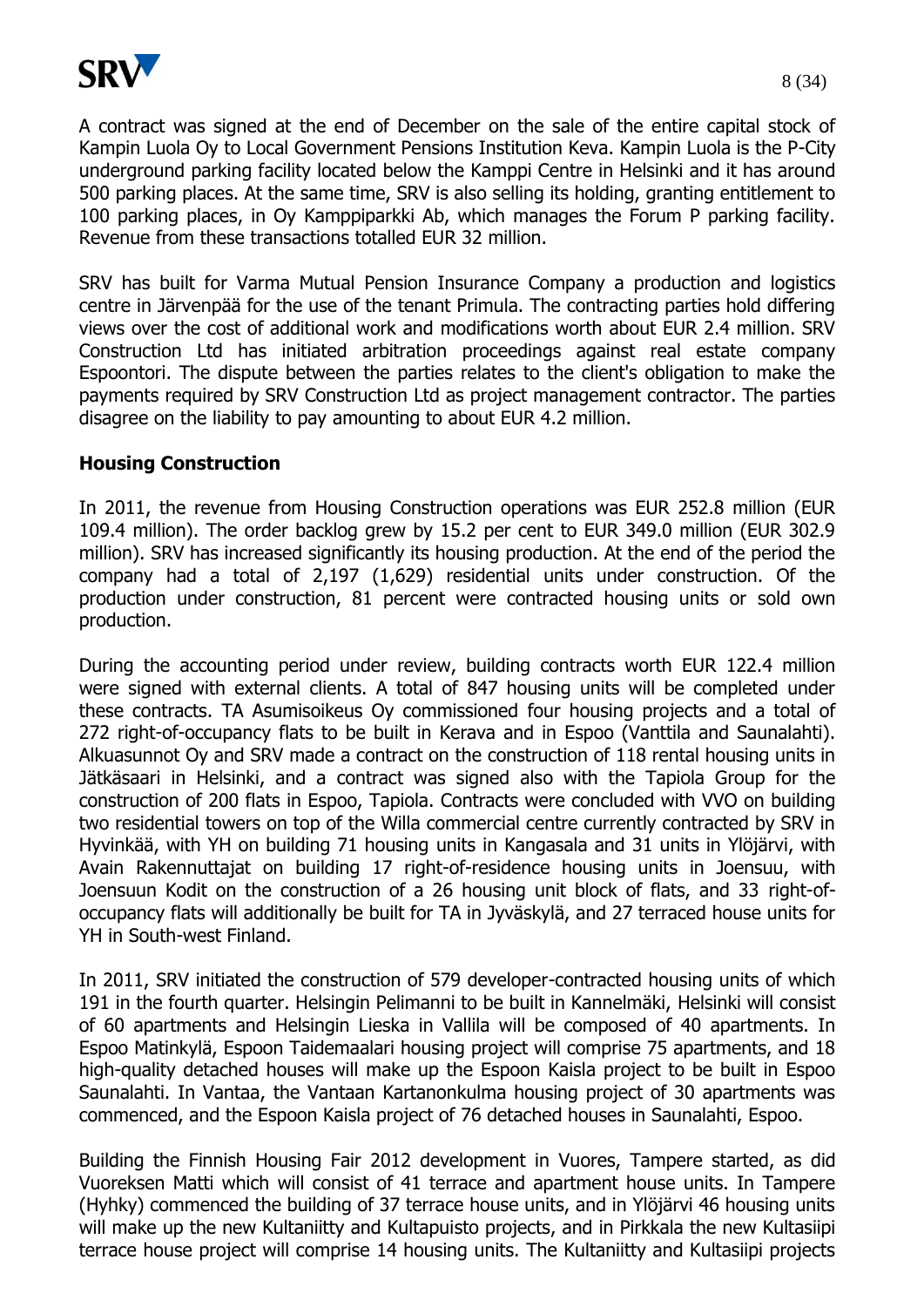

were completed during the last quarter in 2011. In the Nokia Viikki area, a low-rise development of 21 apartments named Nokian Viikin Ingeborg was initiated to complement the Walborg project completed in September 2011.

In the centre of Kaarina, the first half of 2012 will see the completion of 26 apartments in the Kaarinan Klarinetti housing project, and additional six detached houses in the Kaarinan Merihelmi project. In Saarijärvi, the Saarijärven Kimallus apartment house will be built with 26 units, and in Jyväskylä the Jyväskylän Jokivarsi will comprise 34 new apartments. In Lahti, the construction of the Lahden Alfred project with 29 apartments reached its RS stage in March and was completed in December. In addition to the new projects initiated over the review period, SRV has made decisions to start building a total of 91 housing units in the metropolitan area.

Housing sales grew to 680 housing units (640 in 2011). During the period, 482 (524) units of developer-contracted housing were sold as well as 198 (116) units of negotiated contracted housing. At the end of the period under review, there were 622 (605) housing units under construction meant to be sold to consumers of which 427 (284) were unsold. Moreover, at period end, there were 90 (137) completed housing units for sale of which three were rented out. A total of 533 (201) developer-contracted housing units were completed during the review period.

| <b>Housing production in</b>  | $1 - 12/$ | $1 - 12/$ | change, | $10 - 12/$ | $10 - 12/$ |
|-------------------------------|-----------|-----------|---------|------------|------------|
| <b>Finland</b>                | 2011      | 2010      | units   | 2011       | 2010       |
| Developer-contracted          |           |           |         |            |            |
| Start-ups                     | 579       | 543       | 36      | 191        | 133        |
| Sold                          | 482       | 524       | $-42$   | 100        | 163        |
| Completed                     | 533       | 201       | 332     | 351        | 171        |
| Completed and unsold 1)       | 90        | 137       | $-47$   |            |            |
| Under construction, total $1$ | 2,197     | 1,122     | 1,075   |            |            |
| - negotiated and construction |           |           |         |            |            |
| contracts $^{1)}$             | 1,575     | 517       | 1,058   |            |            |
| - developer-contracted 1)     | 622       | 605       | 17      |            |            |
| - of which sold $1$ )         | 195       | 321       | $-126$  |            |            |
| - of which unsold $1$ )       | 427       | 284       | 143     |            |            |
| 1) At period end              |           |           |         |            |            |

The housing construction order backlog grew to EUR 349 million (EUR 303 million). The order backlog for construction and negotiation contracts grew to EUR 160 million (EUR 115 million) representing a 46 (38) percent share of the total order backlog. The order backlog for housing production grew to EUR 209 million (EUR 188 million). Order backlog of completed but unsold housing units dropped by 55 percent to EUR 26 million. During the fourth quarter 2011, 191 developer-contracted housing start-ups were launched. The unsold developer-contracted order backlog amounted to EUR 115 million (EUR 62 million).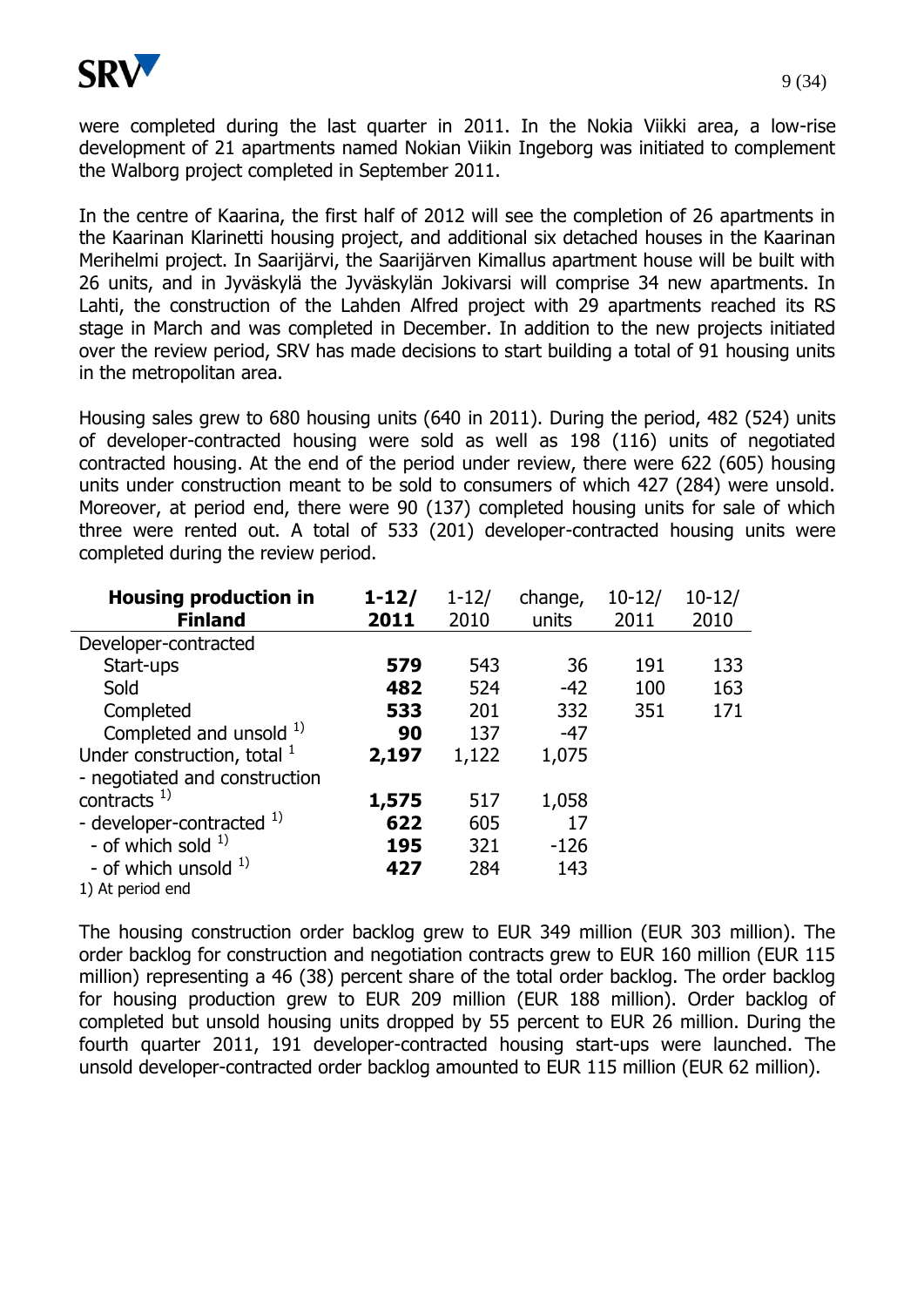

| <b>Order backlog, housing</b><br>construction in Finland (EUR million)        | 31 Dec.<br>2011 | 31 Dec.<br>2010 | change,<br><b>EUR</b><br>million |
|-------------------------------------------------------------------------------|-----------------|-----------------|----------------------------------|
| Negotiation and construction contracts<br>Under construction, sold developer- | 160             | 115             | 45                               |
| contracted<br>Under construction, unsold developer-                           | 49              | 73              | $-25$                            |
| contracted<br>Completed, unsold developer-                                    | 115             | 62              | 53                               |
| contracted                                                                    | 26              | 53              | $-27$                            |
| Housing construction, total                                                   | 349             | 303             | 46                               |

In the accounting period under review, SRV and VVO agreed on the purchase by SRV of building rights for about 18,000 floor square metres in Espoo Suurpelto and for about 8000 floor square metres in Vantaa Myyrmäki. In this context it was further agreed that VVO shall buy from SRV two privately financed housing companies under construction at commercial centre Willa in Hyvinkää comprising a total of 52 housing units.

SRV continues its involvement in the Low2No project that aims to develop and implement a solution for the construction of low-carbon or no-carbon sustainable urban environments in order to minimise energy consumption. This project is partly funded by Tekes. In addition to SRV, the participants are Sitra (Finnish Innovation Fund), VVO Yhtymä Oyj and an international design team that was selected in a sustainable construction competition in 2009. The City of Helsinki has reserved a city block for Sitra in Jätkäsaari to be built in line with the Low2No concept. The housing units and business premises in this block will be designed to act as multifunctional environments that serve changing work and life patterns, making use of innovative environmental, space and service planning.

| <b>International</b> |             |             |            |         |             |             |
|----------------------|-------------|-------------|------------|---------|-------------|-------------|
| <b>Operations</b>    | <b>IFRS</b> | <b>IFRS</b> |            |         | <b>IFRS</b> | <b>IFRS</b> |
|                      |             |             | change,    |         |             |             |
|                      | $1 - 12/$   | $1 - 12/$   | <b>EUR</b> | change, | $10 - 12/$  | $10 - 12/$  |
| (EUR million)        | 2011        | 2010        | million    | $\%$    | 2011        | 2010        |
| Revenue              | 39.0        | 21.7        | 17.3       | 79.6    | 17.5        | 10.5        |
| Operating profit     | $-8.3$      | $-8.0$      | $-0.3$     |         | $-2.6$      | $-0.7$      |
| Operating profit, %  | $-21.3$     | $-37.1$     |            |         | $-14.9$     | $-7.1$      |
| Order backlog        | 99.6        | 20.0        | 79.7       | 398.9   |             |             |

International Operations comprise the business operations of the SRV International subgroup in Russia and the Baltic countries.

In 2011, International Operations revenue totalled EUR 39.0 million (21.7 million) representing six percent of the total Group revenue (4 percent), and the operating profit was EUR -8.3 million (EUR -8.0 million). The increase in revenue was attributable to the growth in the utilized capacity. Expenses of about EUR 1.2 million were recognised for projects completed earlier. The order backlog was EUR 99.6 million (EUR 20.0 million).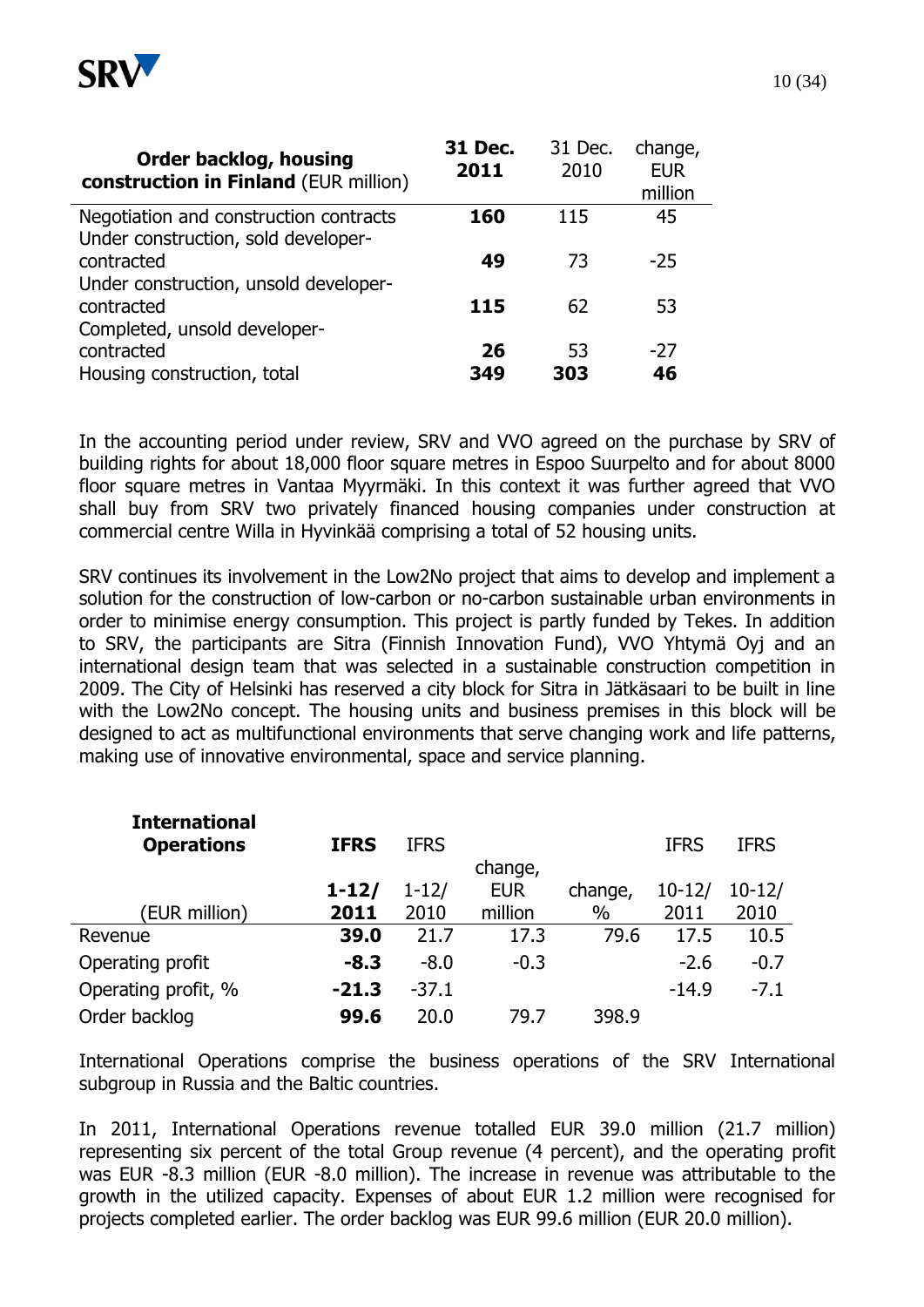

The fourth-quarter revenue amounted to EUR 17.5 million (10.5 million) and the operating profit to EUR -2.6 million (-0.7 million). The increase in revenue was attributable to the increase in the utilized capacity. The loss was impacted by the EUR 1.2 million expense items for projects completed earlier.

## **Russia**

In September 2011, a stakeholders' agreement for the Russia Invest investment company was signed between SRV, Ilmarinen, Sponda, Etera and Onvest. The company will invest in real estate development projects in Moscow and St Petersburg. SRV will be in charge of project development and act as the general contractor managing the approved development projects. Partners are committed to total investment of EUR 95.5 million in the company. For Ilmarinen, Sponda and SRV this accounts for EUR 26 million each, EUR 12.5 million for Etera and EUR 5 million for Onvest Group. Stakeholders' shareholdings are divided respectively. Equity will be committed only after the investment objects have been identified and the investment decisions have been made. Beyond this, the development projects will be funded through project-specific bank loans, whereby the value of the total investment may amount to EUR 300 million. The strategy of the investment company is to sell the completed properties after a three year period.

The OOO Pearl Plaza, jointly owned by SRV and the Shanghai Industrial Investment Company, decided in January on the investments into the first phase of the commercial centre project in St. Petersburg. The value of the investment is about EUR 130 million, and the principal funding for the project comes from China. SRV owns 50 percent of the joint venture. SRV will invest approximately EUR 20 million in the implementation of the first phase. In January 2011, SRV also signed a project management contract worth approximately EUR 100 million for the planning and construction of an 95,000 m2 commercial centre. The building permit for the project was authorised at the end of September. The commercial centre will be completed in 2013. The first letter of intent was signed with the Finnish Prisma supermarket operator SOK who will lease 7,600 m2 for a Prisma hypermarket. Three additional anchor tenant agreements were signed during the autumn, and at the change of the year no less than 35 percent of the premises had already been leased.

SRV continued the development of the Septem City project located on an 8.5 hectare land area in the Ohta district in St. Petersburg. The plans for this development include the construction of a commercial centre, office and retail space, as well as hotel, restaurant and entertainment premises. The project will be implemented in several phases. In the first phase, a shopping centre will be built in the area. The commercial centre concept has received its initial approval and the process has been initiated to detach the first phase as its independent legal entity. The capital employed in land and project development is EUR 61.3 million. Additional investments by SRV in land acquisition are estimated at about EUR 4.5 million. Currently SRV has an 87.5 percent holding in the project, but it will decrease to 77.5 percent once all the ownership arrangements have been finalised in accordance with the partnership agreement.

In 2011, SRV had a particular focus on the analysis and clarification of the investment sites of VTBC-Ashmore Real Estate Partners I in Moscow. The fund primarily invests in the construction of offices, commercial premises, hotels and upscale housing in Moscow and St. Petersburg. The SRV share of the investment commitments in the first phase is EUR 20 million. The other investors in the fund are VTB Capital and Ashmore Group Plc. ('Ashmore')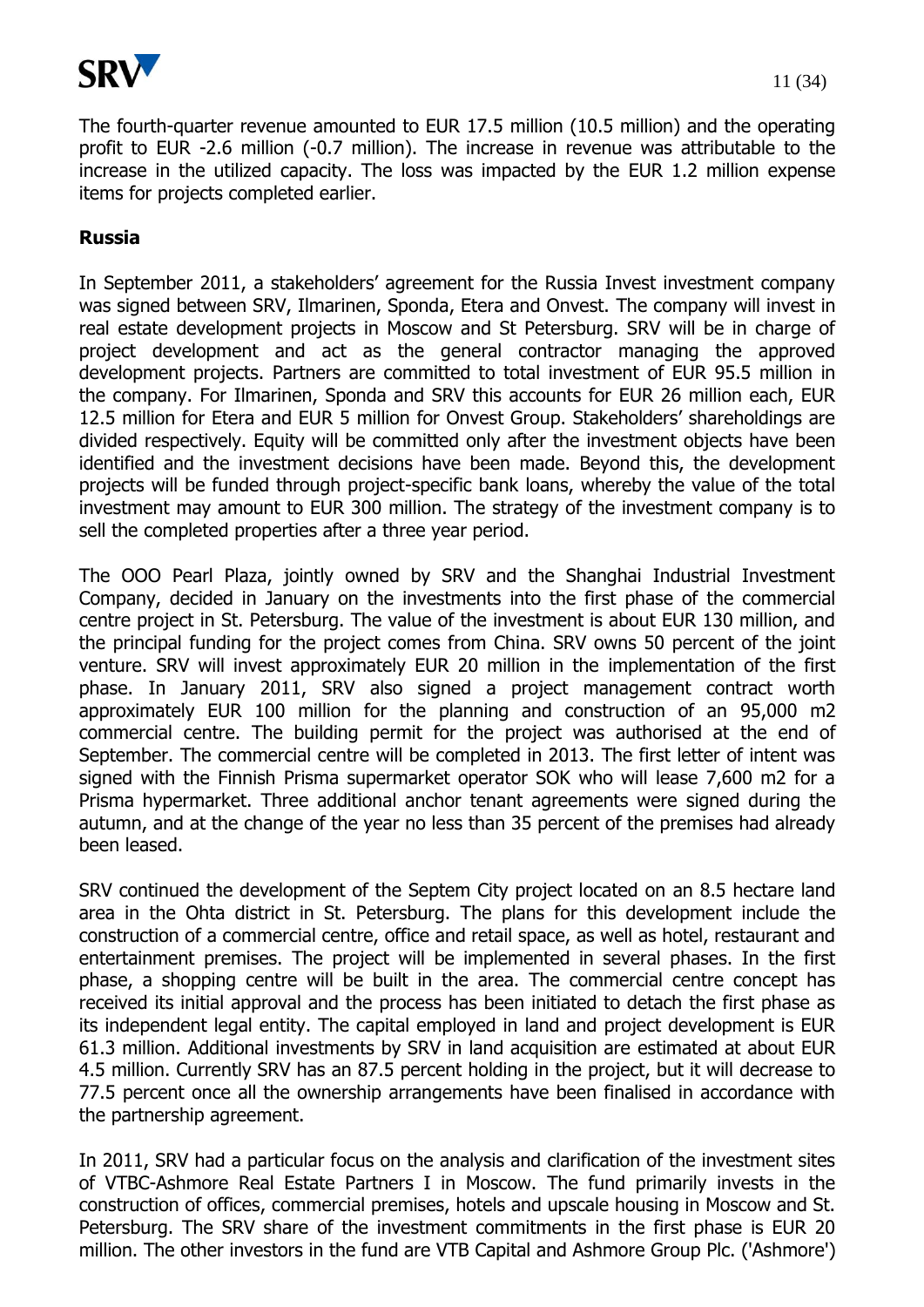

together with the funds they control, and the Finnish pension insurance companies Ilmarinen and Etera. VTB Capital and Ashmore act as sponsors and general partners of the fund. Their tasks include identifying investments and arranging financing for the projects. SRV acts both as an investor and project management contractor with respect to the fund, through which it anticipates to safeguard project management contracts worth some EUR 200 million. During the period, the fund acquired the ownership of an office and logistics property in Moscow, the first investment of the fund.

The office premises in the Etmia II office and parking house project in the heart of Moscow have been leased in full. SRV is a co-owner in the project with a 50 percent stake and acted as the responsible project management contractor. The plan is to sell the project to investors in 2012.

The development of the Eurograd logistics zone in St. Petersburg has been temporarily suspended due to local partner's financing difficulties. SRV has a 49 percent holding in the Russian company that possesses a 24.9 hectare land area located north of St. Petersburg, in the immediate vicinity of the Ring Road. Over 100,000 square metres of logistics facilities are planned for the site, to be built in several stages over the next few years. The zoning of the area for logistics use has been finalised.

The financing of the Mytishi commercial centre project in the Moscow region has not advanced, and alternative implementation concepts are being studied. The majority owner of the project is the Finnish real estate investment company Vicus, with a 75 percent stake. SRV owns 25 percent of the commercial centre project and its total investments amount to EUR 7.5 million.

The renovation of the old Aeroport hotel at the Sheremetyevo airport in Moscow was continued after the completion of the first phase. In St. Petersburg, the renovation of 200 rooms in the Pulkovskaya Hotel was completed in the spring, and a new contract was signed on the renovation of the next 200 rooms. The renovation of the Pribaltiskaya Hotel Aqua Park continued. All three hotels belong to the Wenaas Group. The projects are a continuation of the cooperation that started already in 2007.

The demand for the Vyborg Papula residential units built by SRV began to grow. A total of 19 residential units were sold during the review period (10). The building of the second apartment building started in late summer. At period end, 12 (21) completed units and 28 (0) units under construction were unsold.

## **Baltic Countries**

Business volumes in the Baltic countries were low. In Estonia, 14 (17) completed housing units were unsold at period end.

In Latvia, the construction of the international school was completed for International School of Latvia.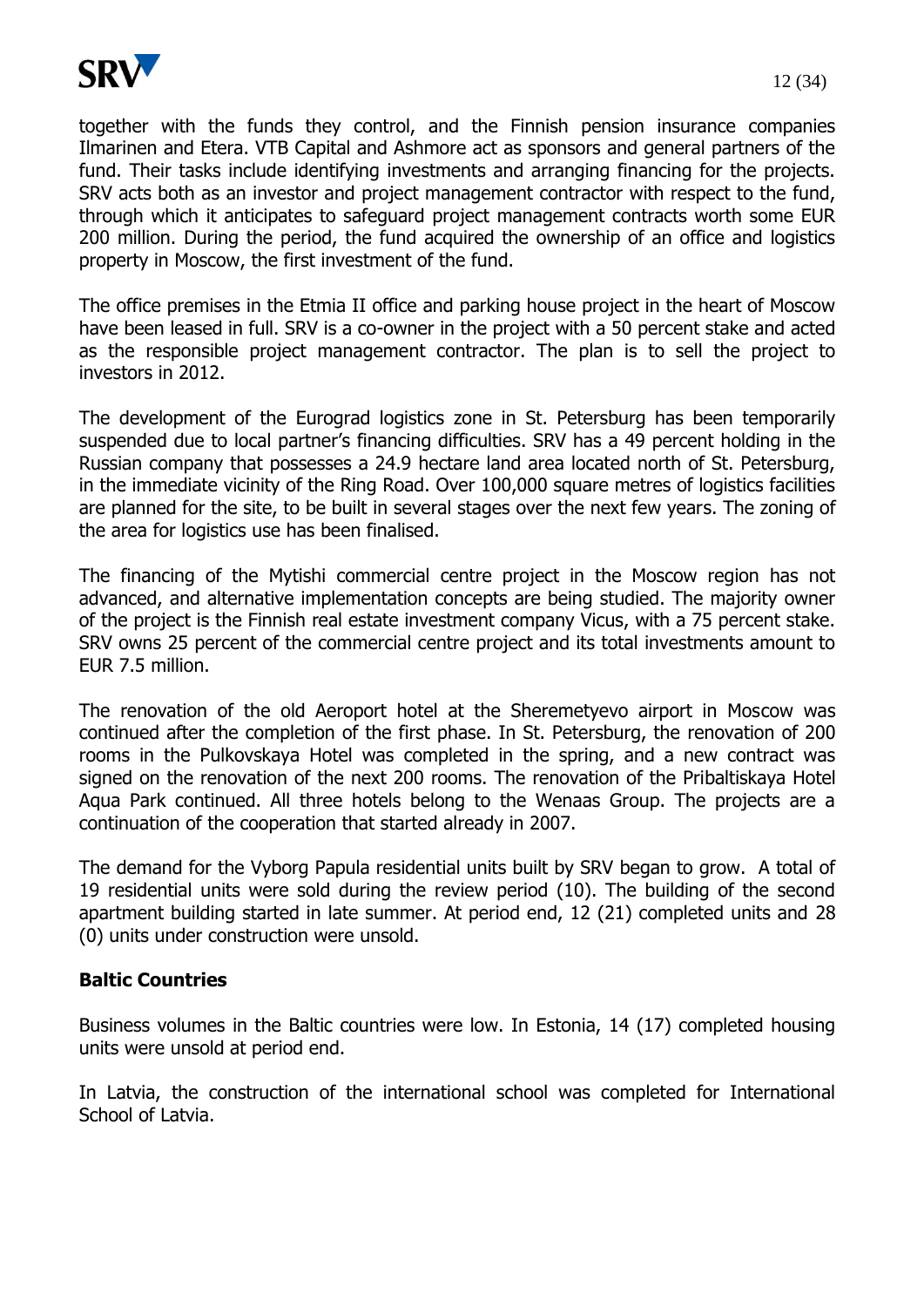

| <b>Other Operations</b> | <b>IFRS</b>       | <b>IFRS</b>       |                                  |                 | <b>IFRS</b>            | <b>IFRS</b> |
|-------------------------|-------------------|-------------------|----------------------------------|-----------------|------------------------|-------------|
| (EUR million)           | $1 - 12/$<br>2011 | $1 - 12/$<br>2010 | change,<br><b>EUR</b><br>million | change,<br>$\%$ | $10-12/10-12/$<br>2011 | 2010        |
| Revenue                 | 12.7              | 10.3              | 2.3                              | 22.4            | 3.2                    | 2.8         |
| Operating profit        | $-5.5$            | $-5.9$            | 0.4                              |                 | $-2.1$                 | $-2.0$      |

Other Operations comprise mainly the businesses of SRV Group Plc and SRV Kalusto Oy (equipment).

The revenue of Other Operations during the review period was EUR 12.7 million (EUR 10.3 million) and operating loss was EUR -5.5 million (EUR -5.9 million). The positive revenue trend was attributable to higher operation volumes. The operating profit was impacted by the increase of development expenses of long-term projects to EUR 4.2 million (EUR 3.8 million). The fourth-quarter revenue amounted to EUR 3.2 million (2.8 million) and the operating profit to EUR -2.1 million (-2.0 million).

## **Group Project Development**

Project development remained active through the review period.

On 16 Aug. 2011, the City of Helsinki and SRV signed contracts relating to the implementation of the Kalasatama Centre project. The Kalasatama Centre will consist of six residential towers and of a hotel and office tower. The towers will have 20-33 floors and the highest of them will rise up to 126 metres. Plans for the towers include 86,000 square metres of housing for 2,000 residents, 14,000 square metres of office premises and a 10,000 square metre hotel. Next to the towers will be built a 55,000 square metre commercial centre and a social and health care services centre of around 10,000 square metres, which the city will lease for 20 years. The aim is that the health center, the public premises in the centre, the infrastructure and the first residential tower will be completed by 2015. The commercial center is scheduled to be completed in 2016. The rest of the premises will be build stage by stage depending on the market situation by 2021. The impact of the project on the SRV revenue during the next ten years is estimated to total close to one billion Euro accumulating towards the end of the decade.

SRV has started the construction of an office building complex at Derby Business Park located in Perkkaa, Espoo. The development includes three office buildings (20,000 square metres) that will house, among others, the Siemens headquarters for the company's Finnish operations and the SRV head office. In the context of the project, the former Siemens head office building, purchased by a joint venture of SRV, Sato Corporation, and the Mutual Pension Insurance Company Varma, will be re-developed into a building suitable for housing construction. The local plan changes for the area are pending. The targeted residential floor area is 110,000-120,000 m2.

The town plan draft for the residential towers planned by SRV to be constructed in the Espoo Keilaniemi area were discussed by the Espoo City Planning Committee in April. According to the plans, the project would consist of some 72,000 m2 designed for apartments and 9,000 m2 for commercial premises. SRV is developing a regional development project in connection with the future Niittykumpu metro station in cooperation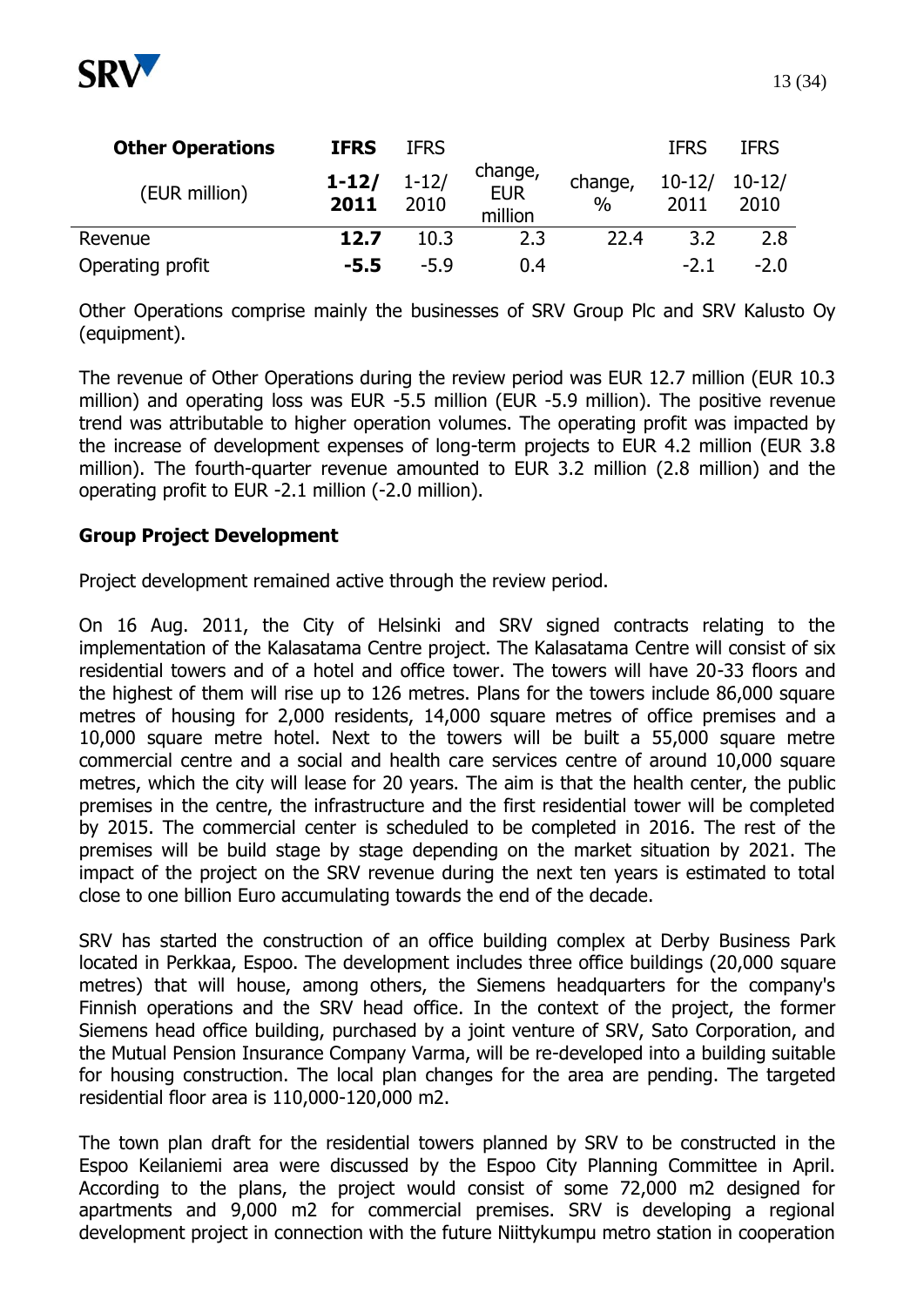

with the Mutual Pension Insurance Company Varma and Sato Corporation. The City of Espoo granted a planning reservation for the project in June 2010. The plans for the area mainly comprise residential construction and a commercial centre. The overall size of the development is approximately 140,000 m2. This includes some 80,000 m2 of city land covered by the planning reservation, of which SRV's share is one third. In the framework of this development project, SRV has purchased the Niittytori shopping centre. The local plan for the area will include the right to build approximately 15,000 m2 of housing.

Espoo City Board's section dealing with business and competition issues decided on 7 November 2011 to reserve in Kivenlahti a 5.1 hectare land area for SRV and Varma Mutual Pension Insurance Company for designing a bulky goods retailing area. On 16 May 2011, Espoo City Board's section dealing with business and competition issues decided to reserve for SRV the area of Kiinteistö Oy Kielas and Senior Service Centre (Vanhusten palvelukeskus) in the heart of Tapiola for housing project development. A new residential block of 16,000 square metres has been planned on the land area owned by the City of Espoo.

Helsinki City Board decided on 31 Oct. 2011 to reserve two sites in Jätkäsaari for ATT and Stora Enso Oyj and SRV Group Plc. The Wood City project planned for the site will include office, housing, hotel and commercial buildings. An invited competition for planning and design of the site will be opened in early 2012.

SRV signed a cooperation agreement with Itella Real Estate Oy to develop the North Pasila (Pohjois-Pasila) employment district. The aim of the cooperation is to develop the area between Itella's headquarters and Ilmala train station into attractive office-based employment district. Area has a valid city plan which indicates over 110.000 sq meters of permitted building volume for offices in sites owned by Itella.

The Vantaa city planning board decided on 7 November 2011 to reserve for SRV three lots located in Vantaa Hämeenkylä for privately financed owner-occupied housing. In the revised town plan proposal the reserved lots have been defined as housing block areas. Each site has building rights for a gross floor area of 1,810 square metres.

Jyväskylä Real-Estate Services (Tilapalvelu), a Jyväskylä city-owned company, and SRV Construction Ltd. completed on 31 December 2011 the sale of the Valtiontalo property, located in Jyväskylä city centre. The property comprises the Alvar Aalto-designed Valtiontalo (former Defence Corps Building) as well as an unbuilt lot section. The building, constructed in the 1920s, is protected by decisions of the Finnish Government and the Central Finland Regional Environment Centre. SRV intends to renovate the Valtiontalo building so that it meets the requirements set in the protection orders, and to construct a new building on the unbuilt lot section.

## **Financing and financial position**

Net cash flow from operating activities amounted to EUR -45.2 million (EUR -27.8 million). The weakening of the review period cash flow was attributable to the increase in inventories. Group inventories amounted to EUR 354.4 million (EUR 323.8 million) of which land and plot-owning companies represented EUR 187.8 million (EUR 181.3 million). The Group invested capital amounted to EUR 454.0 million (EUR 387.1 million).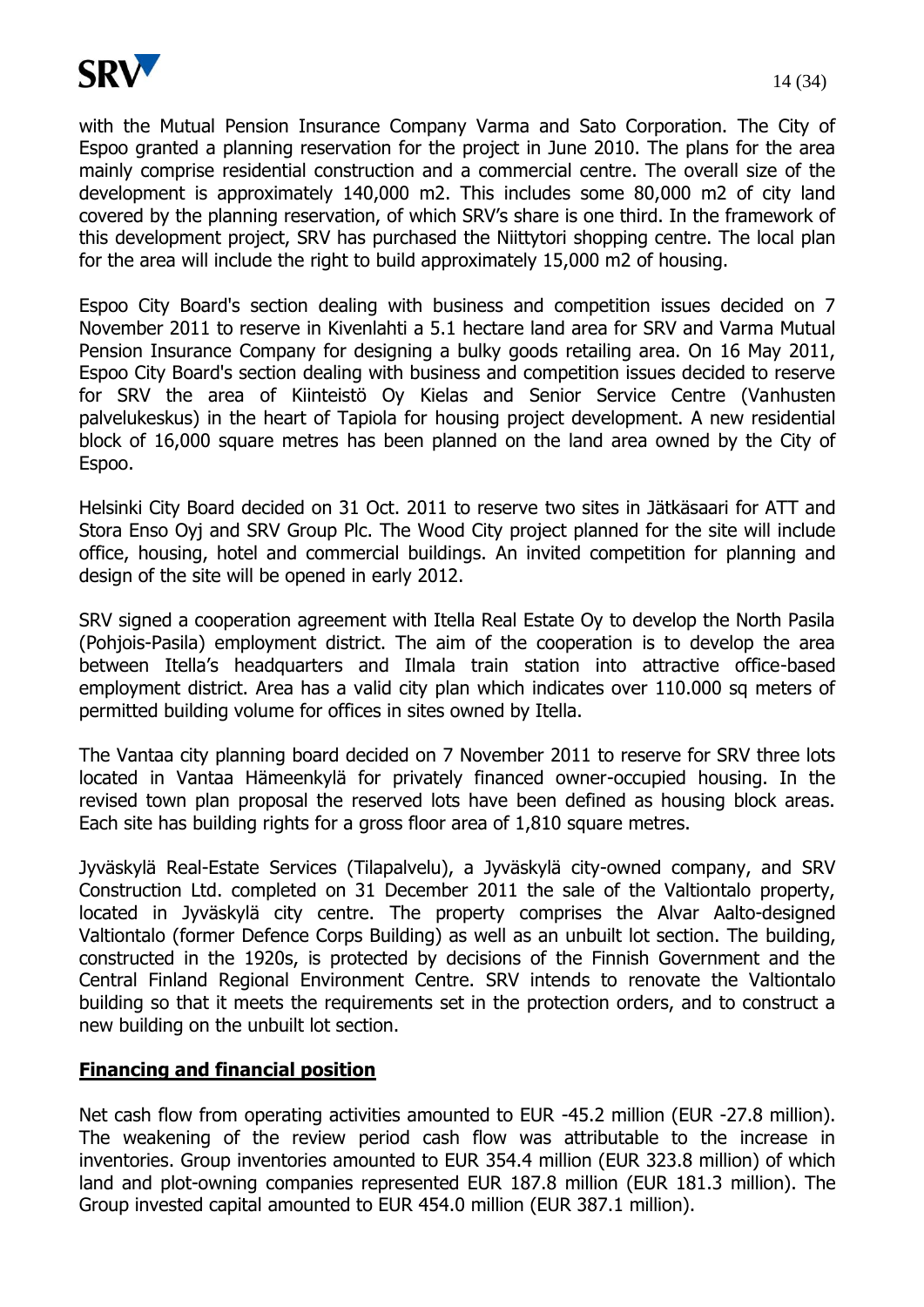

At the end of the financial year, the Group financing reserves were EUR 114.4 million, of which Group cash assets amounted to EUR 12.5 million, overdraft facilities, committed undrawn credit facilities and agreed but undrawn credits amounted to EUR 96 million. Moreover, the undrawn housing corporate loans related to RS projects totalled EUR 5.9 million. In addition to its financing reserves, the Group had EUR 33 million worth of binding credit agreements and a further EUR 32 million in receivables from the sales of the Kampin Luola Oy stock.

Investments in SRV's developer- contracted housing and commercial construction projects in Finland, completed and those under construction, total at EUR 105.9 million. SRV estimates that the completion of these projects will require a further investment of EUR 130.0 million. Undrawn housing corporate loans, sales receivables and undrawn project finance for commercial and public property projects amount to a total of EUR 137.4 million.

Investments in completed international projects total EUR 38.2 million, of which unsold residential projects in Estonia amount to EUR 0.9 million, and to EUR 1.9 million in Vyborg. EUR 35.4 million is invested in the Etmia office project.

The equity ratio was 31.0 percent (35.2 percent). The changes in the equity ratio and the net liabilities were brought about by the increase in inventories and by the EUR 2.5 million derivative agreements signed by SRV with Nordea Bank Ab for 552,833 SRV Group Plc.'s shares comparable to treasury shares held by the company. The Group shareholders' equity totalled EUR 169.7 million (EUR 157.2 million) at period end. Group net interest-bearing liabilities were EUR 271.8 million (EUR 222.8 million) at period end. Net financing expenses totalled EUR 3.3 million (EUR 4.5 million). The return on investment (ROI) was 4.5 percent (4.1 percent) and the return on equity (ROE) 3.3 percent (3.2 percent).

## **Investments**

Group investments totalled EUR 10.2 million (EUR 2.3 million) and were mainly used for fund investments and acquisition of machinery and equipment.

#### **Unbuilt land areas, land acquisition commitments and land development agreements**

| Land reserve,<br>31 Dec. 2011                                                                                                                                                                                                                  | <b>Business</b><br>construction | <b>Housing</b><br>construction | <b>International</b><br><b>Operations</b> | <b>Total</b>      |
|------------------------------------------------------------------------------------------------------------------------------------------------------------------------------------------------------------------------------------------------|---------------------------------|--------------------------------|-------------------------------------------|-------------------|
| Unbuilt land areas and land acquisition commitments<br>Building rights <sup>*</sup> , $m^2$                                                                                                                                                    | 280,000                         | 351,000                        |                                           | 851,000 1,482,000 |
| <b>Land development</b><br>agreements                                                                                                                                                                                                          |                                 |                                |                                           |                   |
| Building rights <sup>*</sup> , $m2$<br>* Building rights also include the estimated building rights/construction volume of unzoned<br>land reserves and land areas covered by agreements in projects that are wholly or partly<br>owned by SRV | 645,000                         | 331,000                        |                                           | 152,000 1,128,000 |

## **Group structure**

SRV is the leading Finnish project management contractor that builds and develops commercial and business premises, housing, and infrastructure and logistics projects. The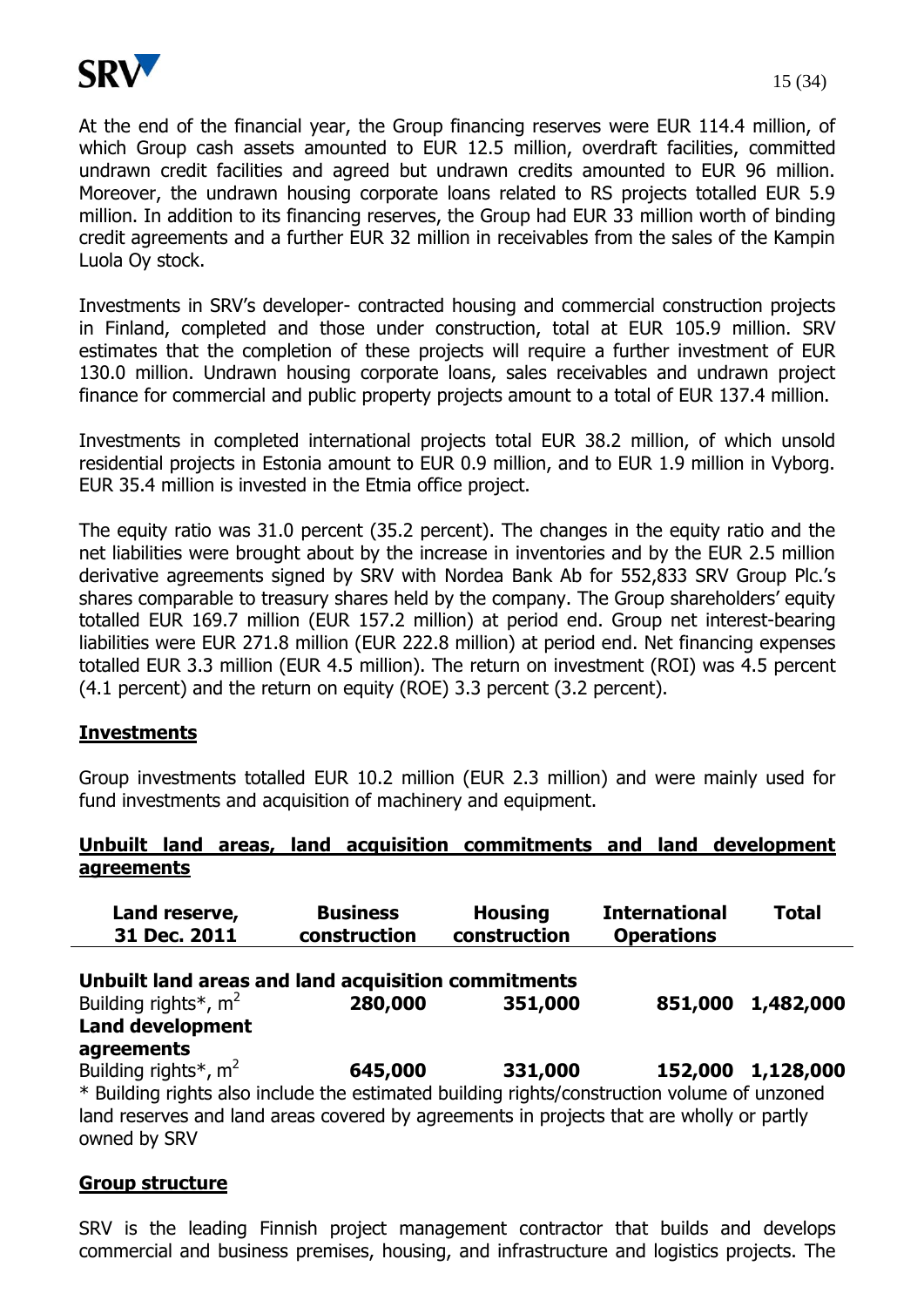

company operates in Finland, Russia and the Baltic countries. SRV Group Plc, the Group's parent company, is responsible for the Group's management, treasury, finance and administrative functions. The Property Development and Building Systems units support and serve all Group businesses.

The business segments of SRV are Domestic Operations, International Operations and Other Operations. Domestic Operations comprise the construction management operations of SRV Construction Ltd and property development. Domestic Operations are further divided into the business premises (retail, office, logistics premises and earth and rock construction) and the Housing Construction functions. International Operations comprise the SRV business activities in Russia and the Baltic countries. Other Operations primarily refer to the SRV Group Plc and SRV Kalusto Oy businesses.

#### **Changes in Group structure**

As of 1 January 2011, SRV merged Business Premises and Housing and Regional business areas in Finland. SRV Construction Ltd is responsible for domestic operations. SRV Asunnot Oy, representing housing business, was merged to SRV Construction Ltd as of 31 March 2011. On 31 May 2011, SRV acquired all shares of Maanrakennus Oy Laatutyö. The annual revenue of Laatutyö is 5 to 7 million Euros. The acquisition is part of SRV's strategy to increase infrastructure construction. In July, SRV acquired 100% ownership of its Estonian subsidiary SRV Kinnisvara AS.

#### **Changes in Group management**

On 15 March 2011, Taneli Hassinen took up the position of SRV Group Director, Communications and Marketing and became member of the Corporate Executive Team. Antero Nuutinen was appointed Director of Housing in Finland and member of the Corporate Executive Team as of 22 September 2011. The previous Director of Housing in Finland, Juha-Veikko Nikulainen, left the company on 22 September 2011.

#### **Personnel**

SRV had an average personnel of 880 (794), of whom 634 (566) were salaried employees. During the accounting period, the parent company had an average of 46 (47) salaried employees. At period end, 933 (792) persons were employed by the Group, 50 (47) of them employed by the Parent Company, and 181 (138) persons worked in subsidiaries abroad. In Group operations in Finland, SRV had a total of 43 (17) trainees working in summer jobs, in on-the-job training and preparing their thesis or diploma. Average increase in the number of personnel was 10.8 percent. The acquisition of the new subsidiary, Maanrakennus Oy Laatutyö accounted for 2.6 percent of the increase while new recruitments in Finland and abroad accounted for the rest. The implementation of the Pearl Plaza project in St. Petersburg, Russia, brought up the number of personnel engaged in international operations. The wages and salaries and fees and costs of share-based incentive plan paid during the financial period totalled EUR 45.4 million (EUR 40.7 million). The extensive training programme on leadership and interaction skills launched in 2010 was completed in 2011.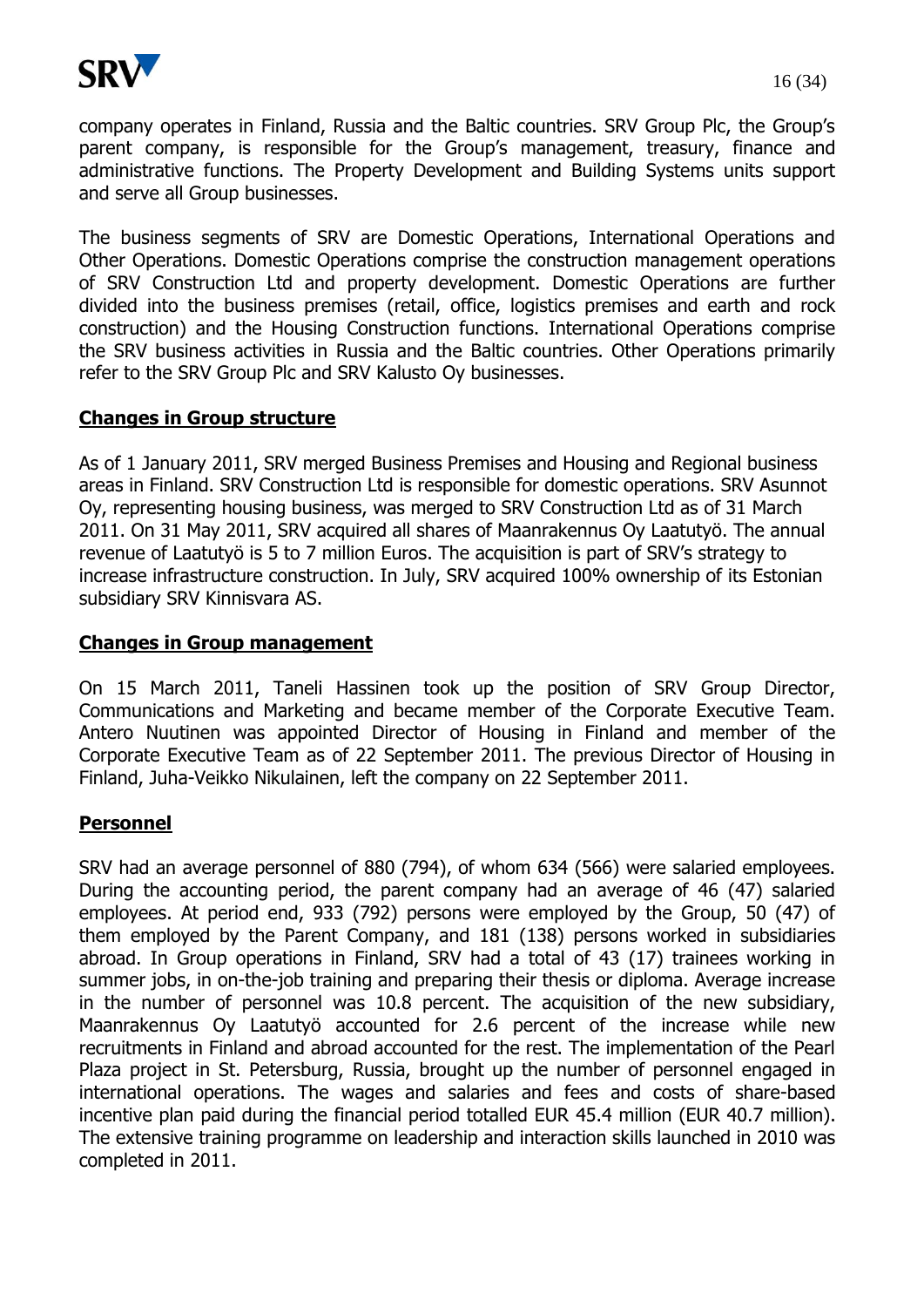

| <b>Personnel business area</b>  | 31 Dec.<br>31 Dec. |      | Percentage of   |  |
|---------------------------------|--------------------|------|-----------------|--|
|                                 | 2011               | 2010 | Group personnel |  |
| <b>Domestic Operations</b>      | 651                | 559  | 69.8            |  |
| <b>International Operations</b> | 191                | 153  | 20.4            |  |
| <b>Other Operations</b>         | 91                 | 80   | 9.8             |  |
| Group, total                    | 933                | 792  | 100.0           |  |

The Board of Directors of SRV Group Plc decided on 17 February 2011 on a new long-term share-based incentive scheme directed at about 70 SRV Group key staff. The scheme covers the period 2011–2016, and the potential reward is based on the increase in SRV Group Plc share price. The scheme is executed in share bonus rights their value being based on SRV share price development. The maximum total amount of bonus rights granted is 2,000,000.

The incentive scheme entitles the key staff to receive half of the SRV share value increase calculated from the share price development as SRV shares while half is to be paid in cash to allow for taxes collected over the bonus. There are restrictions in place concerning the transfer of shares and a restriction period. Based on the scheme, approximately 1.7 million bonus rights have been granted the value of the IFRS recognition over the lifetime of the scheme is approximately two million Euros with the addition of the cash payments.

#### **Outlook for construction**

The world economy recovery continues to slow down. The Finnish economy is estimated to have grown three percent in 2011, and the outlook for 2012 is clearly weaker. The total number of building permits granted in Finland went down in the beginning of 2011, and start-ups are estimated to have stayed at the previous year's level. The upswing in the construction cost index has faded and the index is taking a downturn.

In 2011, housing construction was quite busy especially in the metropolitan area with the country's fastest rate of population growth. About 31,000 new construction projects were initiated in 2011, nearly on a par with the long-term annual average housing demand. Increasing uncertainty and high housing prices have an impact on the demand and will cut down the number of housing start-ups this year. The housing market additionally suffers from some significant uncertainties arising from the disruptions in the global economy, the negative trends visible in employment and the upward pressures on the interest rates. In the long term, trends such as migration to growing population centres and the diminishing size of households will increase the need for housing construction.

Commercial and office real-estate markets remain slow. The decreasing demand for office premises with their simultaneously increasing supply will continue to put pressure on the office space utilisation rates throughout the metropolitan area. In 2011, slightly more commercial and office buildings were started than in the previous year, but the number is estimated to go down slightly again in 2012.

Demand for renovation building remained lively. The growth of the building stock, it's ageing and need for modernization will maintain the volume of renovation in the years to come. The weakening of the outlook for civil engineering will even out in 2012 when the ongoing infrastructure projects start to take effect.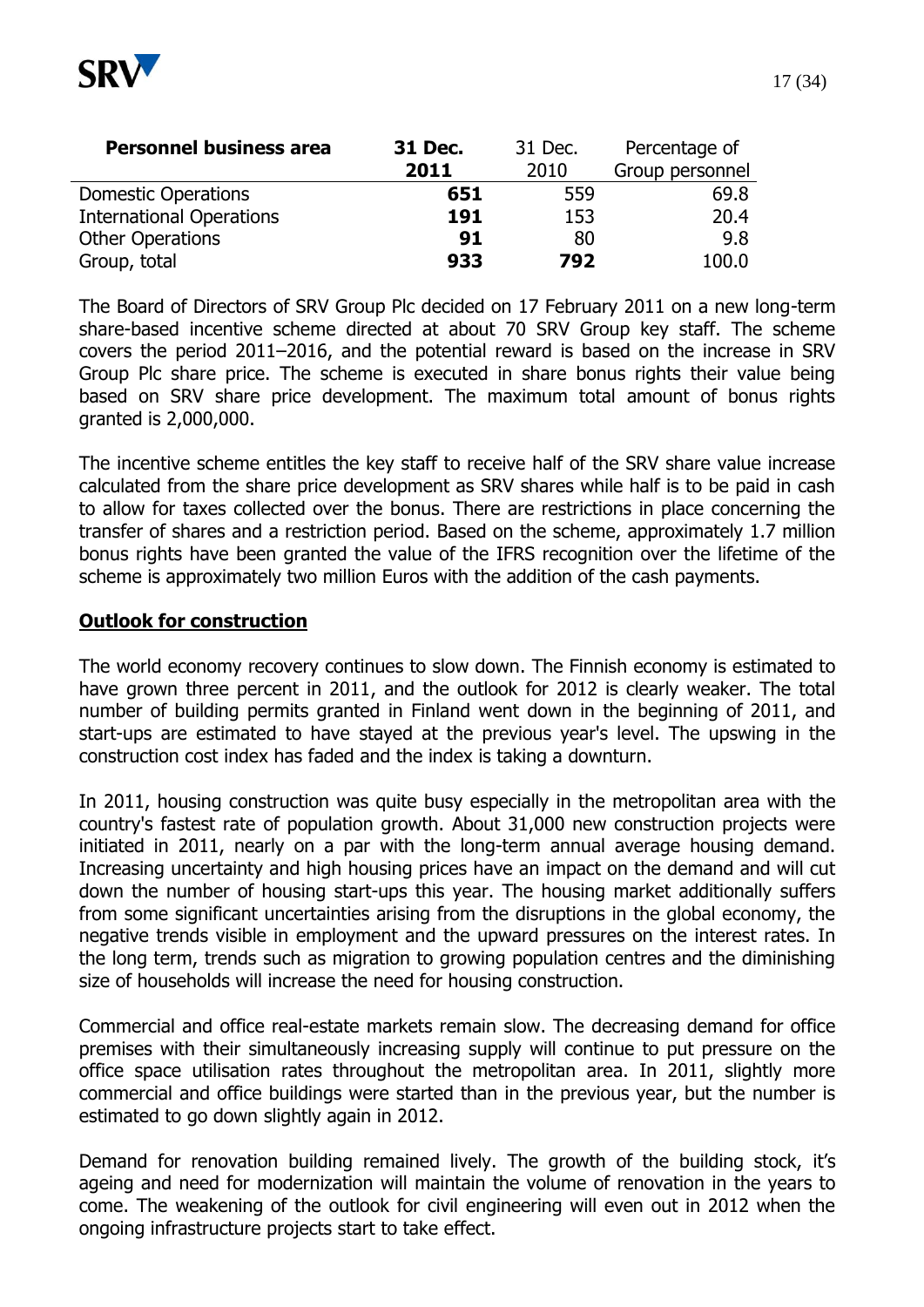

The economy in the Baltic countries is estimated to strengthen. The accelerated inflation may jeopardise the development of domestic demand in Estonia and Lithuania, in particular. Activity in the construction and property markets, however, continues to be slow.

The Russian economy has turned into slow growth, and the Russian GNP is estimated to have grown by about five percent in 2011 as private consumption accelerates the recovery. The growth for 2012 is forecast to be the same as in 2011.

#### **Risks, risk management and corporate governance**

General economic trends and changes in customers' operating environments have a direct impact on the construction and property markets. They may have a positive or negative effect on the volume of the SRV order backlog and on the company's operational profitability, among other things, and they may increase the amount of SRV capital tied to projects, and extend their tied-up period. A change in the general interest rates has a direct impact on both SRV's cash flow from operating activities and financing costs. The world economy is unstable and the crisis experienced in state finance across numerous countries adds uncertainty to future economic developments. Property values are under pressure and the number of property transactions and, in particular, new large-scale project start-ups are held back due to difficulties in securing financing. Demand for real estate investments has remained weak. Interest rates are low. Compared to pre-recession, however, the availability of credit from financial institutions is weaker while loan margins are clearly higher. Financing costs may climb even higher and the availability of financing may continue to worsen should the international financial crisis culminate over the second half of the year. As a result of deteriorating availability of financing to the customers, the account receivables might grow whereby the company's liquidity might suffer.

SRV's revenue is generated by construction projects, and the company's financial result depends on the profitability of individual projects and on their completion schedules. The fierce competition for new orders in the construction sector may affect the volume and profitability of SRV's new order backlog. Agreements on additional work and modifications may come with economic risks which are even greater when the economy is slack. This is especially true in contracted commercial construction. In developer-contracted projects, recognition of revenue generally follows the Completed Contract method. Revenue recognition for delivered projects depends on the percentage of housing units sold. Delivery schedules of developer-contracted projects may have an essential impact on the revenue and profit developments for the financial year and the quarters. Project sales are affected by factors such as availability of financing for buyers and the occupancy rate of the project. When sales are delayed, the recognition of revenue and operating profit is delayed correspondingly. Postponed start-ups of developer-contracted projects increase the development expenses, which are recorded as costs. The slowdown in housing sales will increase sales and marketing costs as well as interest expenses for the developercontracted housing production. After a rapid decline, housing sales have recovered in Finland, but the unstable economy weakens the outlook for the housing market. Key risks for the demand for housing are rising interest rates and weakening consumer confidence.

Construction is subject to significant cost risks that arise from subcontracting and acquisitions and procurement. Therefore, long-term planning is key for their successful management. A weak economic cycle increases financial risks relating to subcontractors. The construction sector has implemented an invert value added tax policy. This new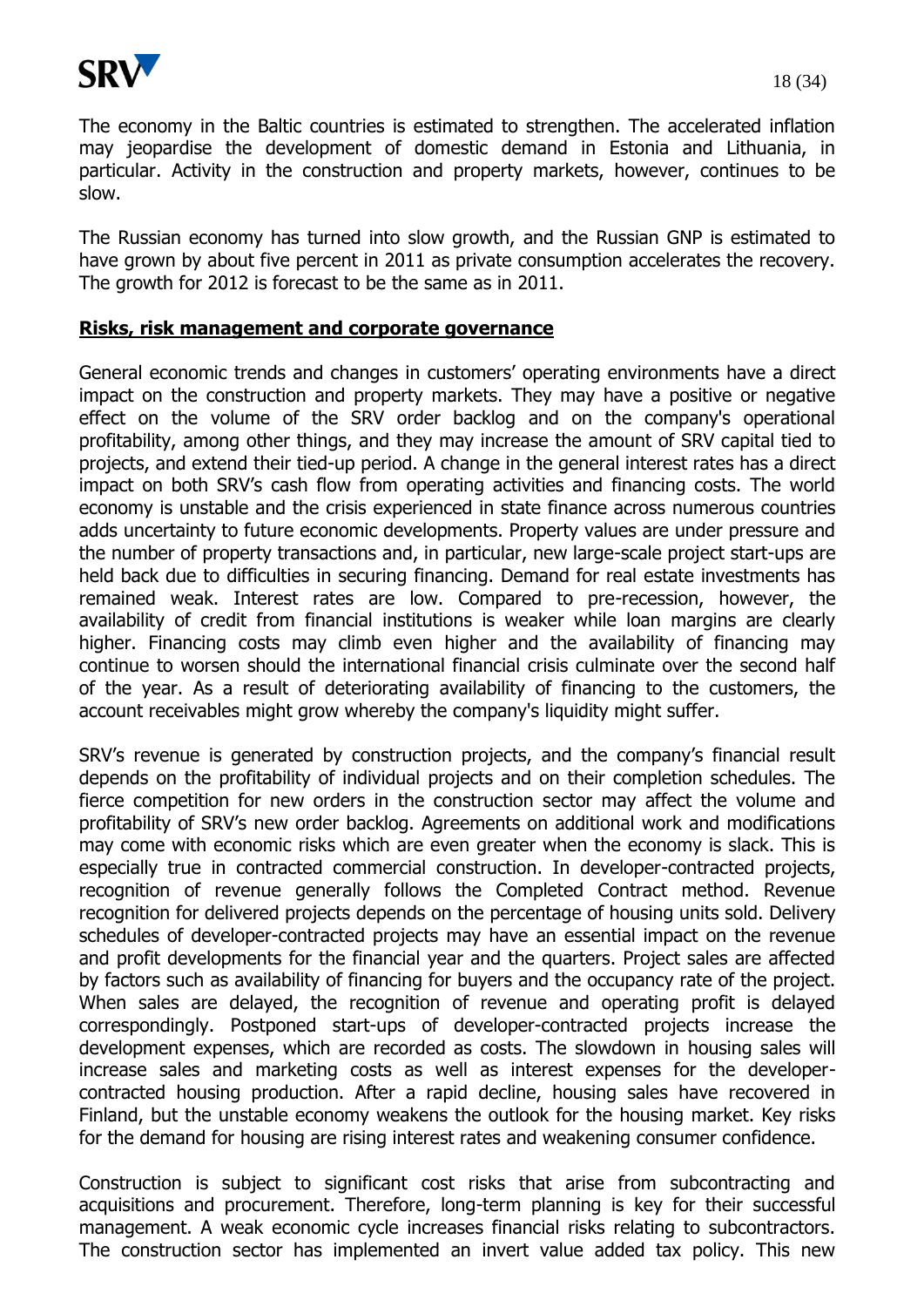

procedure requires reinforced accuracy in administration. The SRV contracting model requires constant access to readily available skilled and competent personnel. In the construction sector, warranty and liability obligations may span up to ten years. Construction costs in many materials have risen considerably, but the trend is being reversed with the decline in building activity.

SRV is involved in some arbitration and legal proceedings. The management of SRV believes that the cases or their outcome do not have a significant impact on the company's financial result. SRV has initiated arbitration proceedings against real estate company Espoontori. The dispute relates to renovation of Espoontori shopping centre. Real-estate company Espoontori is owned by Citycon Oyj. The financial value of the dispute is about EUR 4.2 million (VAT included). SRV and Varma Mutual Pension Insurance Company concluded a contracting agreement over the building of a bakery property in Järvenpää for the Primula Herkkutehdas. Primula Herkkutehdas, however, filed for bankruptcy in November whereupon, in December, Varma filed for bankruptcy petition for the tenant Oy Primula Ab. The contracting parties have differing views over the liability to pay the EUR 2.4 million costs for the additional work and modifications.

In addition to land acquisition risks, property projects face other challenges related to outcomes of zoning, soil conditions, project financing, project commercialisation, partners, and the geographical location and type of projects. SRV measures its land reserves at cost of acquisition in accordance with the IFRS standard. If the cost of acquisition, added with construction costs, is lower than the fair value of the property, the value of the property will be reduced. In accordance with its strategy, SRV has focused on developer-contracted projects and increased land acquisition in Finland and Russia, in particular. Availability of property financing affects the progress and start-up decisions of development projects. The goal is for SRV to carry out large development projects in partnership with real estate investors and with project funding. Declining availability of investment and project funding may increase the share of SRV project funding and subsequently lower the Group equity ratio, weaken the Group liquidity and the availability of other funding.

The financial risks associated with the SRV operations are interest rate, currency, liquidity and contractual party risks, which are discussed in more detail in the Notes to the Financial Statements. Currency risks are divided into transaction risks and translation risks. Transaction risks are related to foreign currency-denominated business and financing cash flows. The effects of translation risks are shown in the translation differences of equity in the consolidated figures in investments made in foreign currency.

Liquidity risks may have an effect on the Group's earnings and cash flow if the Group is unable to ensure sufficient financing for its operations. SRV maintains adequate liquidity by means of efficient management of cash flows and solutions linked to it, such as binding lines of credit that are valid until further notice. The company has a long-term liquidity arrangement of EUR 100 million, which matures in part in December 2012 and in part in December 2013. The company's financing agreements contain customary terms and conditions. Equity ratio makes up the financial covenant.

Risk management in SRV is carried out in line with the Group operations system, and control is exercised in accordance with the Group strategy approved by the Board of Directors of the parent company. SRV also makes every effort to cover operational risks by means of insurance and contractual terms.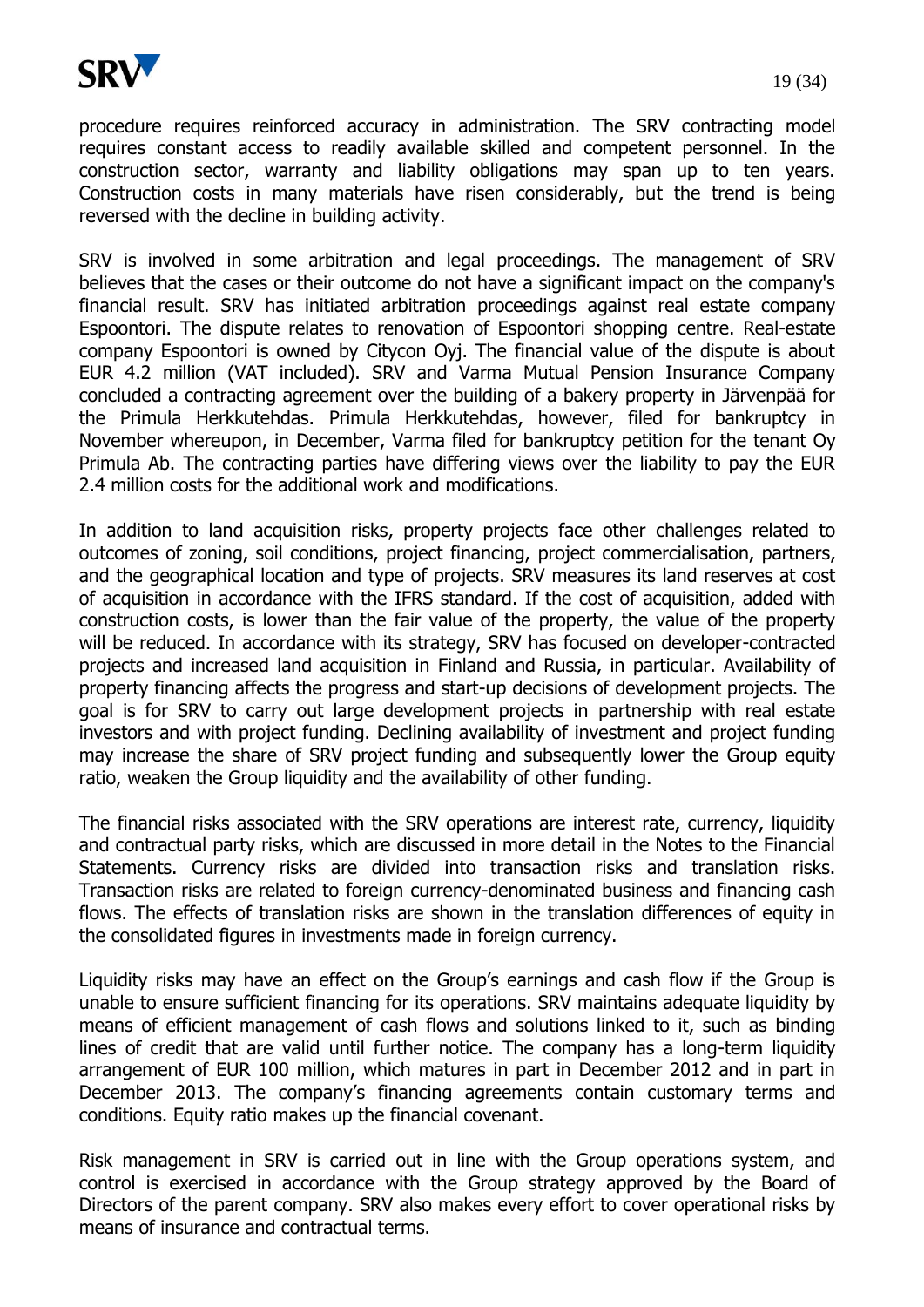

A more detailed account of SRV's risk management and corporate governance policies is disclosed in the 2011 Annual Report and Notes to the Financial Statements.

#### **Environmental issues**

The Group's aim is to minimize the harmful impacts to environment caused by its activities and additionally contribute to achievement of sustainable development in built environment. SRV seeks to be a pioneer in development and construction of attractive and ecological living and working environments that encourage their residents and users to adopt environmentally friendly lifestyles. SRV's housing production is located alongside good public transport links and in particular the Helsinki Metropolitan Area rely on the metro and rail services utilization. SRV's construction sites seek to minimize the amount of waste and improve the recycling rate. Both statistics are monitored in the environmental reporting system.

SRV is developing Low2No-project to Jätkäsaari district of Helsinki in by a research project in cooperation with Sitra (The Finnish Innovation Fund) and VVO. In addition SRV is developin wooden construction project Wood City in the same area with Store Enso Group. There are also several other projects under construction and development in which special attention has been paid to minimize the environmental impact of buildings during their entire life cycle.

#### **Corporate governance and resolutions of General Meetings**

The SRV Group Plc Annual General Meeting (AGM) convened on 15 March 2011. The AGM adopted the financial statements and discharged the members of the Board of Directors and the Presidents and CEOs from liability for the accounting period under review. A dividend of EUR 0.12 per share was declared. The dividend payment date was 25 March 2011. Mr Ilpo Kokkila was elected chairman of the Board of Directors and Mr Arto Hiltunen, Mr Olli-Pekka Kallasvuo, Mr Timo Kokkila, Mr Matti Mustaniemi and Mr Ilkka Salonen were elected members of the Board of Directors. The firm of authorized public accountants Ernst & Young Oy was elected as the company auditor.

The AGM authorised the Board of Directors to decide on acquisition of the Company's own shares with non-restricted equity. The Board was authorised to acquire a maximum of 3,676,846 own shares, however, in such a manner that the number of shares acquired on the basis of this authorisation, when combined with the shares already owned by the company and its subsidiaries, does not at any given time exceed 3,676,846 shares, or 10 percent of all shares of the company. Based on this authorisation, the Board may acquire a maximum of 3,676,846 shares of the company in public trading arranged by Nasdaq OMX Helsinki Oy at a market price valid at the moment of acquisition, and a maximum of 2,400,000 shares of the company in public trading arranged by Nasdaq OMX Helsinki Oy or otherwise for a maximum price of EUR 4.45 per share, the maximum being, however, 3,676,846 shares. The aforementioned authorisations include the right to acquire own shares not proportional to shareholders' holdings. Based on these authorisations, the shares can be acquired in single or multiple parts.

The general meeting authorised the Board of Directors to decide on the issue of new shares or the transfer of treasury shares against payment or without consideration. This authorisation includes the right to issue new shares or to transfer the treasury shares in deviation from the shareholders' pre-emptive subscription right under the terms of the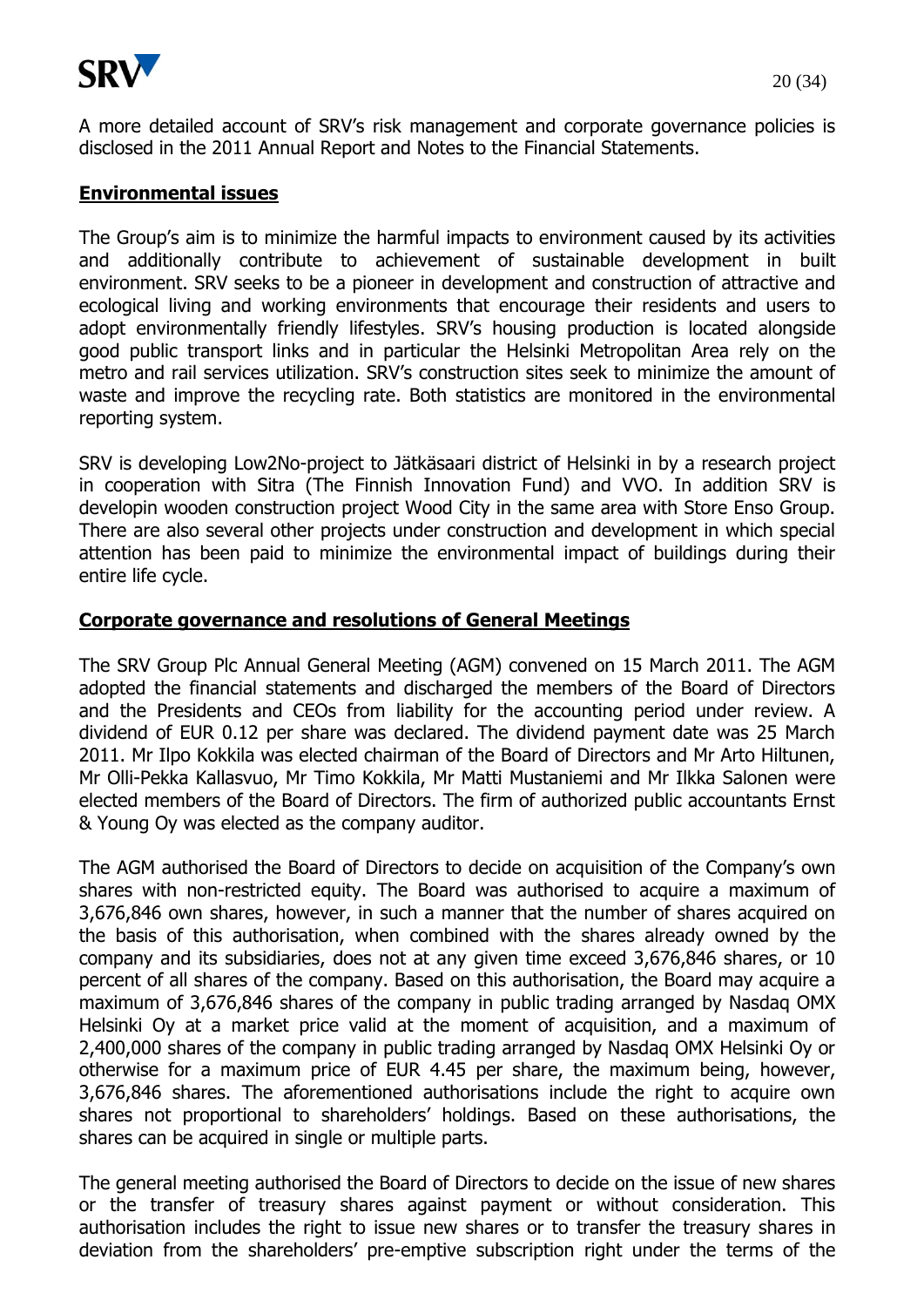

In its organisational meeting on 15 March 2011, the Board of Directors elected Olli-Pekka Kallasvuo vice chairman of the Board, Matti Mustaniemi chairman of the Audit Committee, Olli-Pekka Kallasvuo and Timo Kokkila members of the Audit Committee, Arto Hiltunen and Ilkka Salonen members of the Nomination and Remuneration Committee and Ilpo Kokkila chairman of the Nomination and Remuneration Committee.

#### **Shares and shareholders**

SRV Group Plc's share capital is EUR 3,062,520. The share has no nominal value and the number of shares outstanding is 36,768,468. The company has one class of shares. At period end on 31 December 2011, SRV had a total of 5,838 shareholders.

The Company received the following flagging notifications during the review period.

Nordea Bank AB (publ) announced that as a result of the transaction on 15 March 2011 its holding of SRV Group Plc's shares and voting rights fell below 1/20 and Nordea Pankki Suomi Oyj's holding of SRV Group Plc's shares and voting rights exceeded 1/20.

According to Nordea Bank AB's (publ) notification the portion of ownership of shares and voting rights of Nordea Group in SRV Group Plc has fallen below 1/20 as a result of the transactions on 11 April 2011. Nordea Pankki Suomi Oyj sold all 1,909,483 SRV Group Plc's shares it had owned to Nordea Bank AB (publ) on 11 April 2011. On 11 April 2011, Nordea Bank AB (publ) sold 1,356,650 SRV Group Plc's shares as a part of the total return swap described in the flagging notification of 5 January 2011 to SRV Group Plc.

SRV Group Plc's ownership of the company's own shares exceeded momentarily 1/20 on 11 April 2011. On 11 April 2011, SRV realized part of a derivatives contract concluded between the company and Nordea Bank AB (publ.) on 5 January 2010 in respect of 1,356,650 company shares for a price of EUR 4.45 per share. In deviation from shareholders' preemptive rights, SRV implemented a directed share issue on 11 April 2011, in which 1,500,000 own shares were offered for subscription at a price of EUR 6.60 per share. The share issue was subscribed immediately. The arrangement increased SRV's equity capital by EUR 9.9 million. After the share issue, SRV's holding of its own shares fell below 1/20.

The share closing price at OMX Helsinki at the end of the financial year was EUR 4.00 (EUR 6.63 on 31/12/2010, change -39.7 percent). The highest share price in the review period was EUR 7.43 and the lowest was EUR 3.83. The change in the all-share index of the Helsinki Stock Exchange (OMX Helsinki) during the same period was -30.1 percent and the OMX Industrial and Services index -25.5 percent.

At the balance sheet date, the company shares had a market value of EUR 142.0 million, excluding the Group's own shares. About 8.8 million shares were traded during the financial year and the trade volume was EUR 53.3 million.

At the end of the review period, SRV and Nordea had in force a derivative contract (total return swap) for 552,833 SRV shares at a price of EUR 4.45 per share (totalling EUR 2.5 million). These shares are considered equal to treasury shares held by the company. At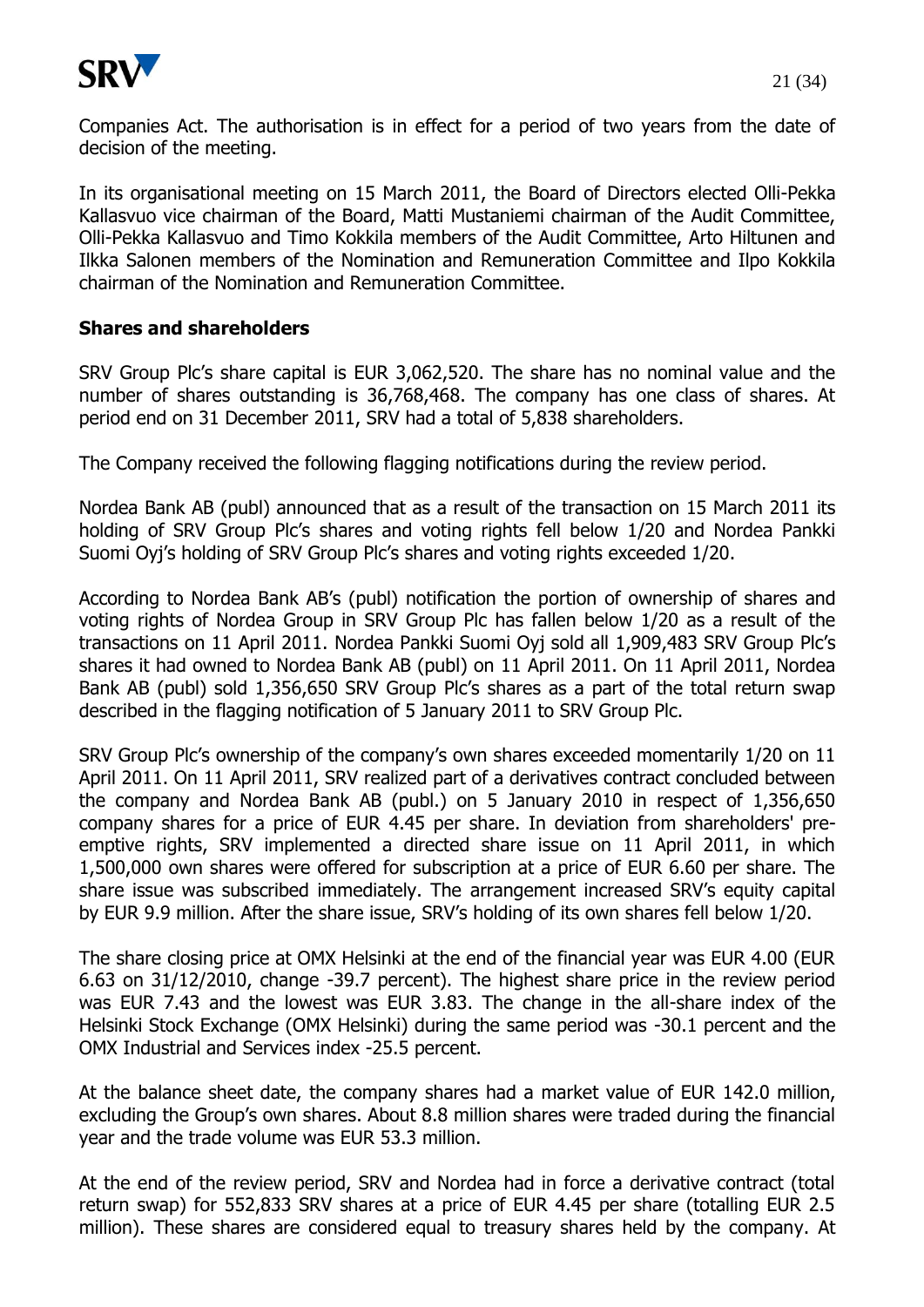

contract maturity, the shares will be sold to SRV Group Plc or an entity named by the same. At the period end, the shares had a market value of EUR 2.2 million.

At the end of the financial year, SRV Group Plc had 1,265,157 SRV Group Plc shares taking account of the derivative contract concluded with Nordea Bank AB (3.4 percent of the total number of the company shares and combined number of votes). On 16 February 2012, taking account of the derivative contract, the Group had 1,267,007 shares (3.4 percent of the total number of the company shares and the combined number of votes).

## **Financial targets**

On 15 February 2012, the SRV Board of Directors confirmed a new Group strategy for the years 2012-2016 with the following strategic targets for the Group:

- SRV revenue will grow faster than the industry average and it will reach EUR milliard
- The share of International Operations revenue of Group revenue will exceed 20 percent
- The operating margin will go up to six percent
- The return on equity will be 15 percent at the minimum
- The equity ratio will be kept at above 30 percent
- Taking into consideration the capital needs of the businesses, SRV targets a dividend of 30 percent of the annual result.

These targets require a substantial increase in the sales of developer-contracted projects.

## **Outlook for 2012**

The volume and the completion schedules of developer-contracted housing production, the construction margin trends, the number of new construction contracts, and the materialisation of planned project sales all have an effect on the trends and allocation of revenue and profitability in 2012. The developer-contracted housing production is recognised upon delivery. Based on the available completion schedules, SRV estimates that a total of 451 developer-contracted residential units will be completed in 2012.

The 2012 revenue is expected to reach the 2011 level (EUR 672.2) or go beyond it. The profit before taxes for the whole year 2012 is expected to exceed the previous year's level (EUR 11.3 million).

Espoo, 15 February 2012

Board of Directors

All forward-looking statements in this review are based on the management's current expectations and beliefs about future events, and actual results may differ materially from the expectations and beliefs such statements contain.

For further information, please contact:

Jukka Hienonen, CEO, tel. +358 (201) 455 213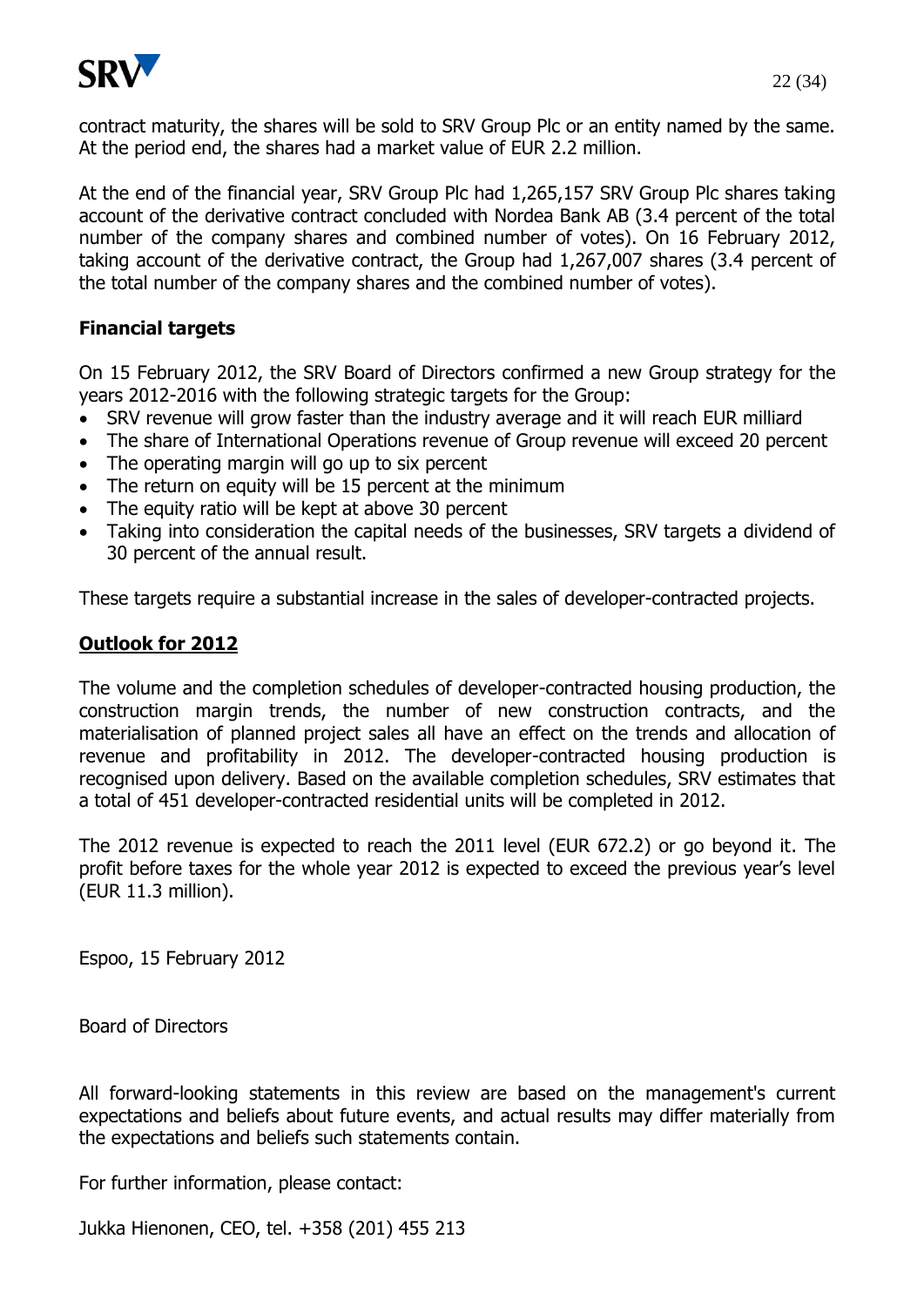

Hannu Linnoinen, Senior Executive Vice President, CFO, tel. +358 (201) 455 990 or +358 (50) 523 5850 Taneli Hassinen, Director Communications, tel. +358 (201) 455 208 or +358 (40) 504 3321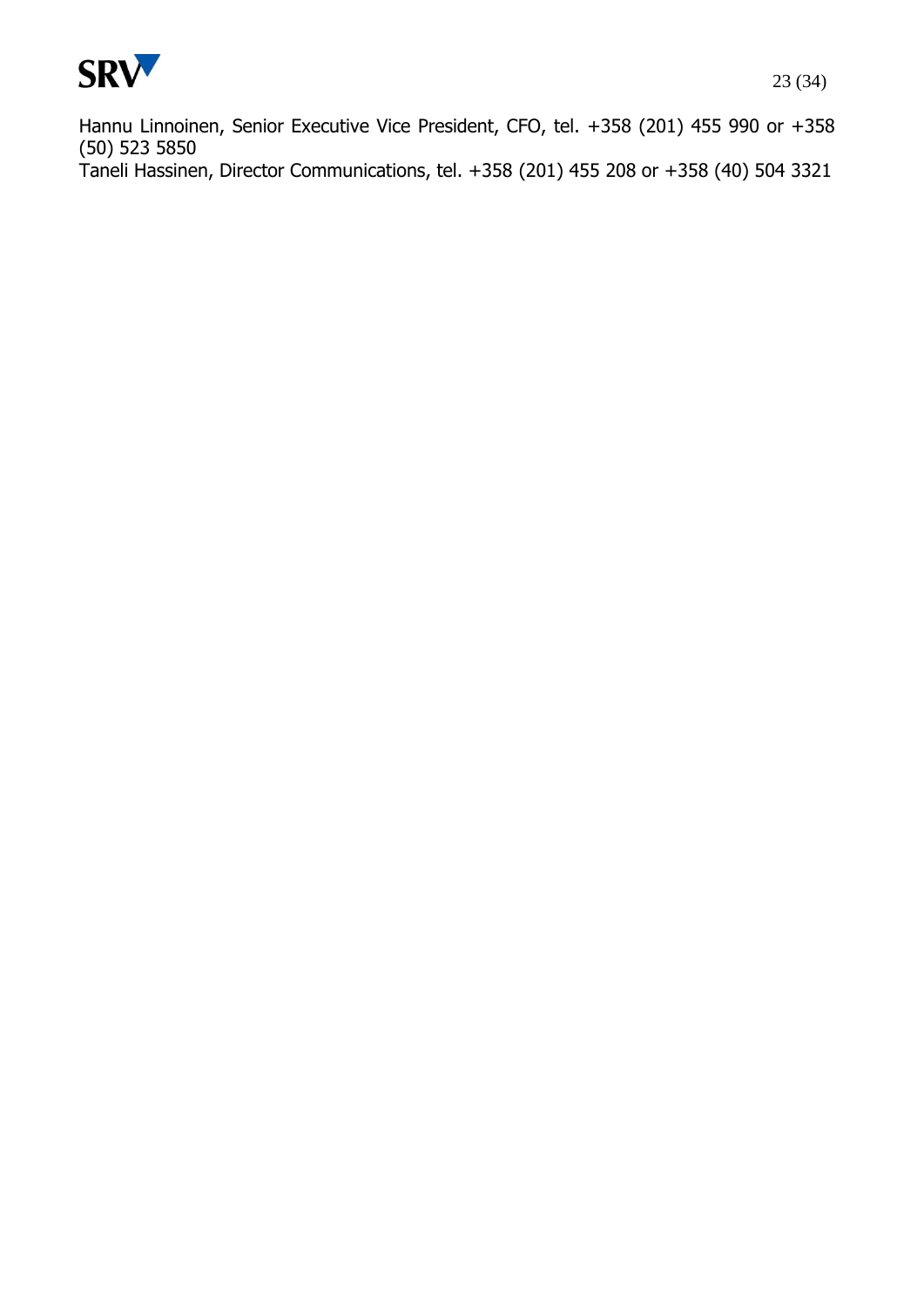

# **Key figures:**

|                                              |                    | <b>IFRS</b> | <b>IFRS</b> | <b>IFRS</b> | <b>IFRS</b> |
|----------------------------------------------|--------------------|-------------|-------------|-------------|-------------|
|                                              |                    | $1 - 12/$   | $1 - 12/$   | $10-12/$    | $10-12/$    |
|                                              |                    | 2011        | 2010        | 2011        | 2010        |
| Revenue                                      | <b>EUR million</b> | 672.2       | 484.2       | 266.7       | 157.9       |
| Operating profit                             | <b>EUR million</b> | 14.1        | 12.5        | 13.2        | 5.9         |
| Operating profit, % of revenue               | $\frac{0}{0}$      | 2.1         | 2.6         | 4.9         | 3.7         |
| Profit before taxes                          | <b>EUR million</b> | 10.8        | 7.9         | 12.4        | 4.1         |
| Profit before taxes, % of revenue            | $\frac{0}{0}$      | 1.6         | 1.6         | 4.6         | 2.6         |
| Net profit attributable to equity holders of |                    |             |             |             |             |
| the parent company                           | <b>EUR million</b> | 5.9         | 6.4         | 8.2         | 3.3         |
| Return on equity                             | $\%$               | 3.3         | 3.2         |             |             |
| Return on investment                         | $\frac{0}{0}$      | 4.5         | 4.1         |             |             |
| Invested capital                             | <b>EUR million</b> | 454.0       | 387.1       |             |             |
| Equity ratio                                 | $\frac{0}{0}$      | 31.0        | 35.2        |             |             |
| Net interest-bearing debt                    | <b>EUR million</b> | 271.8       | 222.8       |             |             |
| Gearing ratio                                | $\frac{0}{0}$      | 160.2       | 141.7       |             |             |
|                                              |                    |             |             |             |             |
| Order backlog                                | <b>EUR million</b> | 810.8       | 594.5       |             |             |
| New agreements                               |                    | 811.6       | 559.9       |             |             |
| Personnel on average                         |                    | 880         | 794         |             |             |
| Property, plant and equipment investments    | EUR million        | 10.2        | 2.3         | 6.4         | 0.3         |
| Property, plant and equipment                |                    |             |             |             |             |
| investments, % of revenue                    | $\%$               | 1.5         | 0.5         | 2.4         | 0.2         |
| Earnings per share, share issue adjusted     | <b>EUR</b>         | 0.17        | 0.19        | 0.24        | 0.10        |
| Equity per share, share issue adjusted       | <b>EUR</b>         | 4.68        | 4.56        |             |             |
| Dividend per share, share issue adjusted 1)  | <b>EUR</b>         | 0.12        | 0.12        |             |             |
| Dividend payout ratio                        | $\%$               | 70.6        | 63.2        |             |             |
| Dividend yield                               | $\%$               | 3.0         | 1.8         |             |             |
| Price per earnings ratio                     |                    | 23.5        | 34.9        |             |             |
| Share price development                      |                    |             |             |             |             |
| Share price at the end of the period         | <b>EUR</b>         | 4.00        | 6.63        |             |             |
| Average share price                          | <b>EUR</b>         | 5.88        | 6.42        |             |             |
| Lowest share price                           | <b>EUR</b>         | 3.83        | 5.50        |             |             |
| Highest share price                          | <b>EUR</b>         | 7.43        | 7.14        |             |             |
| Market capitalisation at the end of the      |                    |             |             |             |             |
| period                                       | <b>EUR million</b> | 142.0       | 224.8       |             |             |
| Trading volume                               | 1,000              | 8759        | 12 114      |             |             |
| Trading volume                               | $\%$               | 25.0        | 35.7        |             |             |
| Weighted average number of shares            |                    |             |             |             |             |
| outstanding                                  | 1,000              | 35 023      | 33 923      |             |             |
| Number of shares outstanding at the end      |                    |             |             |             |             |
| of the period                                | 1,000              | 35 503      | 33 901      |             |             |

1) Board of Directors' proposal for the distribution of profits of 2011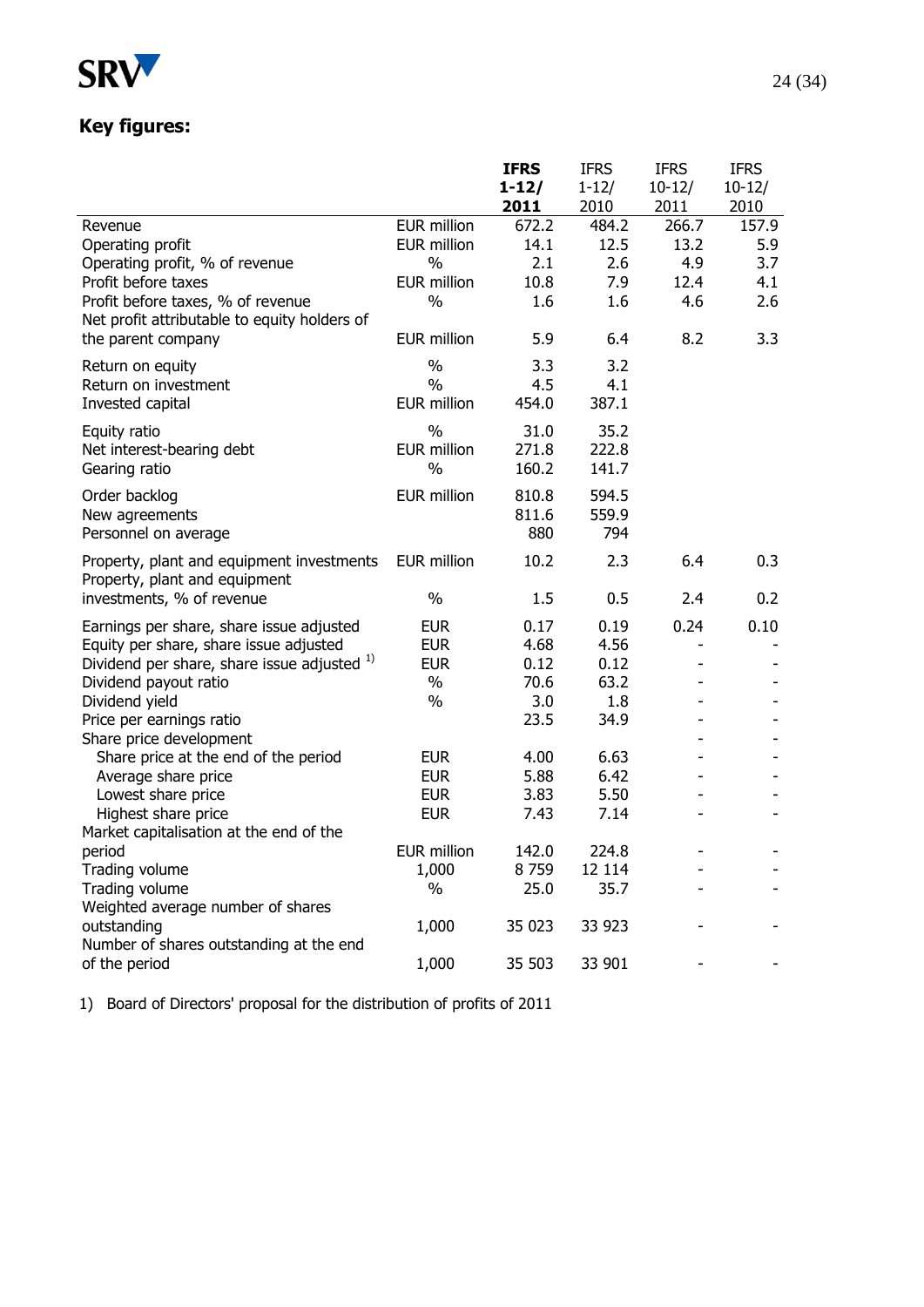

# **Calculation of key figures:**

| Gearing ratio, %                                  |     |      |                                                                                                 |
|---------------------------------------------------|-----|------|-------------------------------------------------------------------------------------------------|
|                                                   |     |      | 100 x $\frac{\text{Net interest-bearing debt}}{\text{Total equity}}$                            |
|                                                   |     |      |                                                                                                 |
| Return on equity, %                               | $=$ | 100x | Profit before taxes - income taxes<br>Total equity, average                                     |
|                                                   |     |      |                                                                                                 |
|                                                   |     |      | Profit before taxes + interest and other financial                                              |
| Return on investment, %                           | $=$ |      | 100 x expenses                                                                                  |
|                                                   |     |      | Invested capital, average                                                                       |
| Equity ratio, %                                   |     |      |                                                                                                 |
|                                                   |     |      | $100 \times$ Total equity<br>Total assets - advances received                                   |
|                                                   |     |      |                                                                                                 |
|                                                   |     |      | Total assets - non-interest bearing debt - deferred tax                                         |
| <b>Invested capital</b>                           | $=$ |      | liabilities $-$ provisions                                                                      |
| Net interest bearing debt                         | $=$ |      | Interest bearing debt - cash and cash equivalents                                               |
|                                                   |     |      |                                                                                                 |
| Earnings per share, share                         |     |      | Net profit for the period attributable to equity holders of                                     |
| issue adjusted                                    | =   |      | the parent company<br>Weighted average number of shares outstanding                             |
|                                                   |     |      |                                                                                                 |
| Equity per share, share issue                     |     |      | Shareholders' equity attributable to equity holders of the                                      |
| adjusted                                          | $=$ |      | parent company                                                                                  |
|                                                   |     |      | Number of shares outstanding at the end of the period,<br>share issue adjusted                  |
|                                                   |     |      |                                                                                                 |
| Price per earnings ratio                          | =   |      | Share price at the end of the period                                                            |
|                                                   |     |      | Earnings per share, share issue adjusted                                                        |
| Dividend payout ratio, %                          |     |      | Dividend per share. share issue adjusted                                                        |
|                                                   |     | 100x | Earnings per share, share issue adjusted                                                        |
|                                                   |     |      |                                                                                                 |
| Dividend yield, %                                 |     |      | Dividend per share. share issue adjusted                                                        |
|                                                   | $=$ |      | 100 x Share price at the end of the period, share issue<br>adjusted                             |
|                                                   |     |      |                                                                                                 |
| <b>Average share price</b>                        |     |      | Number of shares traded in euros during the period                                              |
|                                                   | =   |      | Number of shares traded during the period                                                       |
|                                                   |     |      |                                                                                                 |
| Market capitalisation at the<br>end of the period | $=$ |      | Number of shares outstanding at the end of the period x<br>share price at the end of the period |
|                                                   |     |      |                                                                                                 |
|                                                   |     |      | Number of shares traded during the period and in                                                |
| <b>Trading volume</b>                             | $=$ |      | relation to the weighted average number of shares<br>outstanding                                |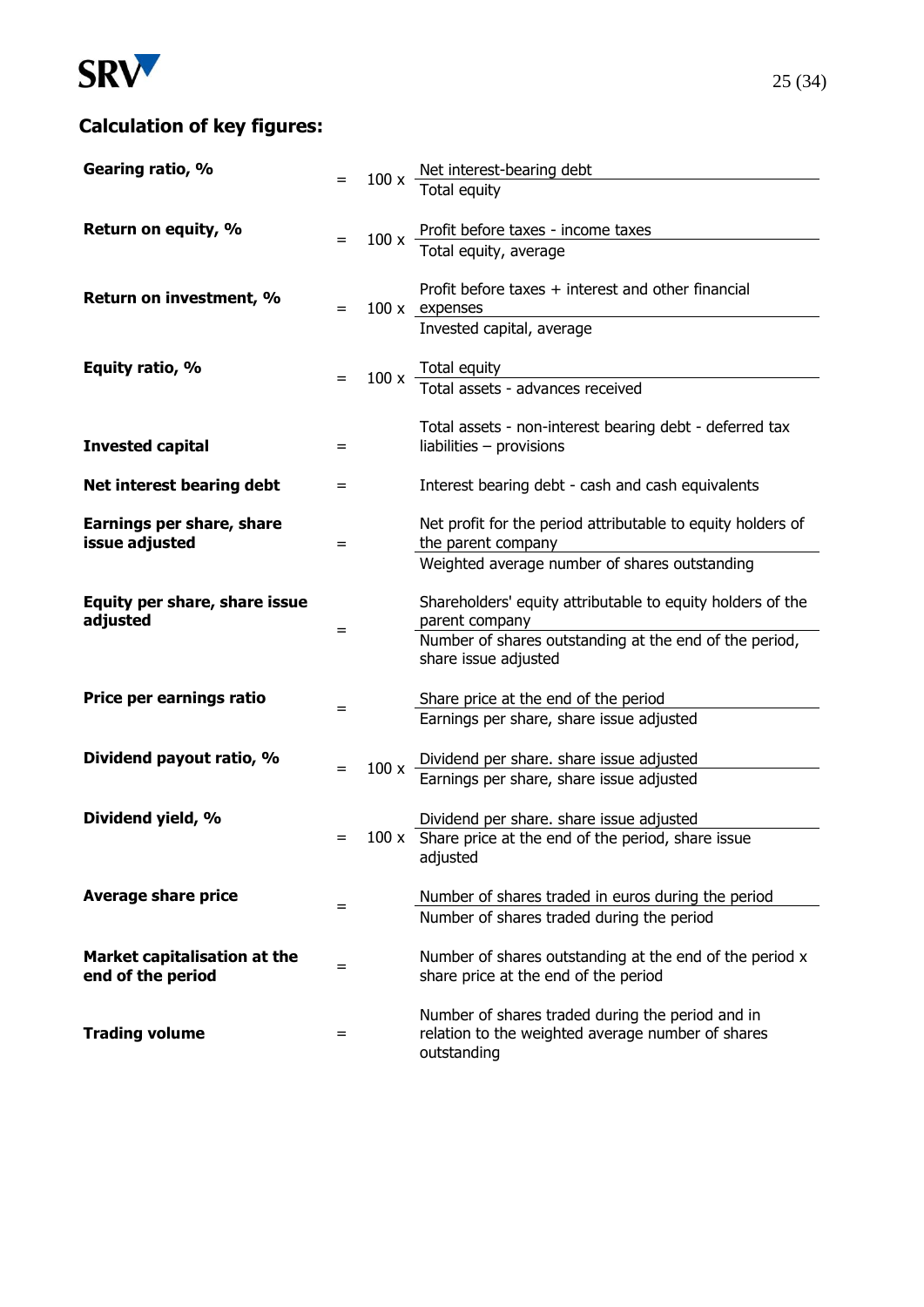

## **SRV Group Plc Financial Statements Report 1.1. - 31.12.2011: TABLES**

Appendixes

1) Condensed consolidated financial statements: income statement, balance sheet, statement of changes in equity, cash flow statement, commitments and contingent liabilities, derivative contracts liabilities

2) Quarterly development

- 3) Segment information
- 4) Events after the reporting period

## **1. Group financials 1.1. - 31.12.2011**

SRV Group's consolidated financial statements have been prepared in accordance with the International Financial Reporting Standards (IFRS) valid on 31 December 2011. The figures in the tables have been rounded which should be noted when counting the total sums. The condensed consolidated financial statement information has been prepared in accordance with the accounting policies set out in the IAS 34 standard, and the information disclosed for the periods January December 2011 and January - December 2010 is audited and the information disclosed for the periods October - December 2011 and October December 2010 is unaudited. The consolidated financial statements have been prepared based on a historical cost basis, except for available-for-sale investments, financial assets and liabilities measured at fair value through income statement and derivative contracts measured at fair value as well as share-based payments which are measured at fair value.

SRV's reporting segments comprise Domestic Operations, International Operations and Other Operations. The operating segment figures are disclosed in accordance with IFRS 8, following the accounting principles applied in the consolidated financial statements.

As of 1 January 2011, SRV will provide a consolidated financial statement regarding its subsidiaries and joint ventures, compiled using the equity method. The comparative figures have been calculated accordingly. The Group's consolidated income statement includes earnings per share from the joint venture. Correspondingly, the balance sheet includes the Group's share of the joint venture's capital, including the goodwill incurred by the acquisition of subsidiaries. If the Group's share of joint venture losses exceeds the book value, the losses in excess of the book value will be eliminated in the consolidated financial statement, unless the Group has committed to meet joint venture liabilities. Unrealised gains between the Group and the joint venture have been eliminated in accordance with the Group's ownership share.

Estimate of the impacts of the new standards, changes and interpretations:

As from 1 January 2010, SRV Group will apply IFRIC 15 Agreements for the Construction of Real Estate in its reporting. This interpretation concerns the recognition of revenue from developer contracting projects. The interpretation specifies whether revenue from a construction project should be recognised on a percentage of completion basis or upon delivery. The adoption of the interpretation primarily affects the recognition of revenue from SRV Group's developer contracting housing projects. The Group previously recognised revenue from developer contracting housing projects on a percentage of completion basis. Under the new interpretation, revenue will from now on mainly be recognised on the basis of project delivery.

The change in revenue recognition affects SRV Group's income statement and balance sheet items, the key figures based on them, and the order backlog. It will result in greater variation between quarterly trends in revenue and earnings, as the recognition of revenue from developer contracting projects may depend on the date of their completion. The delayed revenue recognition of projects will increase the balance sheet total and weaken the key figures calculated on the basis of the balance sheet.

SRV Group's internal management reporting follows earnings in line with the new interpretation and the Group publishes its segment reports in accordance with the new accounting principles.

The following standards, amendments and interpretations shall be applied as from the accounting period beginning on 1 January 2011 or thereafter. Based on current information, these standards, amendments and interpretations have no impact on Group's financial position. To some extent, they have impact on the presentation of of consolidated financial statements.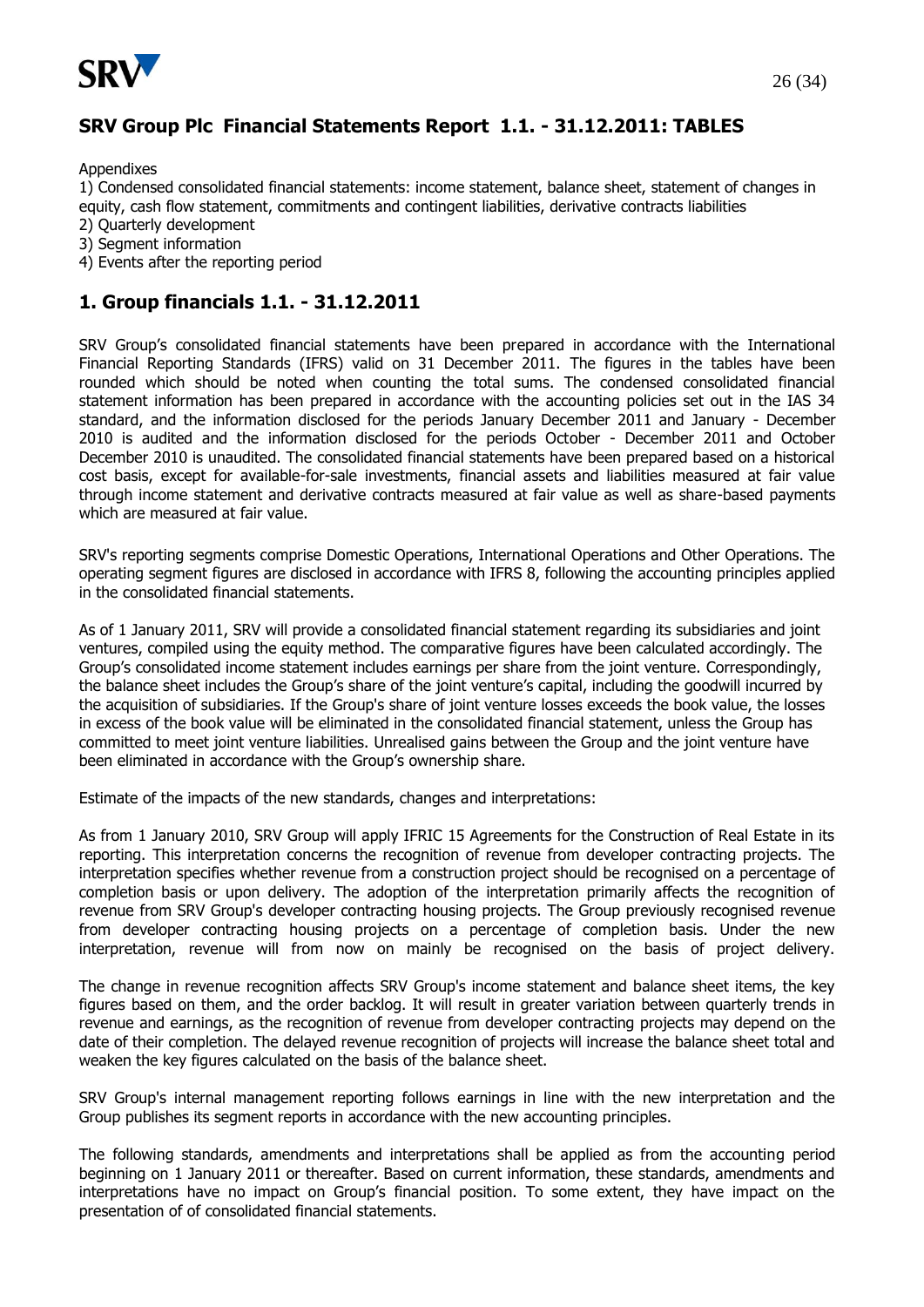

• Annual improvements 2010 (effective on 1 January 2011). The Group will apply this amendment as of 1 January 2011.

| <b>Consolidated income</b><br>statement                                                                                     | <b>IFRS</b><br>$1 - 12/$ | <b>IFRS</b><br>$1 - 12/$ | change,                          | change,                          | <b>IFRS</b><br>$10 - 12/$       | <b>IFRS</b><br>$10-12/$         |
|-----------------------------------------------------------------------------------------------------------------------------|--------------------------|--------------------------|----------------------------------|----------------------------------|---------------------------------|---------------------------------|
| (EUR million)                                                                                                               | 2011                     | 2010                     | <b>MEUR</b>                      | %                                | 2011                            | 2010                            |
| <b>Revenue</b>                                                                                                              | 672.2                    | 484.2                    | 188.0                            | 38.8                             | 266.7                           | 157.9                           |
| Other operating income<br>Change in inventories of finished                                                                 | 4.5                      | 3.2                      | 1.2                              | 38.0                             | 1.0                             | 1.0                             |
| goods and work in progress                                                                                                  | 6.1                      | 28.2                     | $-22.1$                          | $-78.4$                          | $-43.4$                         | 3.7                             |
| Use of materials and services                                                                                               | $-593.2$                 | $-435.8$                 | $-157.3$                         | 36.1                             | $-189.2$                        | $-138.8$                        |
| Employee benefit expenses<br>Share of results of associated                                                                 | $-55.7$                  | $-49.6$                  | $-6.1$                           | 12.2                             | $-16.3$                         | $-14.0$                         |
| companies                                                                                                                   | $-1.1$                   | $-0.4$                   | $-0.7$                           |                                  | $-0.6$                          | 1.1                             |
| Depreciation and impairments                                                                                                | $-3.8$                   | $-3.5$                   | $-0.2$                           | 7.0                              | $-1.2$                          | $-1.0$                          |
| Other operating expenses                                                                                                    | $-15.0$                  | $-13.8$                  | $-1.2$                           | 8.4                              | $-3.8$                          | $-4.0$                          |
| <b>Operating profit</b>                                                                                                     | 14.1                     | 12.5                     | 1.6                              | 13.2                             | 13.2                            | 5.9                             |
| Financial income                                                                                                            | 5.4                      | 3.1                      | 1.1                              | 34.5                             | 0.1                             | 0.4                             |
| Financial expenses<br>Financial income and expenses,                                                                        | $-8.7$                   | $-7.6$                   | 0.2                              | $-2.2$                           | $-0.9$                          | $-2.1$                          |
| total                                                                                                                       | $-3.3$                   | $-4.5$                   | 1.2                              | $-27.5$                          | $-0.8$                          | $-1.8$                          |
| <b>Profit before taxes</b>                                                                                                  | 10.8                     | 7.9                      | 2.9                              | 36.3                             | 12.4                            | 4.1                             |
| Income taxes                                                                                                                | $-5.5$                   | $-2.8$                   | $-2.7$                           | 98.2                             | $-4.2$                          | $-1.7$                          |
| Net profit for the period                                                                                                   | 5.3                      | 5.2                      | 0.2                              | 3.1                              | 8.2                             | 2.4                             |
| <b>Attributable to</b><br>Equity holders of the parent                                                                      |                          |                          |                                  |                                  |                                 |                                 |
| company                                                                                                                     | 5.9                      | 6.4                      |                                  |                                  | 8.2                             | 3.3                             |
| Minority interest<br>Earnings per share calculated on<br>the profit attributable to equity<br>holders of the parent company | $-0.5$                   | $-1.2$                   |                                  |                                  | 0.0                             | $-0.9$                          |
| (undiluted and diluted)                                                                                                     | 0.17                     | 0.19                     |                                  |                                  | 0.24                            | 0.10                            |
| <b>Statement of comprehensive income</b><br>(EUR million)                                                                   |                          |                          | <b>IFRS</b><br>$1 - 12/$<br>2011 | <b>IFRS</b><br>$1 - 12/$<br>2010 | <b>IFRS</b><br>$10-12/$<br>2011 | <b>IFRS</b><br>$10-12/$<br>2010 |
| Net profit for the period                                                                                                   |                          |                          |                                  | 5.3<br>5.2                       | 8.2                             | 2.4                             |
| Items recognised directly in equity:                                                                                        |                          |                          |                                  |                                  |                                 |                                 |
| <b>Translation differences</b>                                                                                              |                          |                          |                                  | 0.1<br>0.0                       | 0.1                             | 0.0                             |
| Available for sale financial assets                                                                                         |                          |                          |                                  | 0.0<br>0.1                       | 0.0                             | 0.1                             |
| Income (loss) recognised directly in equity net of                                                                          |                          |                          |                                  |                                  |                                 |                                 |
| tax                                                                                                                         |                          |                          |                                  | 0.1<br>0.0                       | 0.1                             | 0.1                             |
| Total comprehensive income for the period                                                                                   |                          |                          |                                  | 5.4<br>5.2                       | 8.3                             | 2.4                             |
| Profit for the period attributable to:                                                                                      |                          |                          |                                  |                                  |                                 |                                 |

Equity holders of the parent company 5.9 6.4 8.3 3.4 Minority interest 1.2 0.0 -0.9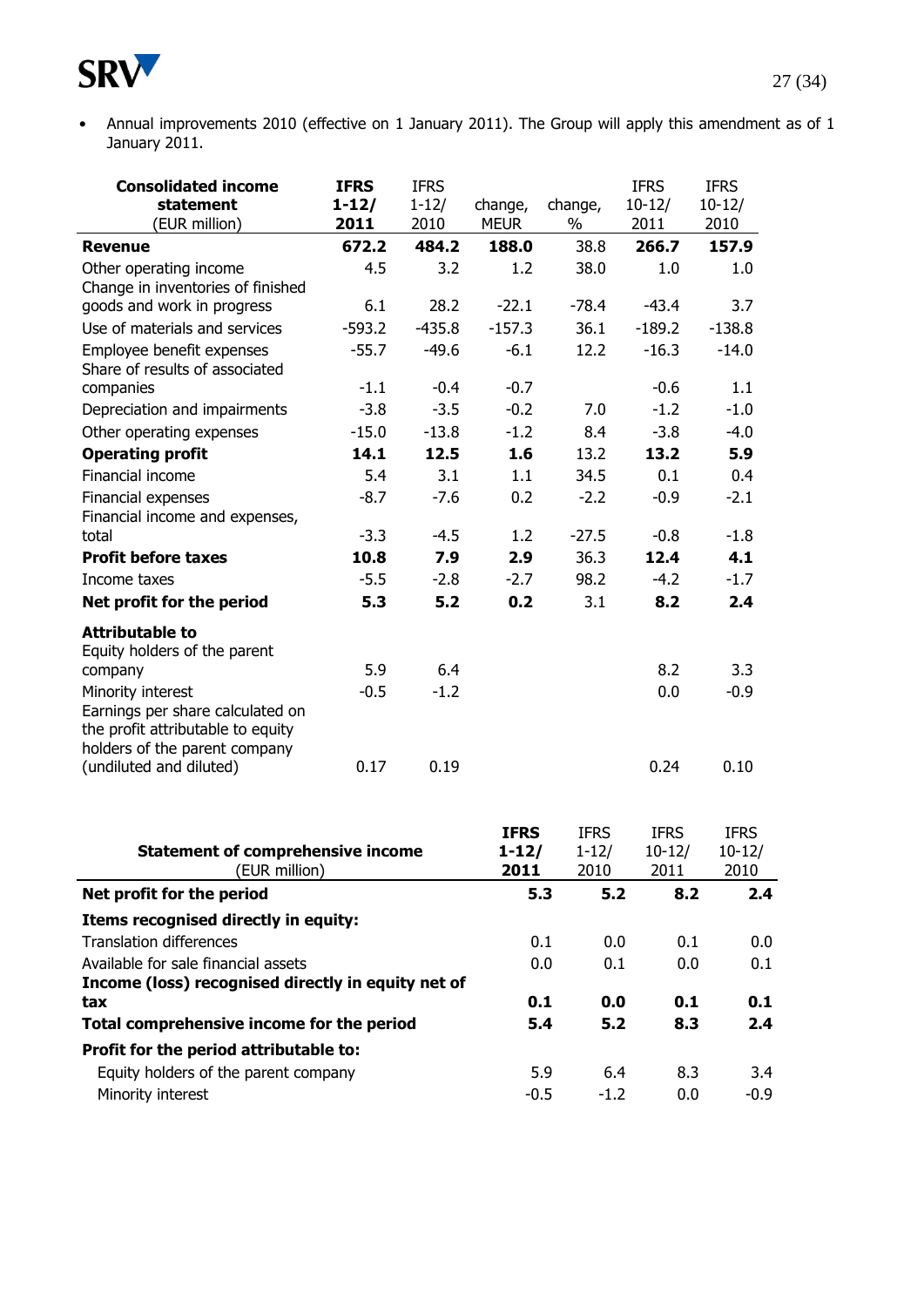

| <b>Consolidated balance sheet</b>               | <b>IFRS</b> | <b>IFRS</b> | change,       |
|-------------------------------------------------|-------------|-------------|---------------|
| (EUR million)                                   | 31.12.11    | 31.12.10    | $\frac{0}{0}$ |
| <b>ASSETS</b>                                   |             |             |               |
| <b>Non-current assets</b>                       |             |             |               |
| Property, plant and equipment                   | 15.2        | 14.0        | 9.0           |
| Goodwill                                        | 1.7         | 1.7         | 0.0           |
| Other intangible assets                         | 0.5         | 0.4         | 29.0          |
| Other financial assets                          | 10.8        | 5.2         | 109.3         |
| Receivables                                     | 8.2         | 10.1        | $-18.5$       |
| Loan receivables from associated                |             |             |               |
| companies and joint ventures                    | 13.0        | 12.7        | 1.9           |
| Deferred tax assets                             | 5.0         | 5.1         | $-2.1$        |
| Non-current assets, total                       | 54.4        | 49.2        | 10.8          |
| <b>Current assets</b>                           |             |             |               |
| <b>Inventories</b>                              | 354.4       | 323.8       | 9.5           |
| Trade and other receivables                     | 133.5       | 65.0        | 105.4         |
| Loan receivables from associated                |             |             |               |
| companies and joint ventures                    | 32.0        | 31.4        | 1.9           |
| Current tax receivables                         | 1.5         | 1.5         | $-2.9$        |
| Cash and cash equivalents                       | 12.5        | 7.1         | 75.8          |
| <b>Current assets, total</b>                    | 533.9       | 428.8       | 24.5          |
| <b>ASSETS, TOTAL</b>                            | 588.3       | 478.0       | 23.1          |
| <b>Consolidated balance sheet</b>               | <b>IFRS</b> | <b>IFRS</b> | change,       |
| (EUR million)                                   | 31.12.11    | 31.12.10    | $\%$          |
| of the parent company                           |             |             |               |
| Share capital                                   | 3.1         | 3.1         | 0.0           |
| Invested free equity fund                       | 92.1        | 87.8        | 5.0           |
| <b>Translation differences</b>                  | $-0.1$      | $-0.1$      | $-47.6$       |
| Fair value reserve                              | 0.0         | 0.0         |               |
| Retained earnings                               | 71.0        | 63.8        | 11.4          |
| <b>Equity attributable to equity holders</b>    |             |             |               |
| of the parent company, total                    | 166.2       | 154.5       | 7.6           |
| <b>Minority interest</b>                        | 3.5         | 2.7         | 26.4          |
| Equity, total<br><b>Non-current liabilities</b> | 169.7       | 157.2       | 7.9           |
| Deferred tax liabilities                        |             |             |               |
|                                                 | 1.0         | 0.7         | 43.5          |
| Provisions                                      | 5.4         | 4.2         | 28.7          |
| Interest-bearing liabilities                    | 90.1        | 78.8        | 14.4          |
| Other liabilities                               | 7.8         | 0.4         | 1836.9        |
| Non-current liabilities, total                  | 104.4       | 84.1        | 24.1          |
| <b>Current liabilities</b>                      |             |             |               |
| Trade and other payables                        | 113.6       | 78.6        | 44.6          |
| Current tax payables                            | 2.6         | 3.4         | $-24.0$       |
| Provisions                                      | 3.9         | 3.5         | 11.2          |
| Interest-bearing liabilities                    | 194.2       | 151.1       | 28.5          |
| <b>Current liabilities, total</b>               | 314.3       | 236.7       | 32.8          |
| Liabilities, total                              | 418.7       | 320.8       | 30.5          |
| <b>EQUITY AND LIABILITIES</b>                   | 588.3       | 478.0       | 23.1          |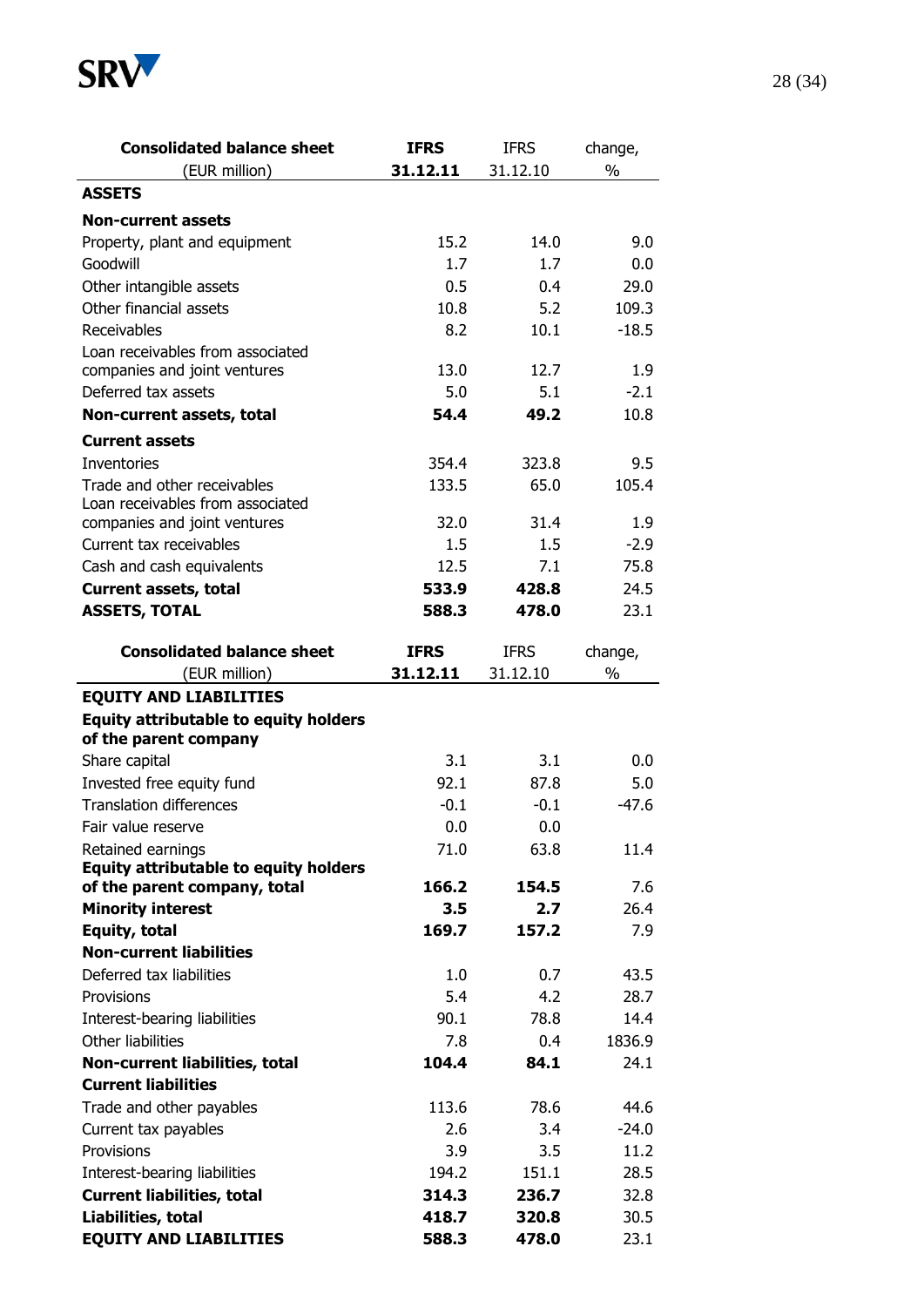

| <b>Consolidated cash flow statement</b>                  | <b>IFRS</b>         | <b>IFRS</b> |
|----------------------------------------------------------|---------------------|-------------|
| (EUR million)                                            | 1-12/2011 1-12/2010 |             |
| <b>Cash flows from operating activities</b>              |                     |             |
| Net profit for the period                                | 5.3                 | 5.2         |
| Adjustments:                                             |                     |             |
| Depreciation and impairments                             | 3.8                 | 3.5         |
| Non-cash transactions                                    | 3.9                 | 0.7         |
| Financial income and expenses                            | 3.3                 | 4.5         |
| Capital gains on sales of tangible and intangible assets | 0.0                 | 0.0         |
| Income taxes                                             | 5.5                 | 2.8         |
| <b>Adjustments, total</b>                                | 16.4                | 11.5        |
| Changes in working capital:                              |                     |             |
| Change in loan receivables                               | $-18.9$             | $-2.7$      |
| Change in trade and other receivables                    | $-45.6$             | $-9.7$      |
| Change in inventories                                    | $-30.7$             | $-43.8$     |
| Change in trade and other payables                       | 40.1                | 21.7        |
| Changes in working capital, total                        | $-55.1$             | $-34.4$     |
| Interest paid                                            | $-9.0$              | $-7.7$      |
| Interest received                                        | 3.1                 | 1.7         |
| Dividends received                                       | 0.0                 | 0.1         |
| Income taxes paid                                        | $-5.9$              | $-4.2$      |
| Net cash flow from operating activities                  | $-45.2$             | $-27.8$     |
| <b>Cash flow from investing activities</b>               |                     |             |
| Acquisition of subsidiaries, net of cash                 | $-0.8$              | $-0.3$      |
| Property, plant and equipment                            | $-3.1$              | $-1.5$      |
| Intangible assets                                        | $-0.2$              | $-0.1$      |
| Other financial assets                                   | $-6.1$              | $-0.4$      |
| Sale of property, plant and equipment and intangible     |                     |             |
| assets                                                   | 0.0                 | 0.2         |
| Sale of financial assets                                 | 0.5                 | 0.0         |
| Net cash used in investing activities                    | $-9.7$              | $-2.2$      |
| <b>Cash flows from financing activities</b>              |                     |             |
| Proceeds from loans                                      | 29.0                | 6.0         |
| Repayments of loans                                      | $-11.5$             | $-6.1$      |
| Change in loan receivables                               | 0.0                 | 0.0         |
| Change in housing corporation loans                      | 1.5                 | $-2.2$      |
| Change in credit limits                                  | 35.0                | 38.2        |
| Purchase of treasury shares                              | 10.3                | 0.0         |
| Dividends paid                                           | $-4.1$              | $-4.1$      |
| Net cash from financing activities                       | 60.3                | 31.9        |
| Net change in cash and cash equivalents                  | 5.4                 | 1.9         |
| Cash and cash equivalents at the beginning of period     | 7.1                 | 5.2         |
| Cash and cash equivalents at the end of period           | 12.5                | 7.1         |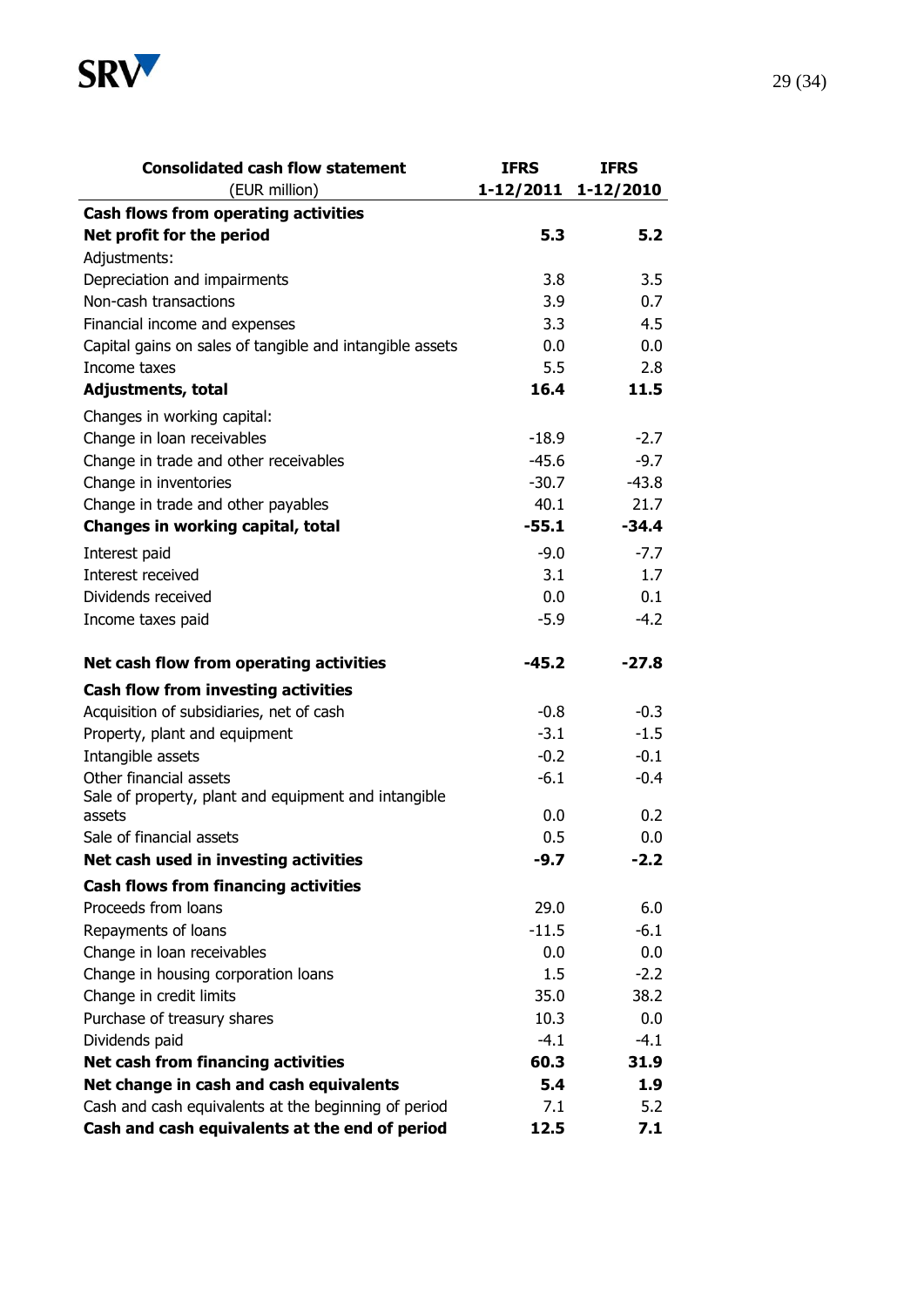

# 30 (34)

#### **Statement of changes in Group equity 1.1. - 31.12.2011**

|                                             |                  |                                          |                                      | Equity attributable to    |                           |        |                      |                 |
|---------------------------------------------|------------------|------------------------------------------|--------------------------------------|---------------------------|---------------------------|--------|----------------------|-----------------|
|                                             |                  | the equity holders of the parent company |                                      |                           |                           |        |                      |                 |
| <b>IFRS</b><br>(EUR million)                | Share<br>capital | Invested<br>free<br>equity<br>fund       | Trans-<br>lation<br>differ-<br>ences | Fair<br>value<br>reservel | Retai-<br>ned<br>earnings | Total  | Minority<br>interest | Total<br>equity |
| <b>Equity on 1.1.2011</b>                   | 3.1              | 87.8                                     | $-0.1$                               | 0.0                       | 63.8                      | 154.5  | 2.7                  | 157.2           |
| <b>Total income and</b><br>expenses for the |                  |                                          |                                      |                           |                           |        |                      |                 |
| financial year                              | 0.0              | 0.0                                      | 0.1                                  | 0.0                       | 5.9                       | 5.9    | $-0.5$               | 5.4             |
| Dividends paid                              | 0.0              | 0.0                                      | 0.0 <sub>l</sub>                     | 0.0                       | $-4.1$                    | $-4.1$ | 0.0                  | $-4.1$          |
| Share based incentive plan                  | 0.0              | 0.0                                      | 0.0                                  | 0.0                       | 0.9                       | 0.9    | 0.0                  | 0.9             |
| Purchase of treasury shares                 | 0.0              | 0.0                                      | 0.0                                  | 0.0                       | 0.0                       | 0.0    | 0.0                  | 0.0             |
| Sale of treasury shares                     | 0.0              | 4.4                                      | 0.0                                  | 0.0                       | 5.9                       | 10.3   | 0.0                  | 10.3            |
| Other changes                               | 0.0              | 0.0                                      | 0.0                                  | 0.0                       | $-1.4$                    | $-1.4$ | 1.3                  | $-0.1$          |
| <b>Equity on 31.12.2011</b>                 | 3.1              | 92.1                                     | $-0.1$                               | 0.0                       | 71.0                      | 166.2  | 3.5                  | 169.7           |

#### **Statement of changes in Group equity 1.1. - 31.12.2010**

|                                             |                  |                                    |                                      | Equity attributable to    |                                          |        |                      |                 |
|---------------------------------------------|------------------|------------------------------------|--------------------------------------|---------------------------|------------------------------------------|--------|----------------------|-----------------|
|                                             |                  |                                    |                                      |                           | the equity holders of the parent company |        |                      |                 |
| <b>IFRS</b><br>(EUR million)                | Share<br>capital | Invested<br>free<br>equity<br>fund | Trans-<br>lation<br>differ-<br>ences | Fair<br>value<br>reservel | Retai-<br>ned<br>earnings                | Total  | Minority<br>interest | Total<br>equity |
| <b>Equity on 1.1.2010</b>                   | 3.1              | 87.3                               | $-0.1$                               | $-0.1$                    | 69.9                                     | 160.1  | 3.8                  | 163.9           |
| <b>Total income and</b><br>expenses for the |                  |                                    |                                      |                           |                                          |        |                      |                 |
| financial year                              | 0.0              | 0.0                                | 0.0                                  | 0.1                       | 6.4                                      | 6.4    | $-1.2$               | 5.2             |
| Dividends paid                              | 0.0              | 0.0                                | 0.0                                  | 0.0                       | $-4.1$                                   | $-4.1$ | 0.0                  | $-4.1$          |
| Share based incentive plan                  | 0.0              | 0.0                                | 0.0                                  | 0.0                       | 0.3                                      | 0.3    | 0.0                  | 0.3             |
| Purchase of treasury shares                 | 0.0              | 0.0                                | 0.0                                  | 0.0                       | $-8.5$                                   | $-8.5$ | 0.0                  | $-8.5$          |
| Other changes                               | 0.0              | 0.4                                | 0.0                                  | 0.0                       | $-0.3$                                   | 0.2    | 0.2                  | 0.4             |
| <b>Equity on 31.12.2010</b>                 | 3.1              | 87.8                               | $-0.1$                               | 0.0                       | 63.8                                     | 154.5  | 2.7                  | 157.2           |

| <b>Commitments and contingent liabilities</b>            | <b>IFRS</b> | <b>IFRS</b> | change, |
|----------------------------------------------------------|-------------|-------------|---------|
| EUR million                                              | 31.12.11    | 31.12.10    | %       |
| <b>Collateral given for own liabilities</b>              |             |             |         |
| Real estate mortgages given                              | 234.3       | 129.0       | 81.6    |
| Pledges given                                            | 0.0         | 0.0         |         |
| <b>Other commitments</b>                                 |             |             |         |
| Guarantees given for liabilities on uncompleted projects | 0.0         | 0.0         |         |
| Investment commitments given                             | 15.2        | 21.8        | $-30.5$ |
| Plots purchase commitments                               | 129.6       | 16.6        | 682.6   |
|                                                          |             |             |         |

1) Real estate mortgages include the total amount of mortgages given as collateral for developer contracting housing production against the housing corporation loans of uncompleted and unsold completed projects.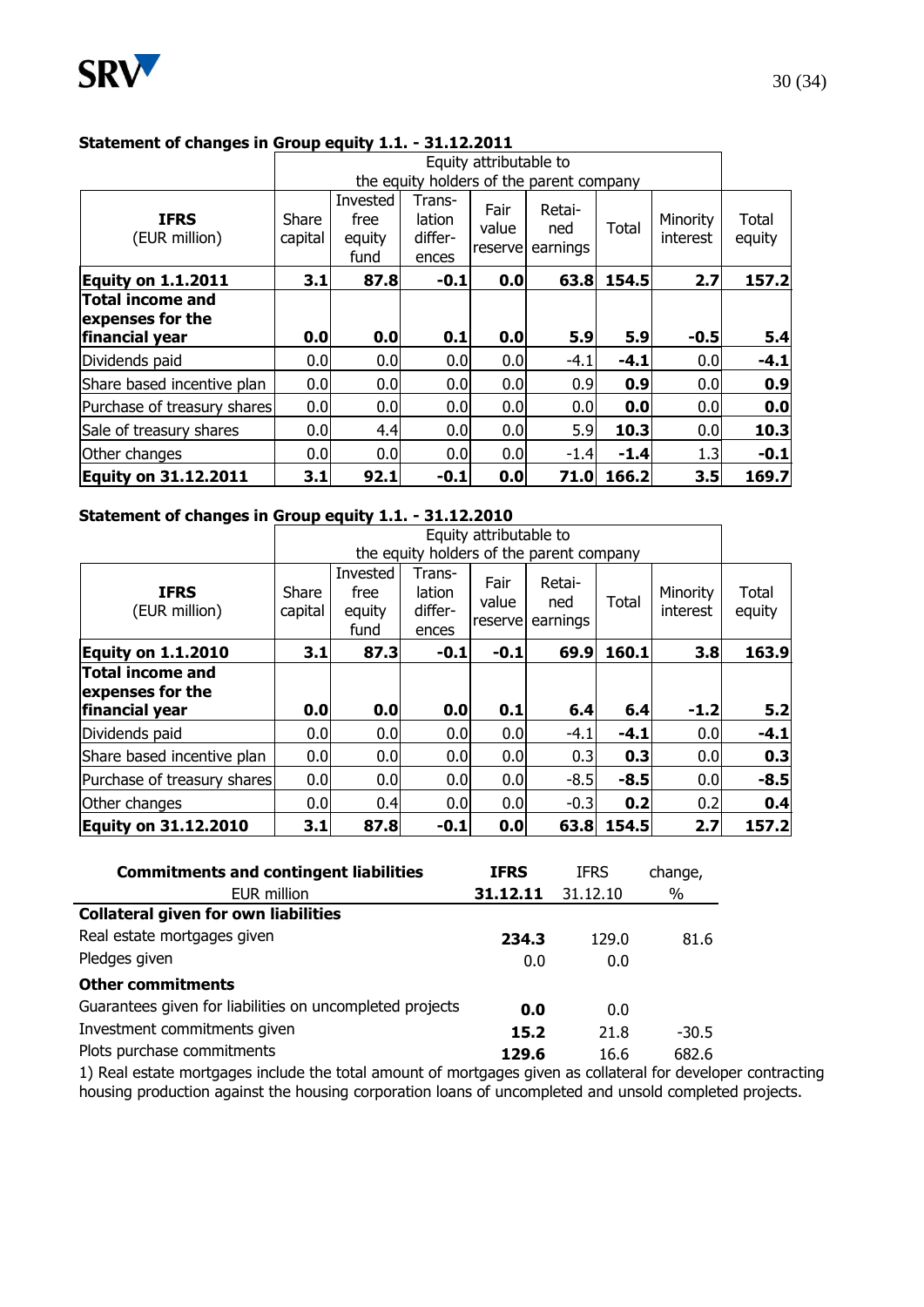

| <b>Fair and nominal values of</b><br>derivative instruments     | <b>IFRS</b><br><b>IFRS</b><br>12/2011<br>12/2010 |             |                    |                 |  |  |
|-----------------------------------------------------------------|--------------------------------------------------|-------------|--------------------|-----------------|--|--|
| (EUR million)                                                   | <b>Fair Values</b>                               |             | <b>Fair Values</b> |                 |  |  |
|                                                                 | Positive                                         | Negative    | Positive           | <b>Negative</b> |  |  |
| <b>Hedge accounting not applied</b><br>Foreign exchange forward |                                                  |             |                    |                 |  |  |
| contracts                                                       | 0.0                                              | 0.0         | 0.0                | 0.0             |  |  |
| Interest rate swaps                                             | 0.0                                              | 1.4         | 0.0                | 1.3             |  |  |
| <b>Nominal values of derivative</b>                             |                                                  |             |                    |                 |  |  |
| instruments                                                     |                                                  | <b>IFRS</b> |                    | <b>IFRS</b>     |  |  |
|                                                                 |                                                  | 12/2011     |                    | 12/2010         |  |  |
| Foreign exchange forward                                        |                                                  |             |                    |                 |  |  |
| contracts                                                       |                                                  | 0.0         |                    | 0.0             |  |  |
| Interest rate swaps                                             |                                                  | 50.0        |                    | 63.4            |  |  |

The fair values of derivative instruments are based on market prices at the end of the reporting period. Open foreign exchange forward contracts are hedging the financing cash flow.

## **2. Group and Segment information by quarter**

| <b>SRV Group</b>                  | <b>IFRS</b>  | <b>IFRS</b> | <b>IFRS</b>  | <b>IFRS</b> | <b>IFRS</b> | <b>IFRS</b> | <b>IFRS</b> | <b>IFRS</b> |
|-----------------------------------|--------------|-------------|--------------|-------------|-------------|-------------|-------------|-------------|
| (EUR million)                     | $10 - 12/11$ | $7 - 9/11$  | $4 - 6 / 11$ | $1 - 3/11$  | $10-12/10$  | $7 - 9/10$  | $4 - 6/10$  | $1 - 3/10$  |
| Revenue                           | 266.7        | 136.3       | 136.6        | 132.6       | 157.9       | 115.2       | 117.3       | 93.8        |
| Operating profit                  | 13.2         | 0.2         | $-0.3$       | 1.0         | 5.9         | 3.5         | 1.5         | 1.6         |
| Financial income and expenses,    |              |             |              |             |             |             |             |             |
| total                             | $-0.8$       | $-1.7$      | $-1.4$       | 0.7         | $-1.8$      | 0.3         | $-1.6$      | $-1.4$      |
| Profit before taxes               | 12.4         | $-1.5$      | $-1.7$       | 1.7         | 4.1         | 3.8         | $-0.1$      | 0.2         |
| Order backlog $^{1)}$             | 810.8        | 862.3       | 673.5        | 702.2       | 594.5       | 604.6       | 604.4       | 530.0       |
| New agreements                    | 196.1        | 304.6       | 90.6         | 220.2       | 120.1       | 112.6       | 186.7       | 140.6       |
| Earnings per share, eur           | 0.24         | $-0.06$     | $-0.06$      | 0.05        | 0.10        | 0.08        | 0.02        | $-0.01$     |
| Equity per share, eur $^{1)}$     | 4.68         | 4.44        | 4.51         | 4.49        | 4.56        | 4.47        | 4.38        | 4.36        |
| Share price, eur <sup>1)</sup>    | 4.00         | 4.48        | 6.00         | 6.75        | 6.63        | 6.14        | 6.16        | 6.41        |
| Equity ratio, $\%$ <sup>1)</sup>  | 31.0         | 30.9        | 31.7         | 33.2        | 35.2        | 35.1        | 35.1        | 37.0        |
| Net interest bearing debt $^{1)}$ | 271.8        | 269.5       | 263.5        | 246.4       | 222.8       | 229.7       | 217.2       | 199.8       |
| Gearing, % <sup>1)</sup>          | 160.2        | 167.3       | 162.2        | 159.1       | 141.7       | 147.9       | 142.7       | 132.3       |
|                                   |              |             |              |             |             |             |             |             |
| <b>Revenue</b>                    | <b>IFRS</b>  | <b>IFRS</b> | <b>IFRS</b>  | <b>IFRS</b> | <b>IFRS</b> | <b>IFRS</b> | <b>IFRS</b> | <b>IFRS</b> |
| (EUR million)                     | $10 - 12/11$ | $7 - 9/11$  | $4 - 6 / 11$ | $1 - 3/11$  | $10-12/10$  | $7 - 9/10$  | $4 - 6/10$  | $1 - 3/10$  |
| Domestic operations               | 248.9        | 128.3       | 131.2        | 123.9       | 147.3       | 109.5       | 112.5       | 93.0        |
| - business construction           | 135.9        | 82.0        | 86.4         | 75.3        | 98.9        | 94.2        | 91.1        | 68.9        |
| - housing construction            | 113.0        | 46.3        | 44.8         | 48.8        | 48.5        | 15.3        | 21.5        | 24.1        |
| International operations          | 17.5         | 7.8         | 5.3          | 8.4         | 10.5        | 5.7         | 4.7         | 0.7         |

Other Operations **3.2** 3.1 3.1 3.3 2.8 2.5 2.5 2.5 Eliminations **-3.0** -2.9 -2.9 -3.0 -2.7 -2.5 -2.5 -2.5 **Group, total 266.7 136.3 136.6 132.6 157.9 115.2 117.3 93.8**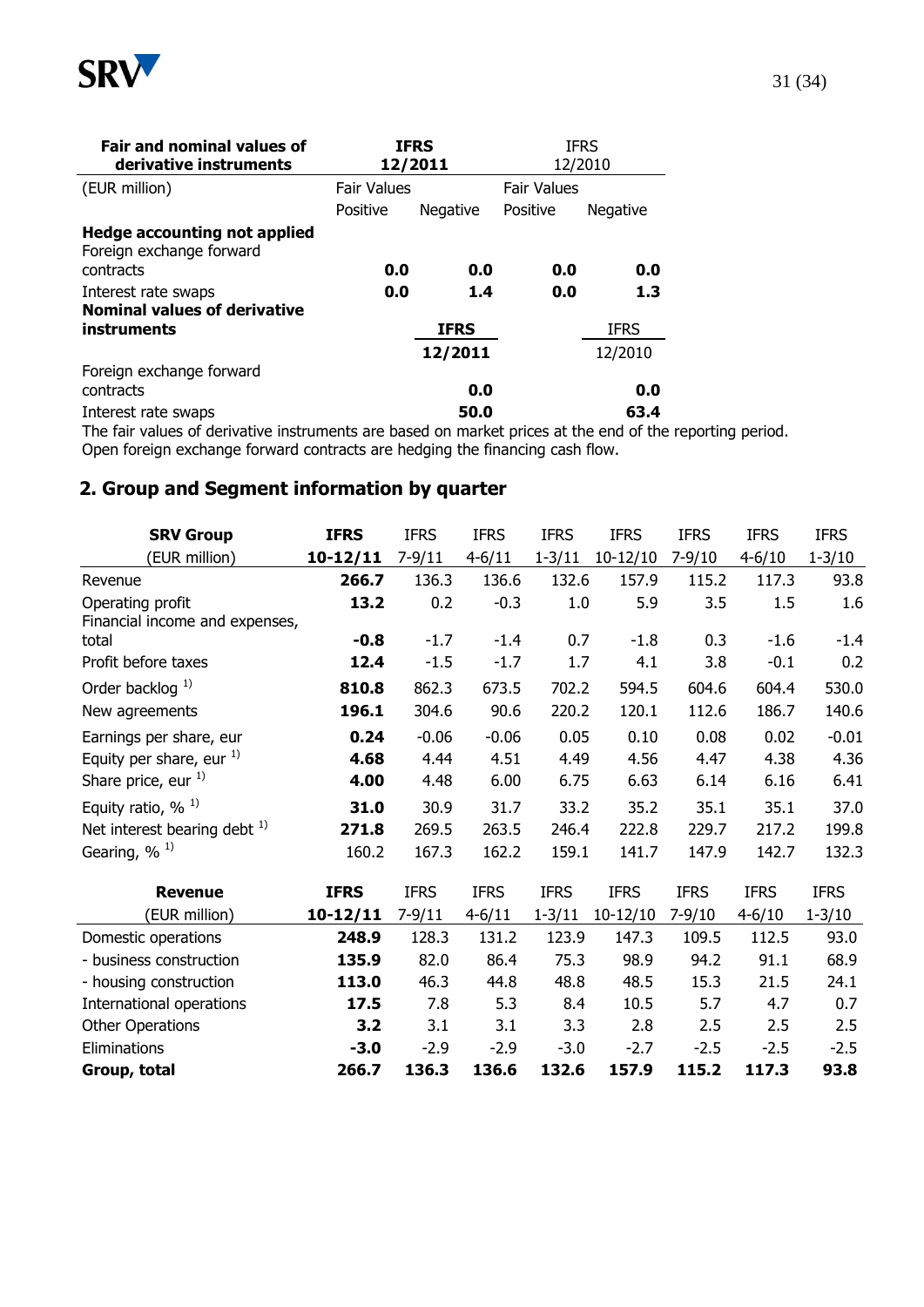

| <b>Operating profit</b>                           | <b>IFRS</b>  | <b>IFRS</b> | <b>IFRS</b>  | <b>IFRS</b> | <b>IFRS</b>              | <b>IFRS</b> | <b>IFRS</b>  | <b>IFRS</b> |
|---------------------------------------------------|--------------|-------------|--------------|-------------|--------------------------|-------------|--------------|-------------|
| (EUR million)                                     | $10 - 12/11$ | $7 - 9/11$  | $4 - 6 / 11$ | $1 - 3/11$  | $10-12/10$               | $7 - 9/10$  | $4 - 6 / 10$ | $1 - 3/10$  |
| Domestic operations                               | 17.9         | 2.4         | 3.3          | 4.4         | 8.4                      | 5.8         | 5.4          | 6.7         |
| International operations                          | $-2.6$       | $-1.4$      | $-1.9$       | $-2.4$      | $-0.7$                   | $-1.2$      | $-2.2$       | $-3.9$      |
| <b>Other Operations</b>                           | $-2.1$       | $-0.8$      | $-1.7$       | $-1.0$      | $-2.0$                   | $-1.1$      | $-1.6$       | $-1.2$      |
| Eliminations                                      | 0.0          | 0.0         | 0.0          | 0.0         | 0.2                      | 0.0         | $-0.1$       | $-0.1$      |
| Group, total                                      | 13.2         | 0.2         | $-0.3$       | 1.0         | 5.9                      | 3.5         | 1.5          | 1.6         |
| <b>Operating profit</b>                           | <b>IFRS</b>  | <b>IFRS</b> | <b>IFRS</b>  | <b>IFRS</b> | <b>IFRS</b>              | <b>IFRS</b> | <b>IFRS</b>  | <b>IFRS</b> |
| $(\% )$                                           | $10 - 12/11$ | $7 - 9/11$  | $4 - 6 / 11$ | $1 - 3/11$  | $10-12/10$               | $7 - 9/10$  | $4 - 6 / 10$ | $1 - 3/10$  |
| Domestic operations                               | 7.2          | 1.9         | 2.5          | 3.5         | 5.7                      | 5.3         | 4.8          | 7.2         |
| International operations                          | $-14.9$      | $-18.1$     | $-36.2$      | $-28.4$     | $-7.1$                   | $-21.0$     | $-46.9$      | $-517.7$    |
| Group, total                                      | 4.9          | 0.2         | $-0.2$       | 0.8         | 3.7                      | 3.0         | 1.3          | 1.7         |
| <b>Order backlog</b>                              | <b>IFRS</b>  | <b>IFRS</b> | <b>IFRS</b>  | <b>IFRS</b> | <b>IFRS</b>              | <b>IFRS</b> | <b>IFRS</b>  | <b>IFRS</b> |
| (EUR million)                                     | 30.12.11     | 30.9.11     | 30.6.11      | 31.3.11     | 31.12.10                 | 30.9.10     | 30.6.10      | 31.3.10     |
| Domestic operations                               | 711.2        | 745.8       | 564.8        | 589.8       | 574.5                    | 581.2       | 578.6        | 506.1       |
| - business construction                           | 362.2        | 371.5       | 233.3        | 277.7       | 271.6                    | 363.9       | 388.5        | 365.9       |
| - housing construction                            | 349.0        | 374.2       | 331.5        | 312.0       | 302.9                    | 217.2       | 190.1        | 140.2       |
| International operations                          | 99.6         | 116.5       | 108.7        | 112.4       | 20.0                     | 23.4        | 25.7         | 24.0        |
| Group, total                                      | 810.8        | 862.3       | 673.5        | 702.2       | 594.5                    | 604.6       | 604.4        | 530.0       |
| - sold order backlog                              | 596          | 710         | 530          | 569         | 442                      | 443         | 426          | 389         |
| - unsold order backlog                            | 215          | 153         | 143          | 133         | 153                      | 162         | 178          | 141         |
| Order backlog, housing construction in Finland    |              |             |              |             |                          |             |              |             |
| (EUR million)                                     | 31.12.11     | 30.9.11     | 30.6.11      |             | 31.3.11 31.12.10 30.9.10 |             | 30.6.10      | 31.3.10     |
| Negotiation and construction                      |              |             |              |             |                          |             |              |             |
| contracts under construction                      | 160          | 164         | 124          | 131         | 115                      | 32          | 22           | 26          |
| Developer contracting under<br>construction, sold | 49           | 98          | 94           | 78          | 73                       | 61          | 29           | 11          |
| Developer contracting under                       |              |             |              |             |                          |             |              |             |
| construction, unsold                              | 115          | 95          | 92           | 71          | 62                       | 85          | 94           | 51          |
| Developer contracting                             |              |             |              |             |                          |             |              |             |
| completed and unsold                              | 26           | 18          | 21           | 32          | 53                       | 39          | 45           | 51          |
| Housing construction, total                       | 349          | 374         | 332          | 312         | 303                      | 217         | 190          | 140         |
| <b>Invested capital</b>                           | <b>IFRS</b>  | <b>IFRS</b> | <b>IFRS</b>  | <b>IFRS</b> | <b>IFRS</b>              | <b>IFRS</b> | <b>IFRS</b>  | <b>IFRS</b> |
| (EUR million)                                     | 31.12.11     | 30.9.11     | 30.6.11      | 31.3.11     | 31.12.10                 | 30.9.10     | 30.6.10      | 31.3.10     |
| Domestic operations                               | 249.2        | 233.3       | 248.7        | 215.6       | 179.7                    | 206.9       | 203.5        | 177.8       |
| International operations                          | 210.8        | 194.0       | 193.3        | 182.7       | 185.4                    | 175.3       | 177.2        | 173.6       |
| Other and eliminations                            | $-6.0$       | 14.9        | 4.4          | 12.3        | 22.0                     | 8.2         | 4.2          | 6.0         |
| Group, total                                      | 454.0        | 442.2       | 446.5        | 410.6       | 387.1                    | 390.3       | 384.9        | 357.5       |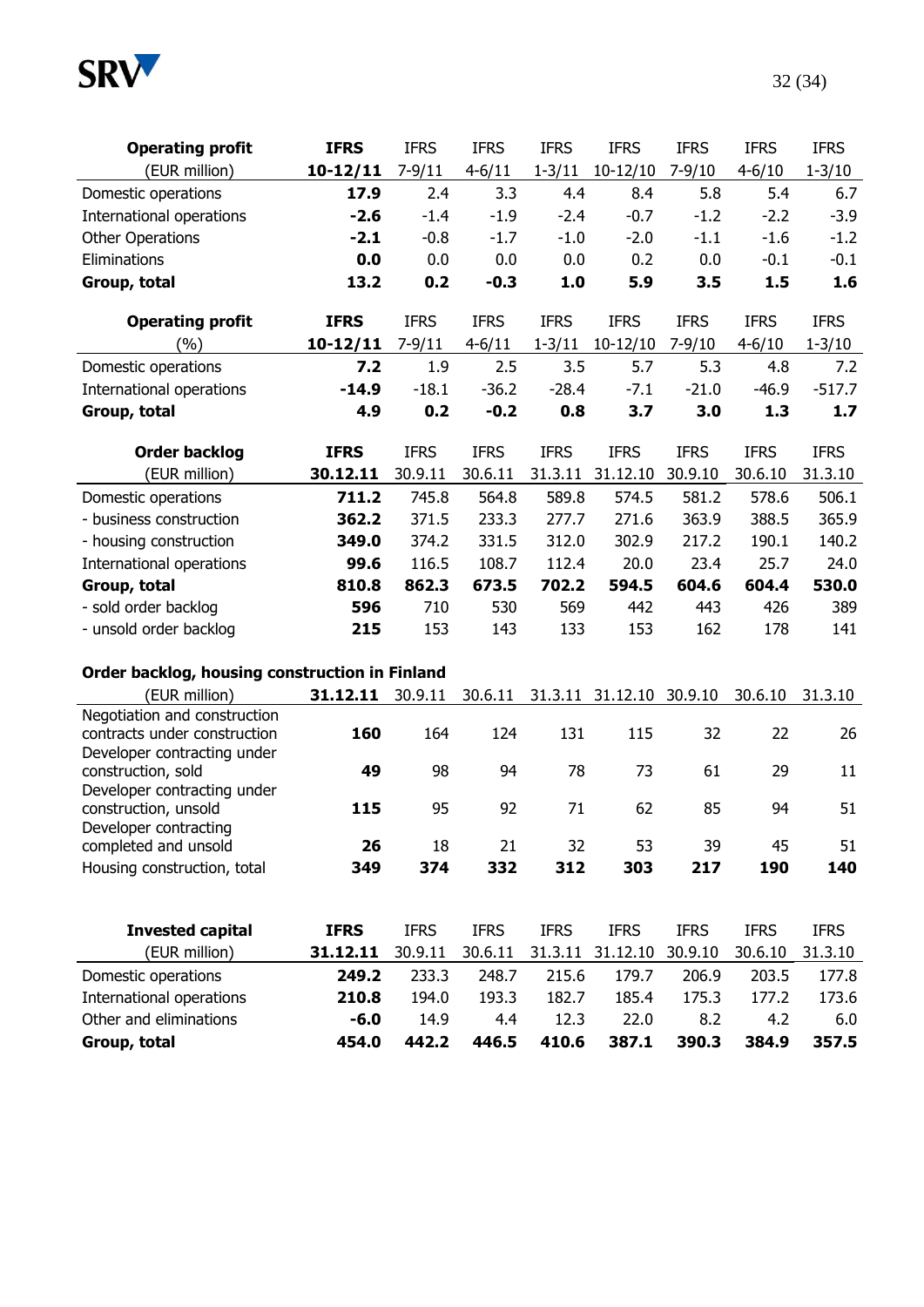

## **Residential production**

| in Finland (units)                                                                                                                       | $10 - 12/11$              | $7 - 9/11$                   | $4 - 6/11$                | $1 - 3/11$                   | $10-12/10$                   | $7 - 9/10$               | $4 - 6/10$               | $1 - 3/10$              |
|------------------------------------------------------------------------------------------------------------------------------------------|---------------------------|------------------------------|---------------------------|------------------------------|------------------------------|--------------------------|--------------------------|-------------------------|
| Developer contracting                                                                                                                    |                           |                              |                           |                              |                              |                          |                          |                         |
| Start-ups                                                                                                                                | 191                       | 61                           | 205                       | 122                          | 133                          | 110                      | 300                      | $\Omega$                |
| Sold                                                                                                                                     | 100                       | 92                           | 143                       | 147                          | 163                          | 164                      | 102                      | 95                      |
| Completed $1$ )                                                                                                                          | 351                       | 74                           | 41                        | 67                           | 171                          | 14                       | 0                        | 16                      |
| Completed and unsold 1)                                                                                                                  | 90                        | 43                           | 53                        | 86                           | 137                          | 90                       | 105                      | 138                     |
| Under construction $1$ )                                                                                                                 | 2 1 9 7                   | 2 504                        | 2 2 4 3                   | 1956                         | 1629                         | 1 1 8 3                  | 1 0 6 4                  | 996                     |
| - negotiation and construction<br>contracts $^{1)}$<br>- developer contracting $^{1)}$<br>- of which sold $1$<br>- of which unsold $1$ ) | 1575<br>622<br>195<br>427 | 1 6 9 3<br>811<br>428<br>383 | 1419<br>824<br>420<br>404 | 1 2 9 6<br>660<br>350<br>310 | 1 0 2 4<br>605<br>321<br>284 | 540<br>643<br>282<br>361 | 517<br>547<br>147<br>400 | 749<br>247<br>78<br>169 |

1) at the end of the period

# **3. Segment information**

| <b>Assets</b>            | <b>IFRS</b> | <b>IFRS</b> | change,     | change,  |
|--------------------------|-------------|-------------|-------------|----------|
| (EUR million)            | 31.12.11    | 31.12.10    | <b>MEUR</b> | $\%$     |
| Domestic operations      | 376.0       | 273.9       | 102.1       | 37.3     |
| International operations | 228.2       | 194.1       | 34.1        | 17.6     |
| <b>Other Operations</b>  | 324.2       | 251.7       | 94.2        | 41.0     |
| Eliminations             | $-340.1$    | $-241.7$    | $-98.3$     |          |
| Group, total             | 588.3       | 478.0       | 110.4       | 23.1     |
| <b>Liabilities</b>       | <b>IFRS</b> | <b>IFRS</b> | change,     | change,  |
| (EUR million)            | 31.12.11    | 31.12.10    | <b>MEUR</b> | $\%$     |
| Domestic operations      | 324.6       | 232.7       | 91.9        | 39.5     |
| International operations | 228.9       | 196.8       | 32.1        | 16.3     |
| <b>Other Operations</b>  | 177.8       | 113.0       | 60.3        | 55.2     |
| Eliminations             | $-312.7$    | $-221.8$    | $-90.9$     |          |
| Group, total             | 418.7       | 320.8       | 97.9        | 30.5     |
| <b>Invested capital</b>  | <b>IFRS</b> | <b>IFRS</b> | change,     | change,  |
| (EUR million)            | 31.12.11    | 31.12.10    | <b>MEUR</b> | $\%$     |
| Domestic operations      | 249.2       | 179.7       | 69.5        | 38.6     |
| International operations | 210.8       | 185.4       | 25.4        | 13.7     |
| Other and eliminations   | $-6.0$      | 22.0        | $-28.0$     | $-127.2$ |
| Group, total             | 454.0       | 387.1       | 66.9        | 17.3     |
| Return on investment,    | <b>IFRS</b> | <b>IFRS</b> |             |          |
| %                        | 1-12/11     | $1 - 12/10$ |             |          |
| Domestic operations      | 13.6        | 15.3        |             |          |
| International operations | $-2.6$      | $-3.2$      |             |          |
| Group, total             | 4.5         | 4.1         |             |          |